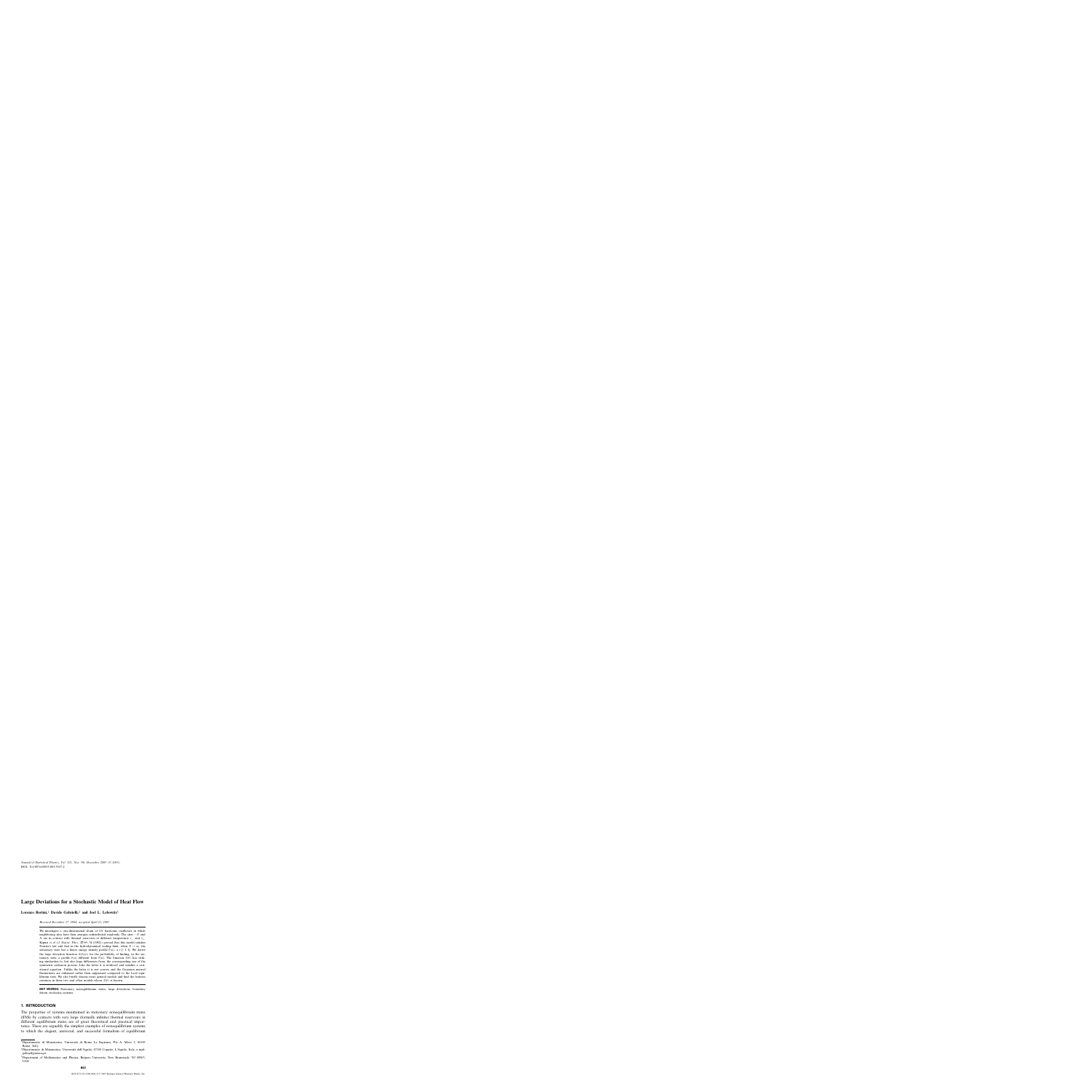statistical mechanics might hopefully be extended. A striking universal feature of equilibrium systems is the Boltzmann–Einstein relation according to which fluctuations in macroscopic observables, arising from the grainy microscopic structure of matter, can be described fully in terms of the macroscopic thermodynamic functions (entropy, free energy) without any recourse to the microscopic theory. In trying to develop a similar formalism for SNS we have to start with the fluctuations. There has therefore been much effort devoted to developing a mathematically rigorous fluctuation theory for simple model SNS. This has led to some interesting recent results for conservative systems in contact with particle reservoirs at different chemical potentials. $(4-7, 10-12)$ 

In particular it has been possible to obtain explicitly the large deviation functionals (LDF) for some one-dimensional lattice systems. The internal dynamics of these systems is governed by simple exclusion processes, symmetric (SEP) or asymmetric (ASEP), while the entrance and exit of particles at the two boundaries are prescribed by the chemical potentials,  $\lambda_{+}$ , of the right and left reservoirs. The LDF gives the logarithm of the probabilities of finding macroscopic density profiles  $\rho(u)$ , where  $u$  is the macroscopic space variable, different from the typical values  $\bar{\rho}(u)$ ; namely we have Prob( $\rho(u)$ )∼exp{-N $\mathcal{F}(\rho)$ }, where N is the number of lattice sites.

In the symmetric case, the situation we shall be primarily concerned with here, the typical profile  $\bar{\rho}(u)$  is given by the stationary solution of the diffusion equation  $\partial_t \rho(t, u) = (1/2) \partial_u (D \partial_u \rho(t, u))$ ,  $u \in [-1, 1]$  with boundary conditions  $\bar{\rho}(\pm 1) = \rho_{\pm}$ . The values  $\rho_{\pm}$  correspond to the densities in an equilibrium system with chemical potentials  $\lambda_{+}$ . The latter can be obtained by setting the chemical potential of both end reservoirs equal to each other,  $\lambda_+ = \lambda_-$ . We note that in this equilibrium case, the function  $\mathcal F$ is simply related to the free energy of the system. For  $\rho_+ \neq \rho_-$  and constant diffusion coefficient  $D$  (that is density independent and spatially uniform) the profile  $\bar{\rho}(u)$  is linear; this is the only case solved so far for the SEP. The results for the LDF of the SEP for this SNS contained some surprises.

The most striking of these is nonlocality: the probability of density profiles  $\rho_A(u)$  and  $\rho_B(u)$  in disjoint macroscopic regions A and B is not given by a product of the separate probabilities, i.e., the LDF is not additive. This is very different from the equilibrium case where the LDF is given (essentially) by an integral of the local free energy density for the specified profiles  $\rho_A(u)$  and  $\rho_B(u)$ , and is thus automatically additive over macroscopic regions (even at critical points). Additivity is also true for the LDF of a system in full local thermal equilibrium (LTE), e.g., for the SNS of the zero range process. The microscopic origin of the nonlocality of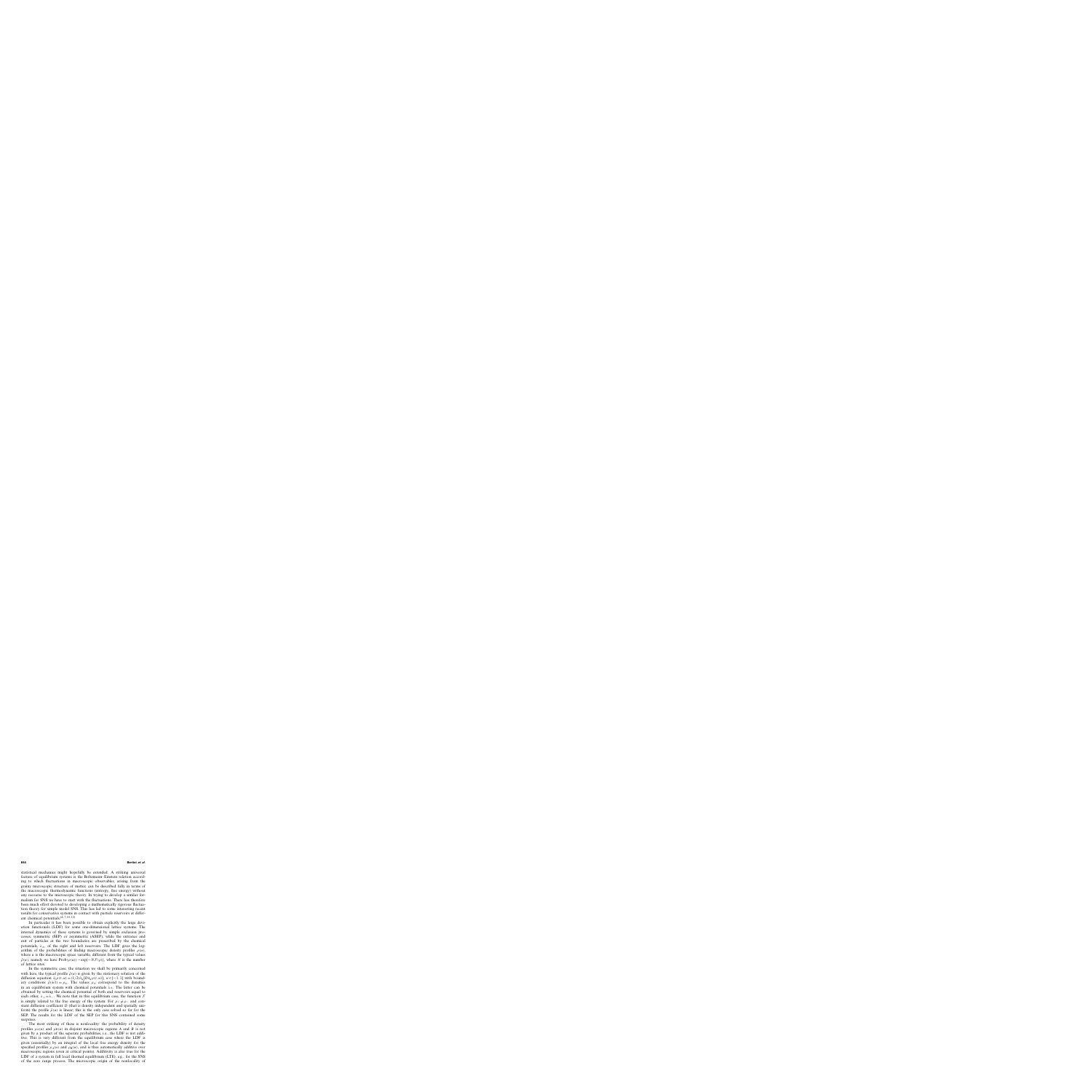the LDF for the open SEP lies in the  $O(N^{-1})$  corrections to LTE which extend over distances of  $O(N)$ ; N is number of lattice sites, which goes to infinity in the hydrodynamical scaling limit. $(1, 26)$  So while the deviations from LTE vanish in this limit their contributions to the LDF, which involves summations over regions of size N, does not.

The effect of these  $O(N^{-1})$  corrections to LTE is already present at the level of Gaussian fluctuations about  $\bar{\rho}(u)$ . These were computed by Spohn in  $1983^{(26)}$  who found that the contributions from the deviations from LTE made a finite contribution to the variance of these Gaussian fluctuations, causing them to decrease, for the SNS of the SEP from their LTE values. The reduction in the variance of Gaussian fluctuations can be recovered from the LDF by setting  $\rho(u) = \bar{\rho}(u) + N^{-1/2}\phi(u)$ . In fact in refs. 5 and 11 it is shown that  $\mathcal{F}(\rho)$  for the SEP dominates the LDF coming from the corresponding LTE state and therefore the fluctuations are suppressed.

The above observations about the SEP raise many questions about the nature of the SNS of more realistic systems. Do their LDF and Gaussian fluctuations behave similarly to those of the SEP? In particular, to what extent do the LDF for SNS play a "similar role" to free energies in equilibrium systems? In the absence of more solved examples it is difficult to answer these questions. It is therefore useful to find and investigate the SNS of other model systems for which the LDF can be found and compare them to that of the SEP. This is what we do in the present paper and then discuss the limited universality of the results.

The SNS we consider here is a simple stochastic model of heat conduction in a crystal. It is well known (see e.g., refs. 22 and 25), that harmonic chains do not obey Fourier's law of heat conduction. On the other hand, Kipnis et al.<sup>(19)</sup> introduced a model of mechanically uncoupled harmonic oscillators in which nearest neighbor oscillators redistribute randomly their energy. This system is then coupled to thermal reservoirs at different temperatures and, thanks to the stochastic dynamics, the validity of Fourier's law is proven. In particular the stationary energy density  $\theta(u)$  is a linear profile as in the SEP. We mention that a more sophisticated stochastic model of coupled harmonic oscillators has been recently investigated. The evolution is given by superimposing the Hamiltonian dynamics with a stochastic one in which two nearest oscillators randomly exchange momenta. This model has two conservations laws (energy and total length); the hydrodynamic limit is proven in ref. 2 for the equilibrium case and in ref. 3 for nonequilibrium, Gaussian fluctuations are analyzed in ref. 16.

In this paper we consider the Kipnis–Marchioro–Presutti model, our main result is the derivation of the corresponding LDF, that we denote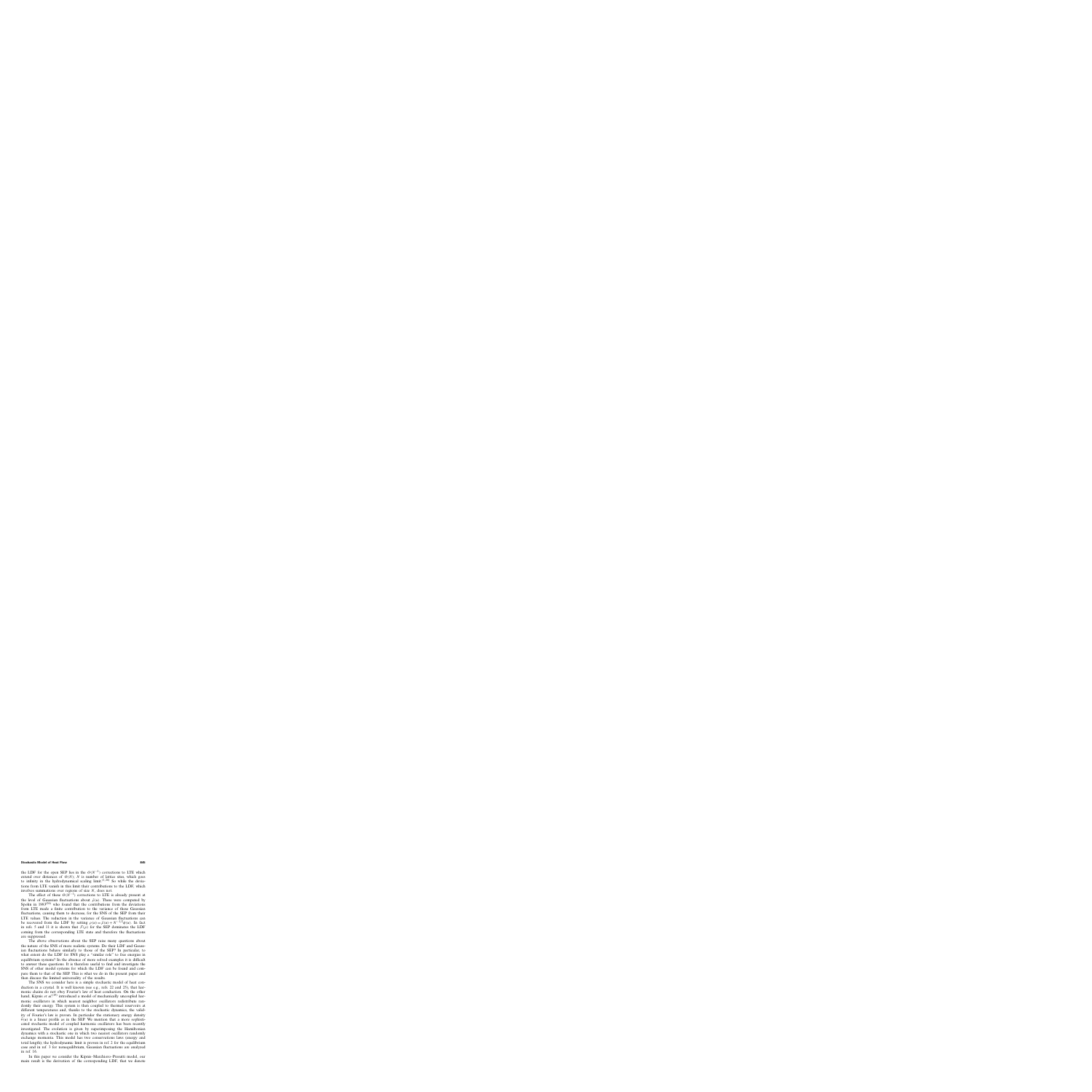by  $S(\theta)$ . It turns out that this function has both strong similarities and significant differences from that of the SEP. Like for the SEP the LDF is nonlocal and yields Gaussian fluctuations about  $\bar{\theta}(u)$ . Unlike the SEP, however, it is obtained by minimization, rather than maximization, of a "proto LDF" and the variance is increased compared to that obtained from LTE. Also in contrast to the SEP the LDF,  $S(\theta)$ , is not convex. We discuss these similarities and differences in Section 7, where we also give some generalization of our and previous results to a larger class of model systems.

# **2. THE MODEL AND MAIN RESULT**

Following ref. 19 we consider a chain of one-dimensional harmonic oscillators located at sites  $x \in [-N, N] \cap \mathbb{Z} =: \Lambda_N$  and described by the canonical coordinates  $(q_x, p_x)$ . The oscillators are mechanically uncoupled so that the Hamiltonian of the chain is  $H = \sum_{x \in \Lambda_N} (p_x^2 + q_x^2)/2$ . The harmonic oscillators are however coupled by the following stochastic dynamics. Every pair of nearest neighbors sites waits an exponential time of rate one and then the corresponding oscillators exchange energy. More precisely, let  $(q_y, p_y)$ ,  $(q_{y+1}, p_{y+1})$  be the canonical coordinates at the sites y,  $y + 1$ ; when the exponential clock between y and  $y + 1$  rings then the new values  $(q'_y, p'_y)$ ,  $(q'_{y+1}, p'_{y+1})$  are distributed according to the uniform distribution on the surface of constant energy

$$
\frac{1}{2}[(q'_y)^2 + (p'_y)^2] + \frac{1}{2}[(q'_{y+1})^2 + (p'_{y+1})^2] = \frac{1}{2}[q_y^2 + p_y^2] + \frac{1}{2}[q_{y+1}^2 + p_{y+1}^2].
$$

Moreover the boundary site  $-N$ , respectively,  $+N$ , waits an exponential time of rate one and then the corresponding oscillator assume an energy distributed according to a Gibbs distribution with temperature  $\tau_{-}$ , respectively,  $\tau_{+}$ . All the exponential clocks involved in the dynamics are independent.

From a mathematical point of view it is sufficient to look only at the local energy given by the random variables  $\xi_x := (p_x^2 + q_x^2)/2$ , for which we get a closed evolution described by the following Markov process. The state space is  $\Sigma_N := \mathbb{R}^{\Lambda_N}_+$ , an element of  $\Sigma_N$  is denoted by  $\dot{\xi} := {\xi_x, x \in \mathbb{R}^N}$  $\Lambda_N$ . The infinitesimal generator of the process is the sum of a bulk generator  $L_0$  plus two boundary generators  $L_+$  and  $L_-$ 

$$
L_N := N^2 [L_0 + L_- + L_+]
$$
\n(2.1)

in which we have speeded up the time by the factor  $N^2$ , this corresponds to the diffusive scaling.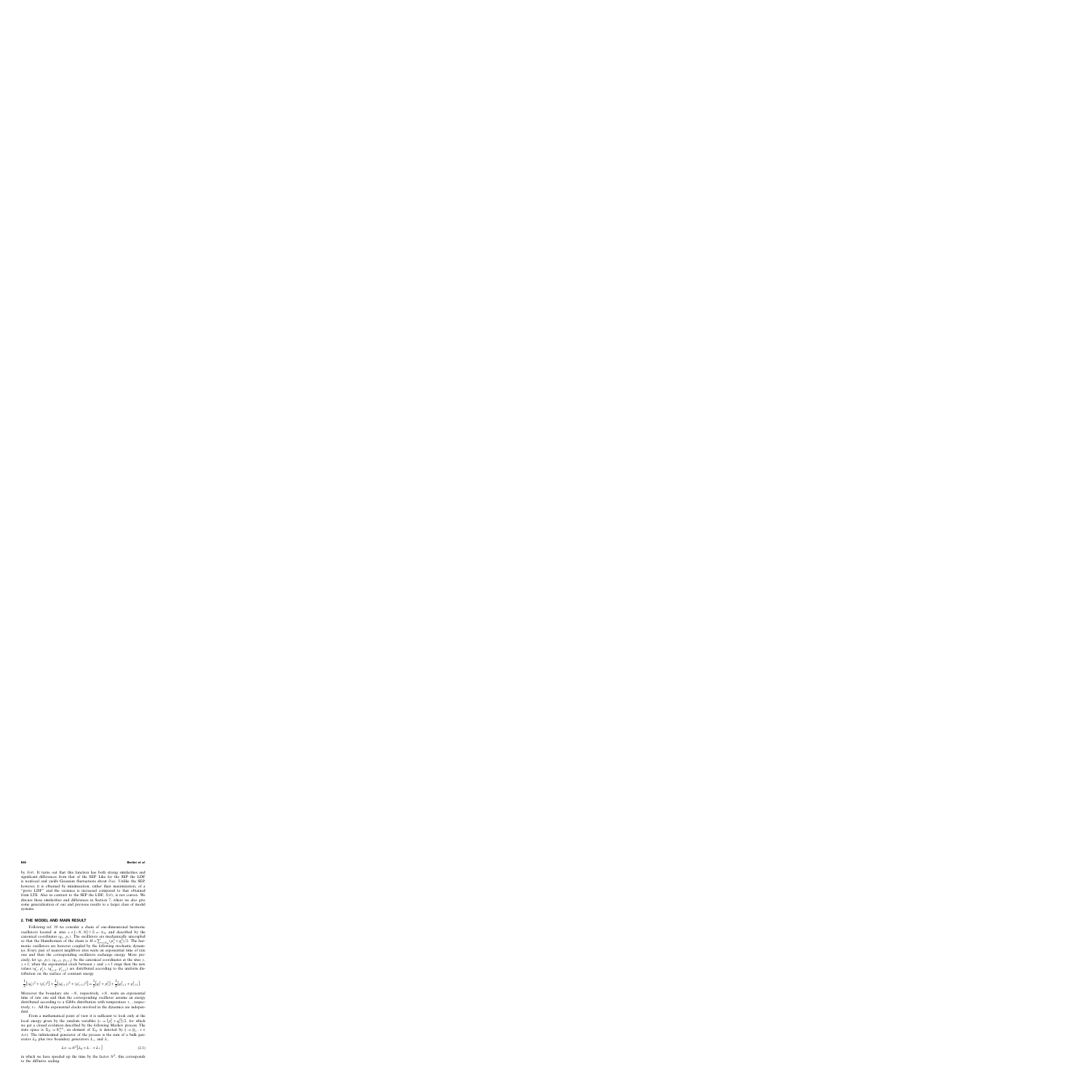The bulk dynamics  $L_0$  is defined as

$$
L_0 := \sum_{x=-N}^{N-1} L_{x,x+1},
$$

where

$$
L_{x,x+1}f(\xi) := \int_0^1 dp \left[ f(\xi^{(x,x+1),p}) - f(\xi) \right]
$$
 (2.2)

in which the configuration  $\xi^{(x,x+1),p}$  is obtained from  $\xi$  by moving a fraction p of the total energy across the bond  $\{x, x+1\}$  to x and a fraction  $1-p$  to  $x+1$ , i.e.,

$$
(\xi^{(x,x+1),p})_y := \begin{cases} \xi_y & \text{if } y \neq x, x+1, \\ p(\xi_x + \xi_{x+1}) & \text{if } y = x, \\ (1-p)(\xi_x + \xi_{x+1}) & \text{if } y = x+1. \end{cases}
$$

The boundary generators  $L_{\pm}$  are defined by a heat bath dynamics with respect to thermostats at temperatures  $\tau_{\pm}$ , i.e.,

$$
L_{\pm} f(\xi) := \int_0^\infty dr \, \frac{1}{\tau_{\pm}} e^{-r/\tau_{\pm}} \Big[ f(\xi^{\pm N, r}) - f(\xi) \Big]
$$

in which the configuration  $\xi^{\pm N,r}$  is obtained from  $\xi$  by setting the energy at  $\pm N$  equal to r, i.e.,

$$
(\xi^{x,r})_y := \begin{cases} \xi_y & \text{if } y \neq x, \\ r & \text{if } y = x. \end{cases}
$$

Note that we have set the Boltzmann constant equal to one. The process generated by (2.1), denoted by  $\xi(t)$ , will be called the KMP process.

We denote by  $u \in [-1, 1]$  the macroscopic space coordinate and introduce the space of energy profiles as  $\mathcal{M} := \{ \theta \in L_1([-1, 1], du) : \theta(u) \geq 0 \}.$ We consider M equipped with the weak topology namely,  $\theta_n \rightarrow \theta$  iff for each continuous test function  $\phi$  we have  $\langle \theta_n, \phi \rangle \rightarrow \langle \theta, \phi \rangle$ , where  $\langle \cdot, \cdot \rangle$  is the inner product in  $L_2([-1, 1], du)$ . Given a microscopic configuration  $\xi \in$  $\Sigma_N$ , we introduce the empirical energy  $\pi_N(\xi)$  by mapping  $\xi$  to the macroscopic profile

$$
[\pi_N(\xi)](u) := \sum_{x=-N}^{N} \xi_x \, \mathbb{I}_{\left[\frac{x}{N} - \frac{1}{2N}, \frac{x}{N} + \frac{1}{2N}\right]}(u)
$$
 (2.3)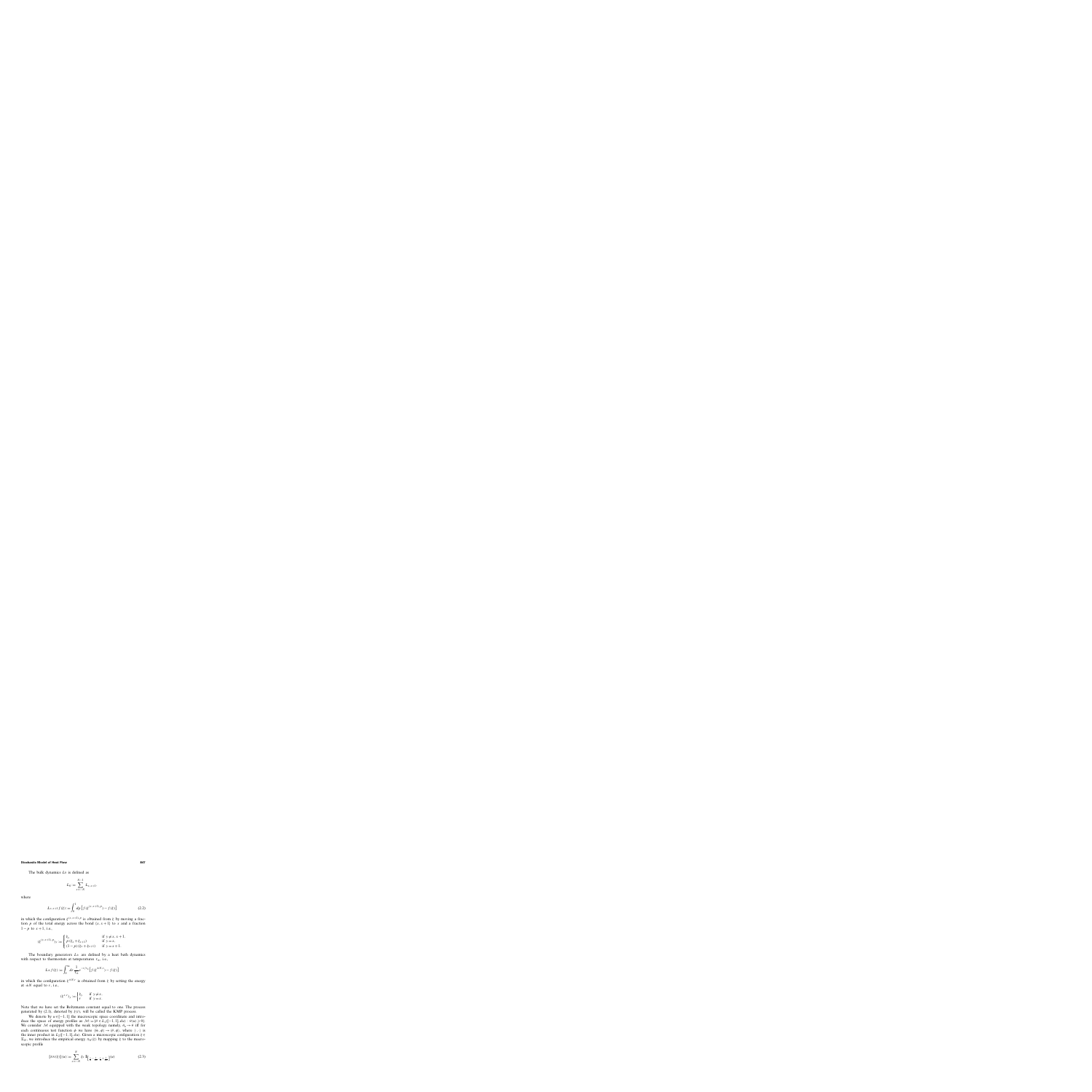note that  $\pi_N(\xi) \in \mathcal{M}$  is a piecewise constant function.

In the case when  $\tau_-=\tau_+=\tau$  it is easy to show that  $L_N$  is reversible with respect to the product of exponential distributions with parameter  $\tau$ , i.e., the invariant measure is given by the equilibrium Gibbs measure at temperature  $\tau$ ,

$$
d\mu_{N,\tau}(\xi) = \prod_{x=-N}^{N} \frac{d\xi_x}{\tau} e^{-\xi_x/\tau}.
$$
 (2.4)

When  $\xi \in \Sigma_N$  is distributed according to  $\mu_{N,\tau}$  then the empirical energy  $\pi_N(\xi)$  concentrates, as  $N \to \infty$  on the constant profile  $\tau$  according to the following law of large numbers. For each  $\delta > 0$  and each continuous test function  $\phi = \phi(u)$ 

$$
\lim_{N \to \infty} \mu_{N,\tau} \left( \left| \langle \pi_N(\xi), \phi \rangle - \langle \tau, \phi \rangle \right| > \delta \right) = 0, \tag{2.5}
$$

where  $\tau \in \mathcal{M}$  is the constant function with that value.

In this equilibrium case it is also easy to obtain a large deviation principle associated at the law of large numbers (2.5). More precisely, the probability that the empirical energy  $\pi_N(\xi)$  is close to some profile  $\theta \in \mathcal{M}$ different from  $\tau$  is exponentially small in N and given by a rate functional  $S_0$ 

$$
\mu_{N,\tau} \left( \pi_N(\xi) \sim \theta \right) \asymp \exp \left\{ -N S_0(\theta) \right\},\tag{2.6}
$$

where  $\pi_N(\xi) \sim \theta$  means closeness in the weak topology of M and  $\approx$ denotes logarithmic equivalence as  $N \rightarrow \infty$ . The functional  $S_0$  is given by

$$
S_0(\theta) = \int_{-1}^1 du \left[ \frac{\theta(u)}{\tau} - 1 - \log \frac{\theta(u)}{\tau} \right] = \int_{-1}^1 du \, s_0(\theta(u), \bar{\theta}_0), \tag{2.7}
$$

where  $\bar{\theta}_0 = \tau$  is the constant energy density profile for  $\tau_+ = \tau_- = \tau$ . The above functional can in fact be obtained as the Legendre transform of the pressure  $G_0(h)$ 

$$
S_0(\theta) = \sup_h [ \langle \theta, h \rangle - G_0(h) ],
$$

where  $G_0$  is defined as

$$
G_0(h) := \lim_{N \to \infty} \frac{1}{N} \log \mathbb{E}_{\mu_{N,\tau}} \left( e^{N \langle h, \pi_N(\xi) \rangle} \right) = - \int_{-1}^1 du \, \log[1 - \tau \, h(u)] \tag{2.8}
$$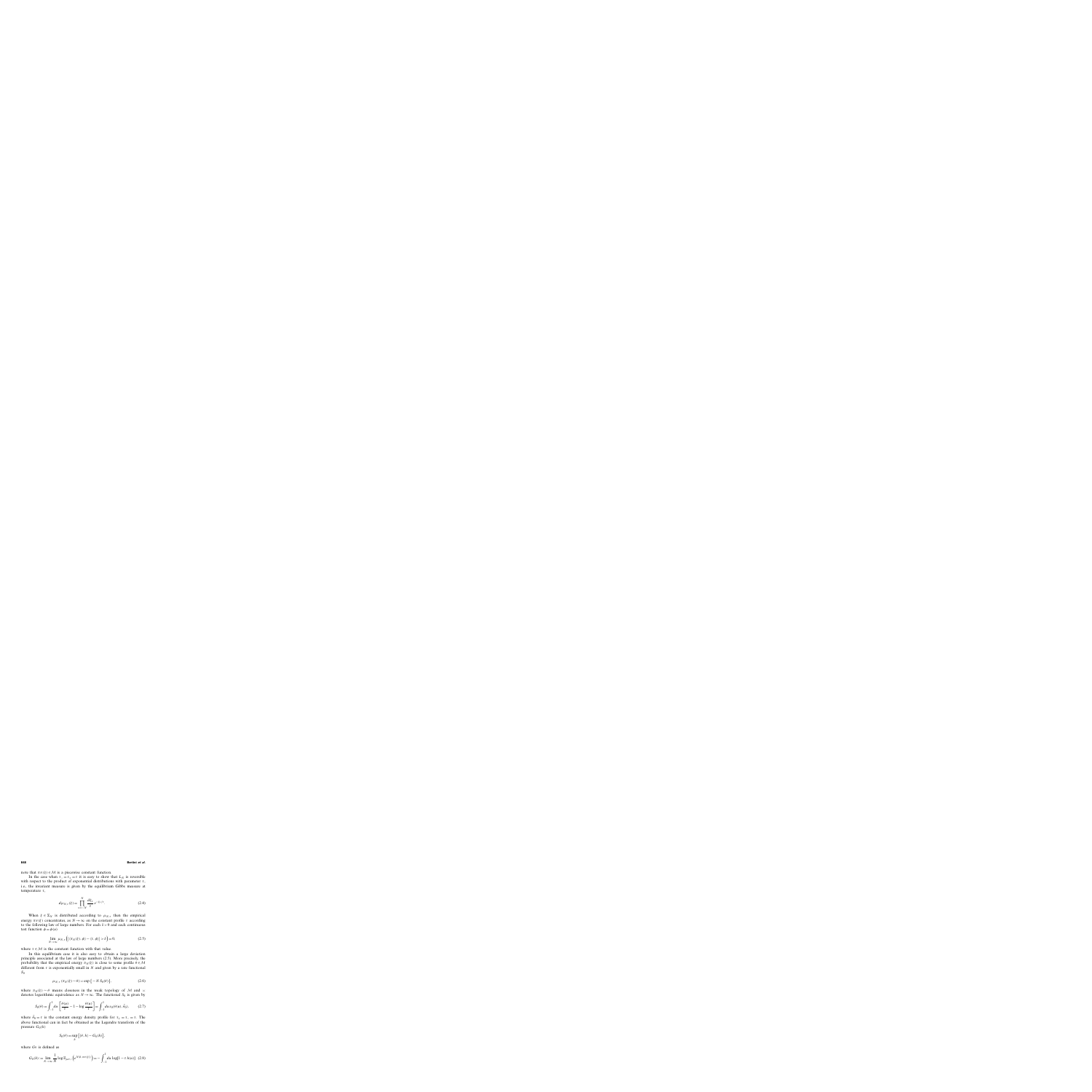in which  $\mathbb{E}_{\mu_{N,\tau}}$  denotes the expectation with respect to  $\mu_{N,\tau}$ .

If  $\tau_-\neq\tau_+$  the process generated by  $L_N$  is no longer reversible and its invariant measure  $\mu_{N, \tau_{+}}$  is not explicitly known. Theorem 4.2 in ref. 19 implies however the following law of large numbers. For each  $\delta > 0$  and each continuous  $\phi$ 

$$
\lim_{N \to \infty} \mu_{N, \tau_{\pm}} \Big( \big| \langle \pi_N(\xi), \phi \rangle - \langle \bar{\theta}, \phi \rangle \big| > \delta \Big) = 0, \tag{2.9}
$$

where  $\bar{\theta}$  is the linear profile interpolating τ<sub>−</sub> and  $\tau_{+}$ , i.e.,

$$
\bar{\theta}(u) = \tau_{-} \frac{1 - u}{2} + \tau_{+} \frac{1 + u}{2}.
$$
 (2.10)

It is natural to look for the large deviations asymptotic for  $\mu_{N, \tau_{+}}$ . In the case of the SEP this program has been carried out in refs. 5, 6, 10 and 11. The main result of this paper is an expression for the large deviation rate functional for  $\mu_{N, \tau_{+}}$  analogous to the one for the SEP. The functional we obtain is nonlocal, as is the one for the SEP, but it turns out to be nonconvex while the one for SEP is convex. We mention that nonconvexity of the rate functional also occurs for the  $ASEP<sup>(12)</sup>$ 

Without loss of generality we assume  $\tau_-\leq \tau_+$  and introduce the set  $\mathcal{T}_{\tau_{\pm}} := {\tau \in C^1([-1, 1]) : \tau'(u) > 0, \tau(\pm 1) = \tau_{\pm}}, \text{ here } \tau' \text{ is the derivative of}$ τ. Given θ ∈ Μ and τ ∈  $T_{τ+}$  we introduce the trial functional

$$
\mathcal{G}(\theta, \tau) := \int_{-1}^{1} du \left[ \frac{\theta(u)}{\tau(u)} - 1 - \log \frac{\theta(u)}{\tau(u)} - \log \frac{\tau'(u)}{[\tau_{+} - \tau_{-}]/2} \right].
$$
 (2.11)

In this paper we show that the empirical energy for  $\mu_{N, \tau_{+}}$  satisfies a large deviation principle with a nonlocal, nonconvex rate functional  $S(\theta)$  given by

$$
S(\theta) = \inf_{\tau \in \mathcal{T}_{\tau_{\pm}}} \mathcal{G}(\theta, \tau) \tag{2.12}
$$

that is we have

$$
\mu_{N, \tau_{\pm}} (\pi_N(\xi) \sim \theta) \asymp \exp\{-N S(\theta)\}.
$$
 (2.13)

We note there is a very close similarity between  $(2.12)$  and the analogous result for the SEP, we emphasize however that in (2.12) we minimize over the auxiliary profile  $\tau$ , while in SEP one needs to maximize. This is,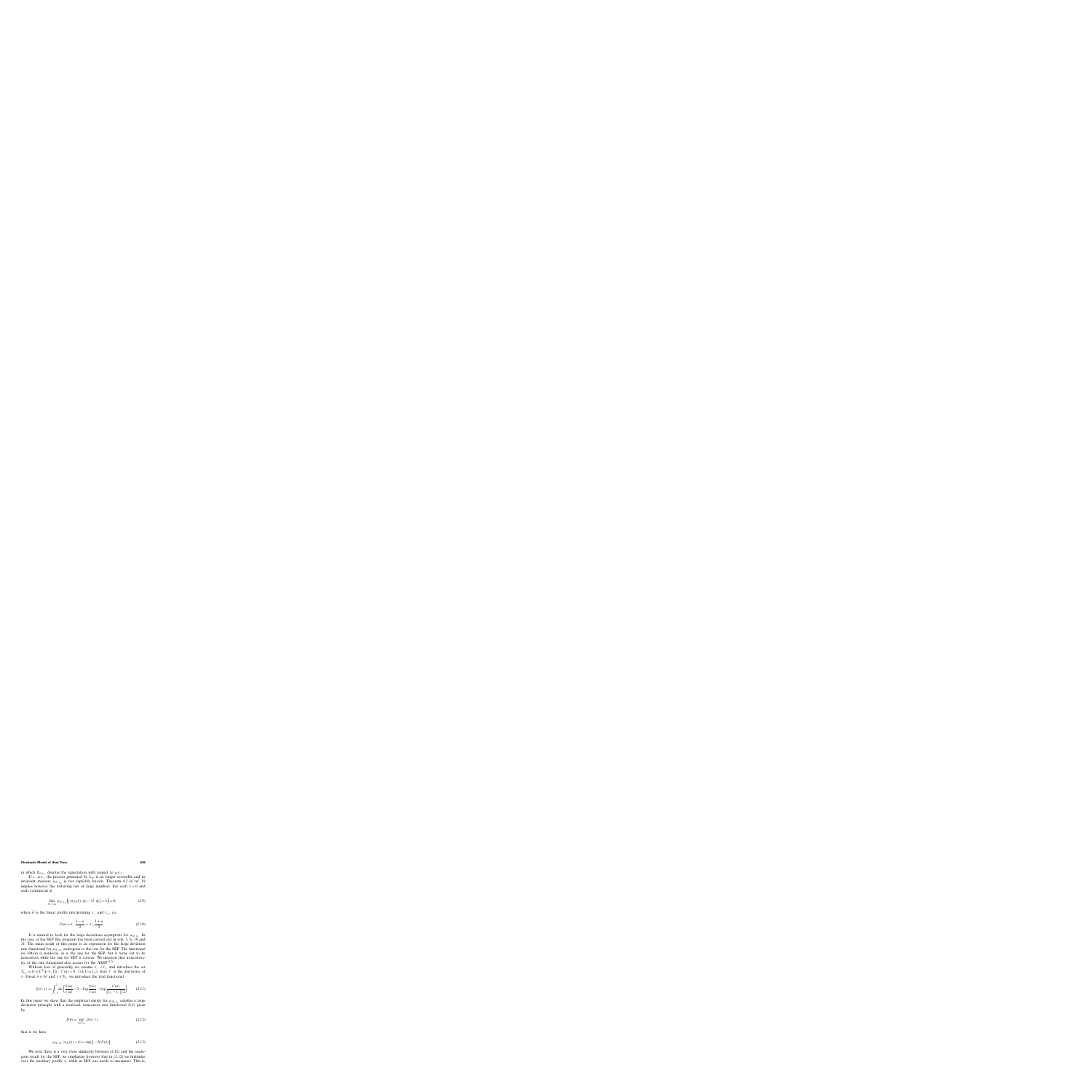of course, related to the non convexity of our S versus the convexity of the rate functional for SEP. It would be very interesting to understand this basic difference also in terms of the combinatorial methods in refs. 10–12 besides the dynamical approach presented here.

Given  $\theta \in \mathcal{M}$ , we show that the minimizer in (2.12) is uniquely attained for some profile  $\tau(u) = \tau[\theta](u)$ ; therefore  $S(\theta) = \mathcal{G}(\theta, \tau[\theta])$ . Moreover  $\tau[\theta](u)$  is the unique strictly increasing solution of the boundary value problem

$$
\tau^2 \frac{\tau''}{(\tau')^2} + \theta - \tau = 0,
$$
  
\n
$$
\tau(\pm 1) = \tau_{\pm},
$$
\n(2.14)

which is the Euler–Lagrange equation  $\delta \mathcal{G}/\delta \tau = 0$  when  $\theta$  is kept fixed.

We note that for  $\theta = \bar{\theta}$  the solution of (2.14) is given by  $\tau[\bar{\theta}] = \bar{\theta}$  therefore,  $S(\bar{\theta}) = \mathcal{G}(\bar{\theta}, \bar{\theta}) = 0$ . On the other hand, by the convexity of the real functions  $\mathbb{R}_+ \ni x \mapsto x - 1 - \log x$  and  $\mathbb{R}_+ \ni x \mapsto -\log x$ , for each  $\theta \in \mathcal{M}$  and  $\tau \in \mathcal{T}_{\tau_{+}}$  we have  $\mathcal{G}(\theta, \tau) \geq 0$  hence  $S(\theta) \geq 0$ . By the same argument we also get that  $S(\theta) = 0$  if and only if  $\theta = \bar{\theta}$ . This shows that the large deviation principle (2.13) implies the law of large numbers (2.9) and gives an exponential estimate as  $N \to \infty$ . We finally remark that the reversible case (2.7) is recovered from (2.11)–(2.13) in the limit  $\tau_{+} - \tau_{-} \rightarrow 0$  which impose  $\tau(u)$ constant.

## **2.1. Outline of the Following Sections**

Our derivation of the rate functional S follows the dynamical/ variational approach introduced in refs. 4 and 5. We look first, in Section 3, at the dynamical behavior in the diffusive scaling limit in a bounded time interval  $[0, T]$ . In particular, we obtain a dynamical large deviation principle which gives the exponential asymptotic for the event in which the empirical energy follows a prescribed space–time path.

In Section 4 we introduce the quasi-potential, it is defined by the minimal cost, as measured by the dynamical rate functional, to produce an energy fluctuation  $\theta$  starting from the typical profile  $\bar{\theta}$ . By the arguments in refs. 4 and 5, the quasi-potential equals the rate functional  $S(\theta)$  of the invariant measure  $\mu_{N, \tau_{+}}$ . A mathematical rigorous proof of this statement for the SEP is given in ref. 7. As discussed in refs. 4 and 5, the quasi potential is the appropriate solution of a Hamilton–Jacobi equation which involves the transport coefficients of the macroscopic dynamics. The derivation of the functional  $S$  is then completed by showing that  $(2.12)$ is the appropriate solution of this Hamilton–Jacobi equation. As in the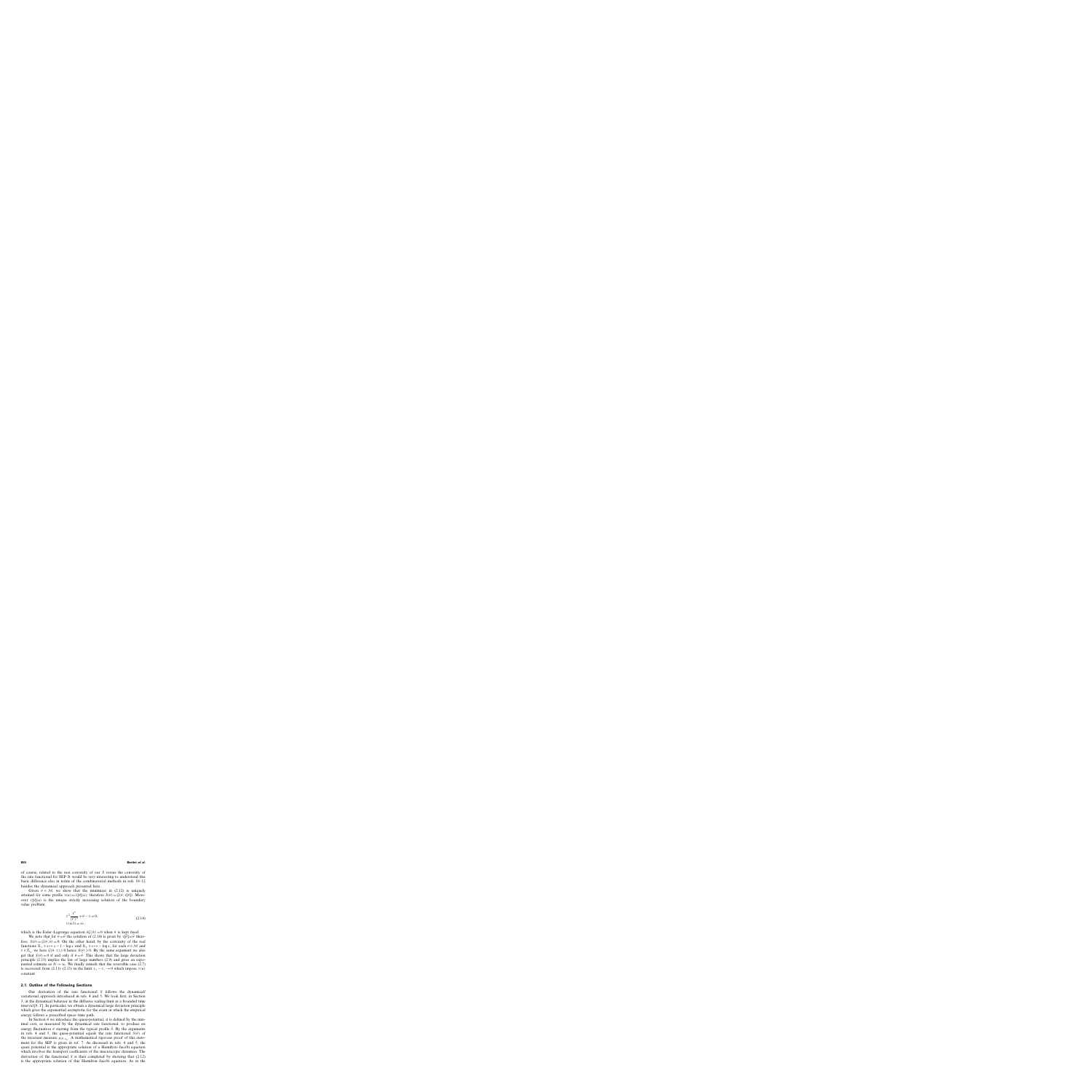case of the SEP we are also able, by following this dynamical/variational approach, to characterize the minimizer for the variational problem defining the quasi potential; this path is the one followed by the process, with probability going to one as  $N \to \infty$ , in the spontaneous creation of the fluctuation  $\theta$ . In Section 4 we also show that the functional S is not convex, obtain its expression for constant profiles θ, and derive an *additivity principle* analogous to the one for simple exclusion processes obtained in refs. 11 and 12.

In the remaining part of the paper we discuss some extensions of the previous results. In particular, in Section 5 we discuss the KMP process in higher space dimension,  $d \ge 1$ , and obtain an upper bound for the quasi-potential in terms of the local equilibrium one. We note that for the SEP it is possible to prove<sup>(5,6)</sup> an analogous *lower bound*. We also discuss the Gaussian fluctuations around the stationary profile  $\bar{\theta}$ ; as for the  $\text{SEP}^{(5,9-11,26)}$  the correction due to nonequilibrium is given by the Green function of the Dirichlet Laplacian. In particular, this correction is nonlocal; as in the case of the SEP, this is due to the long range correlations.<sup>(19)</sup> However, for the KMP process, the nonequilibrium enhances the Gaussian fluctuations while in the SEP it decreases them. As the covariance of the Gaussian fluctuations equals the inverse of the second derivative of  $S(\theta)$ at  $\bar{\theta}$ , the enhancement of Gaussian fluctuations corresponds to the upper bound of  $S(\theta)$  in terms of the local equilibrium functional. In the analysis in ref. 19 a crucial role is played by a process, in *duality* with respect to the KMP process, in which the local variable at the site x takes integral values. In Section 6 we discuss briefly the large deviations properties of this dual model and obtain the expression for the large deviation functional. Finally in Section 7 we discuss the derivation of the large deviation functional for generic one-dimensional nonequilibrium symmetric models with a single conservation law. We obtain a simple condition, which is satisfied by the zero range process, the Ginzburg–Landau dynamics, the SEP, the KMP process and its dual, that allows the derivation of the large deviation function by means of a suitable trial functional.

The discussion in this paper will be kept at the physicists level of mathematical rigor. However, for the more mathematically inclined reader, we shall point out the main differences and technical difficulties with respect to the case of the SEP, which has been analyzed in full mathematical rigor. $(6)$ 

## **3. MACROSCOPIC DYNAMICAL BEHAVIOR**

In this section we consider the KMP process in a bounded time interval  $[0, T]$  under the diffusive scaling limit. We discuss the law of large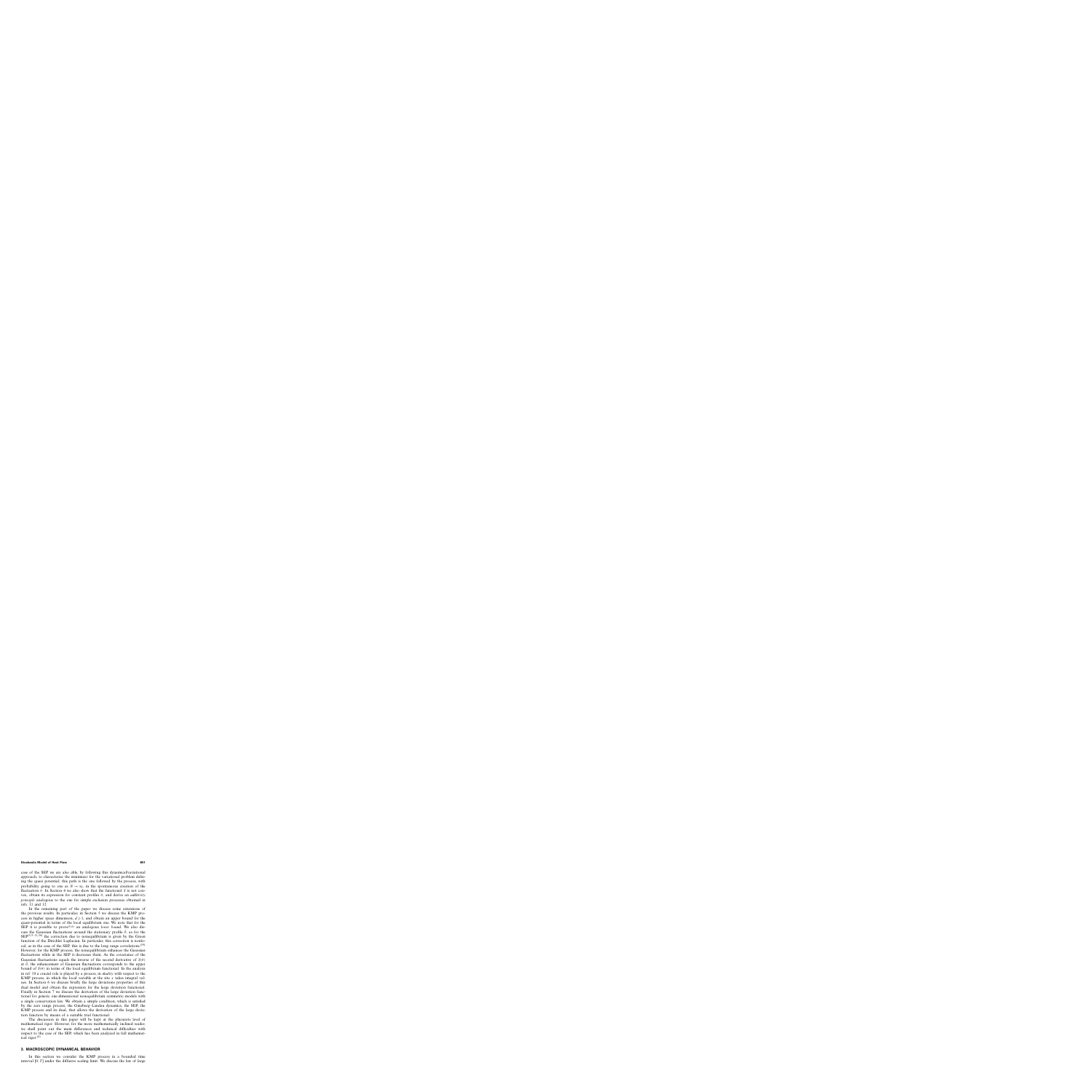numbers (hydrodynamic limit) and the associated dynamical large deviations principle for the empirical energy (2.3).

Given a continuous strictly positive energy profile  $\theta \in C([-1, 1]; \mathbb{R}_+)$ , we denote by  $v_\theta^N$  the probability on  $\Sigma_N$  corresponding to a local equilibrium distribution (LTE) with an energy profile given by  $\theta$ . It is defined as

$$
dv_{\theta}^{N}(\xi) := \prod_{x=-N}^{N} dv_{\theta,x}^{N}(\xi_{x}),
$$

where

$$
dv_{\theta,x}^N := \frac{d\xi_x}{\theta(x/N)} \exp\left\{-\frac{\xi_x}{\theta(x/N)}\right\}.
$$

Given two probability measures  $\nu, \mu$  on  $\Sigma_N$  we denote by  $h(\nu|\mu)$  the relative entropy of  $\nu$  with respect to  $\mu$ , it is defined as

$$
h(v|\mu) := \int d\mu(\xi) \, \frac{dv(\xi)}{d\mu(\xi)} \log \frac{dv(\xi)}{d\mu(\xi)}.
$$

We shall consider the KMP process with initial condition distributed according to the product measure  $v_{\theta_0}^N$  for some energy profile  $\theta_0$ . A straightforward computation then shows there exists a constant  $C$ (depending on  $\theta_0$ ) such that for any N we have the relative entropy bound

$$
h(\nu_{\theta_0}^N|\nu_{\bar{\theta}}^N) \leqslant CN,\tag{3.1}
$$

where  $\bar{\theta}$  is the stationary energy profile (2.10). By the weak law of large numbers for independent variables we also have that  $v_{\theta_0}^N$  is associated to the energy profile  $\theta_0$  in the following sense. For each  $\delta > 0$  and each continuous  $\phi$ 

$$
\lim_{N \to \infty} \nu_{\theta_0}^N \Big( \big| \langle \pi_N(\xi), \phi \rangle - \langle \theta_0, \phi \rangle \big| > \delta \Big) = 0. \tag{3.2}
$$

We remark that for the SEP it is possible (and convenient, see ref. 6) to consider deterministic initial conditions. For the KMP process, as the "single spin space"  $\mathbb{R}_+$  is not discrete, such initial conditions do not satisfy the entropy bound (3.1), which is required in the standard derivation (see e.g., refs. 18 and 27), of the hydrodynamic limit. For this reason we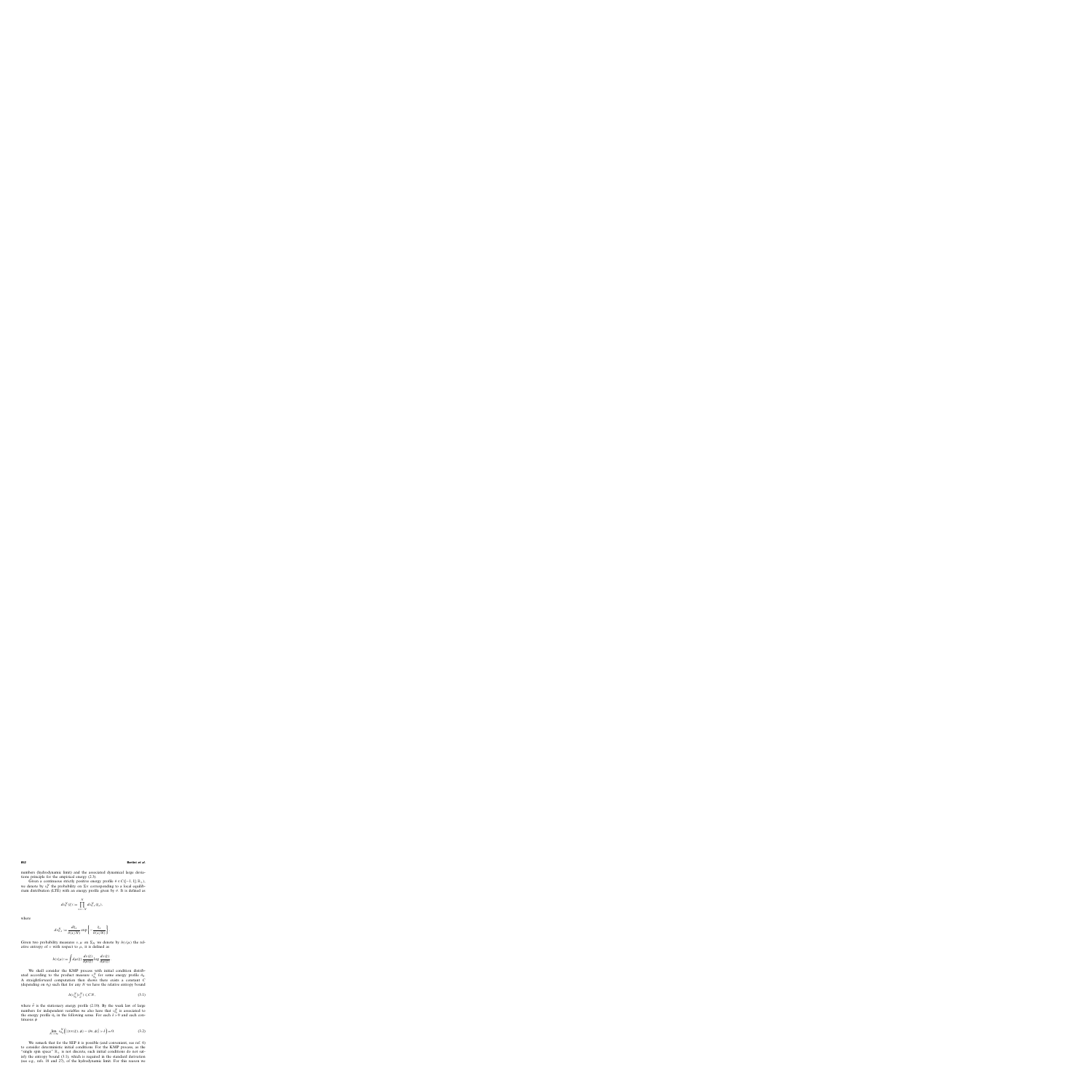have chosen the initial condition distributed according to the product measure  $v_{\theta_0}^N$ . We however mention the paper,<sup>(23)</sup> where the hydrodynamic limit with deterministic initial condition is proven for some nondiscrete models.

We denote by  $\mathbb{P}_{\nu_{\theta_0}^N}$  the distribution of the KMP process when the initial condition is distributed according to  $v_{\theta_0}^N$ . The measure  $\mathbb{P}_{v_{\theta_0}^N}$  is a probability on the space  $D([0, T]; \Sigma_N)$  of right continuous with left limit paths from [0, T] to  $\Sigma_N$ . The expectation with respect to  $\mathbb{P}_{\nu_{\theta_0}^N}$  is denoted by  $\mathbb{E}_{\nu_{\theta_0}^N}$ .

## **3.1. Hydrodynamic Limit**

Equation (3.2) is the law of large number for the empirical energy at time  $t = 0$ ; the hydrodynamic limit states that for each macroscopic time  $t \in [0, T]$  there exists an energy profile  $\theta(t)$  such that we have the same law of large numbers

$$
\lim_{N \to \infty} \mathbb{P}_{\nu_{\theta_0}^N} \left( \left| \langle \pi_N(\xi(t)), \phi \rangle - \langle \theta(t), \phi \rangle \right| > \delta \right) = 0. \tag{3.3}
$$

Furthermore, we can obtain the energy profile  $\theta(t)$  by solving the hydrodynamic equation. For the KMP process (as for the SEP) this is simply the linear heat equation with boundary conditions  $\tau_{\pm}$ , i.e.,  $\theta(t) = \theta(t, u)$  solves

$$
\partial_t \theta(t) = \frac{1}{2} \Delta \theta(t),
$$
  
\n
$$
\theta(t, \pm 1) = \tau_{\pm},
$$
  
\n
$$
\theta(0, u) = \theta_0(u),
$$
  
\n(3.4)

where  $\Delta$  is the Laplacian. Note that the stationary profile  $\bar{\theta}$  in (2.10) is the unique stationary solution of (3.4).

We give below a brief heuristic derivation, which is particularly simple for the KMP process, of the hydrodynamic limit. We refer to refs. 14 and 15 for a rigorous proof in the case of the so called gradient, respectively, to ref. 21 for nongradient, nonequilibrium models with finite single spin state space.

Let  $\phi$  be a smooth function whose support is a subset of  $(-1, 1)$ ; from the general theory of Markov processes, we have that

$$
\frac{d}{dt} \mathbb{E}_{\nu_{\theta_0}^N} (\langle \pi_N(\xi(t)), \phi \rangle) = \mathbb{E}_{\nu_{\theta_0}^N} (L_N \langle \pi_N(\xi(t)), \phi \rangle).
$$
 (3.5)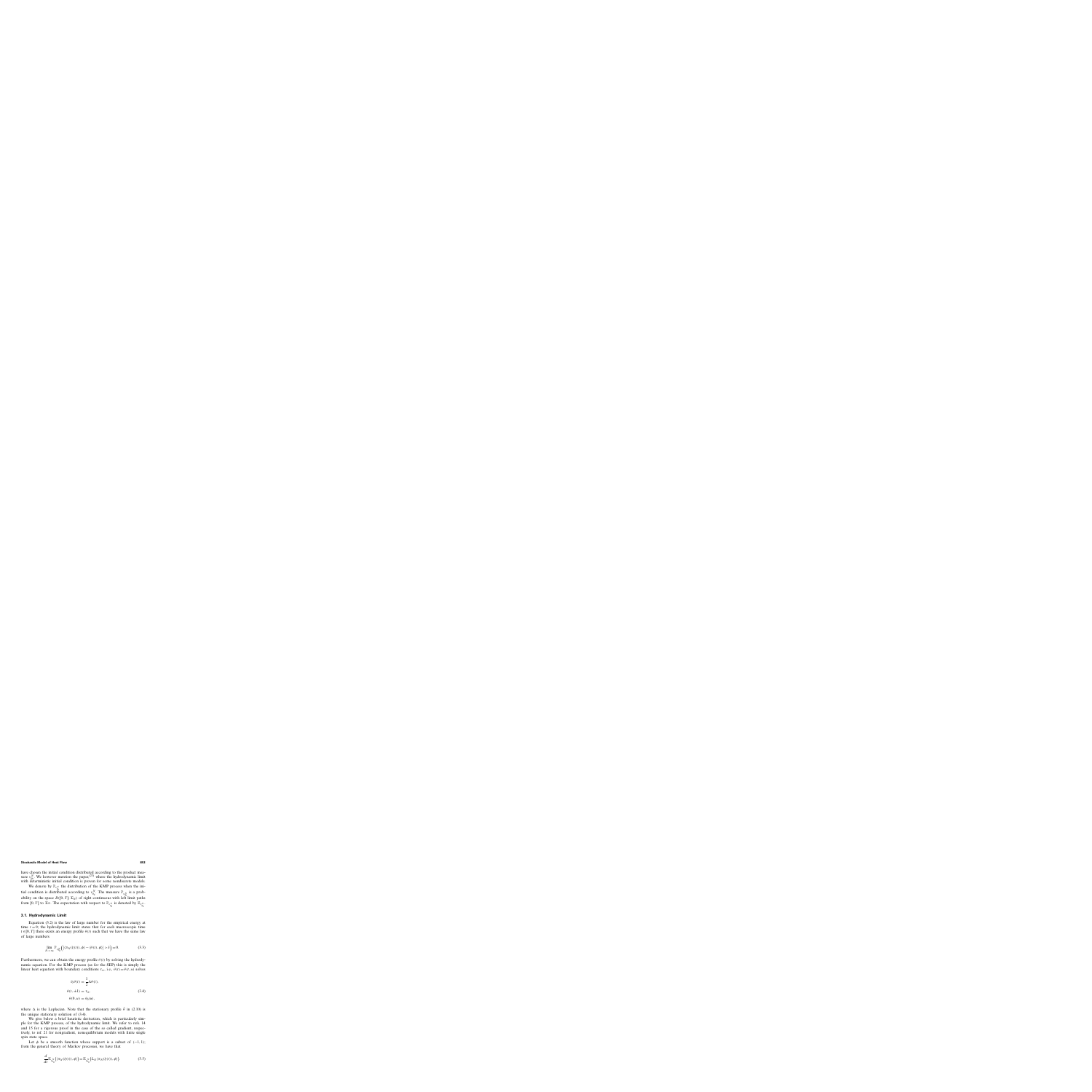Since the support of  $\phi$  is a strict subset of [−1, 1], only  $N^2L_0$  contributes to  $L_N(\pi_N(\xi(t)), \phi)$ . A simple computation shows that, when  $y \neq \pm N$ ,

$$
L_0 \xi_y = \frac{1}{2} \left[ \xi_{y-1} + \xi_{y+1} - 2\xi_y \right],\tag{3.6}
$$

we thus get

$$
L_N\langle\pi_N(\xi(t)),\phi\rangle = \frac{N^2}{2} \sum_{x \in \Lambda_N} \left[\xi_{x-1}(t) + \xi_{x+1}(t) - 2\xi_x(t)\right] \int_{x/N-1/(2N)}^{x/N+1/(2N)} du \,\phi(u)
$$
  

$$
\approx \frac{1}{2N} \sum_{x \in \Lambda_N} \Delta_N \phi(x/N) \xi_x(t) \approx \frac{1}{2} \langle \pi_N(\xi(t)), \Delta \phi \rangle,
$$

here  $\Delta_N \phi(x/N) := N^2 [\phi((x-1)/N) + \phi((x+1)/N) - 2\phi(x/N)]$  is the discrete Laplacian. The first step above comes from  $(3.6)$  and  $(2.3)$ , the second step from discrete integration by parts and last step from the regularity of  $\phi$ .

We have thus obtained the weak formulation of (3.4); it remains to show that also the boundary condition  $\theta(t, \pm 1) = \tau_{+}$  is satisfied. For this we need to use the boundary generators  $N^2L_{+}$ . These are Glauber like dynamics accelerated by  $N^2$  so that the energy has well thermalized to its equilibrium value. We get

$$
\mathbb{E}_{\nu_{\theta_0}^N}(\xi_{\pm N}(t)) \approx \tau_{\pm}.\tag{3.7}
$$

By a standard martingale computation one can argue that, with a negligible error as  $N \to \infty$ ,  $\pi_N(\xi(t))$  becomes nonrandom. We can then remove the expectation value in the previous equations and get (3.3).

As far as a rigorous mathematical derivation of (3.3) is concerned, the KMP process does present additional technical problems with respect to the models studied in refs. 14, 15 and 21 due to the unboundedness of the single spin space. We emphasize that the entropy bounds used in ref. 17 could not directly applied to the KMP process since it does not have exponential moments. We refer to ref. 2, where this problem has been solved for a different model with similar features. In particular, by using the methods in ref. 2, it is indeed possible to show that the quadratic variation of the martingale mentioned above vanishes as  $N \to \infty$ .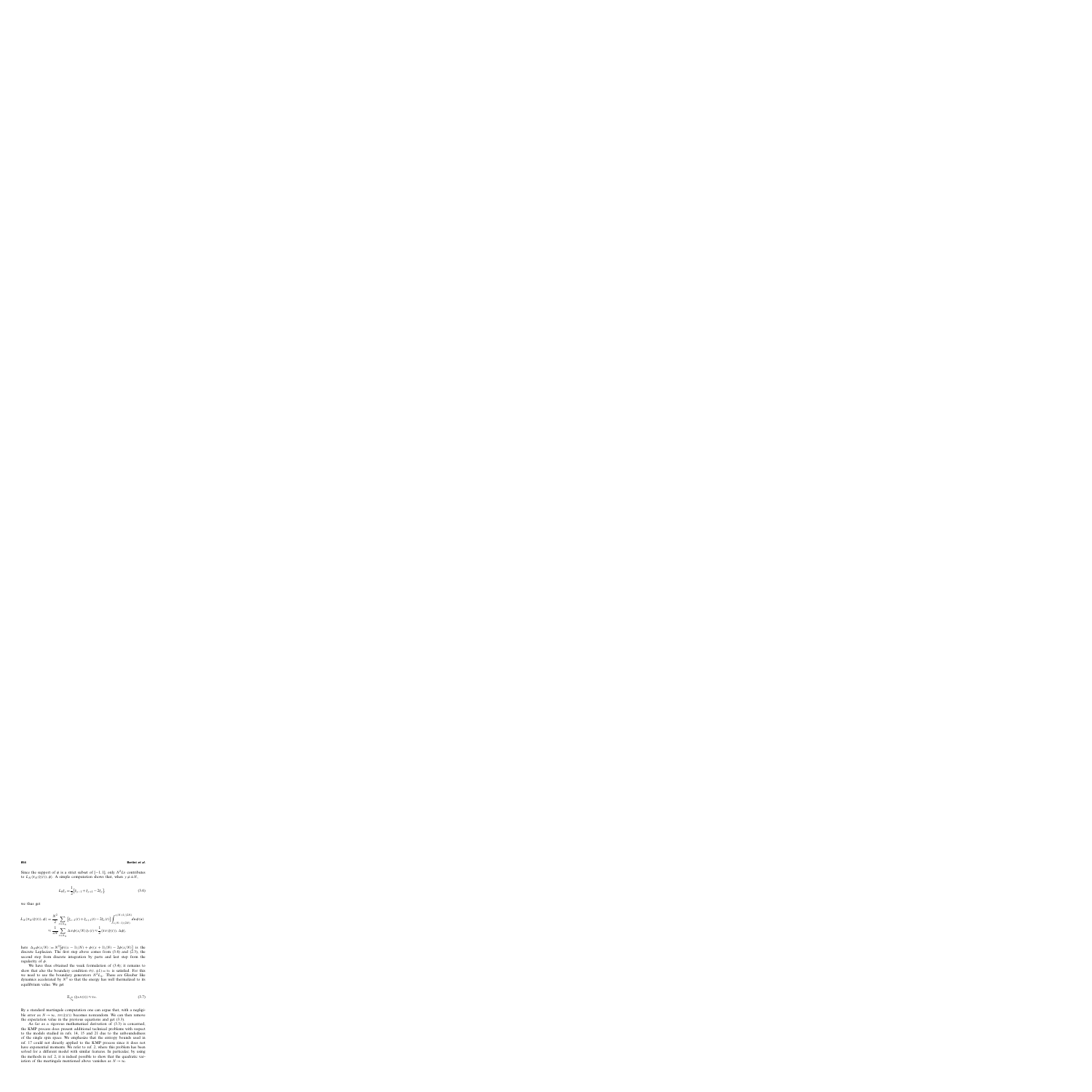#### **3.2. Dynamic Large Deviations**

We want next to obtain the large deviation principle associated to the law of large number (3.3); more precisely we want to estimate the probability that the empirical energy  $\pi_N(\xi(t))$  does not follow the solution of (3.4) but remains close to some prescribed path  $\pi = \pi(t, u)$ . This probability will be exponentially small in  $N$  and we look for the exponential rate. We follow the classic procedure in large deviation theory: we perturb the dynamics in such a way that the path  $\pi$  becomes typical and compute the cost of such a perturbation.

Let  $H = H(t, u)$  be a smooth function vanishing at the boundary, i.e.,  $H(t,\pm 1)=0$ . We then consider the following time dependent perturbations of the generators  $L_{x,x+1}$  in (2.2)

$$
L_{x,x+1}^H f(\xi) := \int_0^1 dp \, e^{[H(t,x/N) - H(t,(x+1)/N)][p\xi_{x+1} - (1-p)\xi_x]} [f(\xi^{(x,x+1),p}) - f(\xi)].
$$

Note that we have essentially just added a small drift  $N^{-1} \nabla H(t, x/N)$  in the energy exchange across the bond  $\{x, x+1\}$ . We denote by  $\mathbb{P}_{\nu_{\theta_n}^N}^H$  the distribution on the path space  $D([0, T]; \Sigma_N)$  of this perturbed KMP process. As before  $\mathbb{E}^H_{\nu_{\theta_0}^N}$ is the expectation with respect to  $\mathbb{P}^H_{\nu_{\theta_0}^N}$ .

The first step to obtain the dynamic large deviations is to derive the hydrodynamic equation for the perturbed KMP process. We shall argue that for each  $t \in [0, T]$ , each continuous  $\phi$ , and each  $\delta > 0$  we have

$$
\lim_{N \to \infty} \mathbb{P}_{\nu_{\theta_0}^N}^H \left( \left| \langle \pi_N(\xi(t)), \phi \rangle - \langle \theta(t), \phi \rangle \right| > \delta \right) = 0, \tag{3.8}
$$

where  $\theta(t) = \theta(t, u)$  solves

$$
\partial_t \theta(t) = \frac{1}{2} \Delta \theta(t) - \nabla (\theta(t)^2 \nabla H(t)),
$$
  
\n
$$
\theta(t, \pm 1) = \tau_{\pm},
$$
  
\n
$$
\theta(0, u) = \theta_0(u).
$$
\n(3.9)

The argument to justify (3.9) is similar to the previous one. Including the effect of the perturbation, the computation following (3.6) now becomes (as before  $y \neq \pm N$ )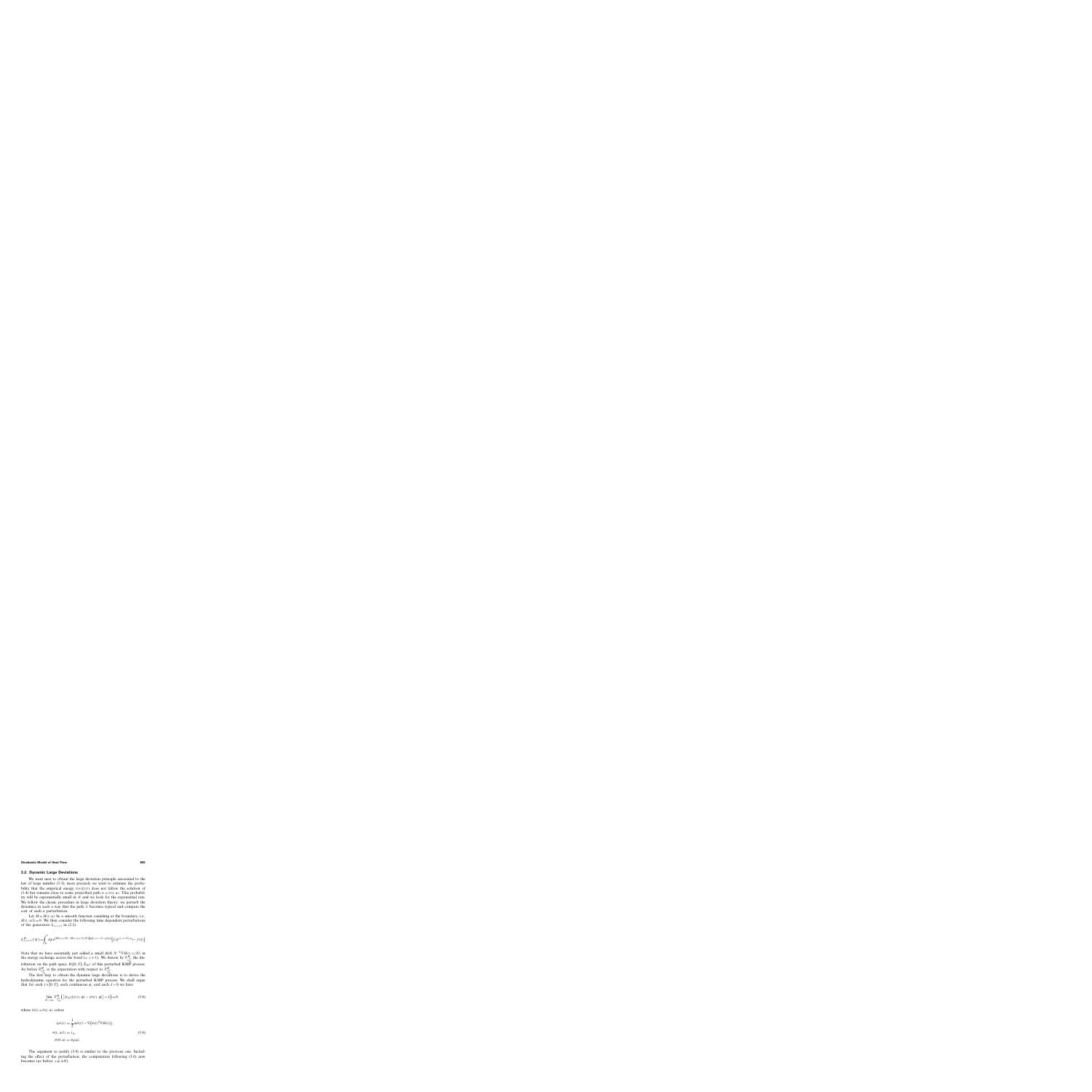**856 Bertini** *et al.*

$$
L_0^H \xi_y = \int_0^1 dp \, e^{[H(t,(y-1)/N)-H(t,y/N)][p\xi_y-(1-p)\xi_{y-1}]} \left[ (1-p)(\xi_y + \xi_{y-1}) - \xi_y \right]
$$
  
+ 
$$
\int_0^1 dp \, e^{[H(t,y/N)-H(t,(y+1)/N)][p\xi_{y+1}-(1-p)\xi_y]} \left[ p \left( \xi_{y+1} + \xi_y \right) - \xi_y \right]
$$
  

$$
\approx \frac{\xi_{y-1} + \xi_{y+1} - 2\xi_y}{2} + \left[ H(t,(y-1)/N) - H(t,y/N) \right] \frac{\xi_y \xi_{y-1} - \xi_y^2 - \xi_{y-1}^2}{3}
$$
  
+ 
$$
\left[ H(t,y/N) - H(t,(y+1)/N) \right] \frac{-\xi_y \xi_{y+1} + \xi_y^2 + \xi_{y+1}^2}{3}.
$$

As before, we consider a smooth function  $\phi$  whose support is a strict subset of (-1, 1); then only  $N^2 L_0^H$  contributes to  $L_N^H(\pi_N(\xi(t)), \phi)$  and we get

$$
L_N^H(\pi_N(\xi(t)), \phi) \approx \frac{1}{N} \sum_x N^2 \phi(x/N) \left\{ \frac{\xi_{x-1}(t) + \xi_{x+1}(t) - 2\xi_x(t)}{2} + \left[ H(t, (x-1)/N) - H(t, x/N) \right] \frac{\xi_x(t)\xi_{x-1}(t) - \xi_x(t)^2 - \xi_{x-1}(t)^2}{3} + \left[ H(t, x/N) - H(t, (x+1)/N) \right] \frac{-\xi_x(t)\xi_{x+1}(t) + \xi_x(t)^2 + \xi_{x+1}(t)^2}{3} \right\}
$$
  

$$
\approx \frac{1}{N} \sum_x \xi_x(t) \Delta_N \phi(x/N)
$$
  
+ 
$$
\frac{1}{N} \sum_x \frac{-\xi_x(t)\xi_{x+1}(t) + \xi_x(t)^2 + \xi_{x+1}(t)^2}{3} \nabla_N H(t, x/N) \nabla_N \phi(x/N),
$$

where  $\nabla_N f(x/N) := N[f((x+1)/N) - f(x/N)]$  is the discrete gradient. In the above computations we just used Taylor expansions and discrete integrations by parts. With respect to the very simple case discussed before, we face now the main problem in establishing the hydrodynamic limit: the above equation is not closed in  $\pi_N(\xi(t))$ , i.e., its right-hand side is not a function of  $\pi_N(\xi(t))$ . In order to derive the hydrodynamic equation (3.9), we need to express  $-\xi_x \xi_{x+1} + \xi_x^2 + \xi_{x+1}^2$  in terms of the empirical energy  $\pi_N(\xi)$ . This will be done by assuming a "local equilibrium" state, we refer to refs. 6, 14, 15, 18, 21, and 27 for a rigorous justification in the context of conservative interacting particle systems.

Let us consider a microscopic site  $x$  which is far from the boundary and introduce a volume  $V$ , centered at  $x$ , which is very large in microscopic units, but still infinitesimal at the macroscopic level. The time evolution in V is essentially given only by the bulk dynamics  $N^2 L_0^H$ ; since the total amount of energy in V changes only via boundary effects and we are looking at what happens after  $O(N^2)$  microscopic time units, we expect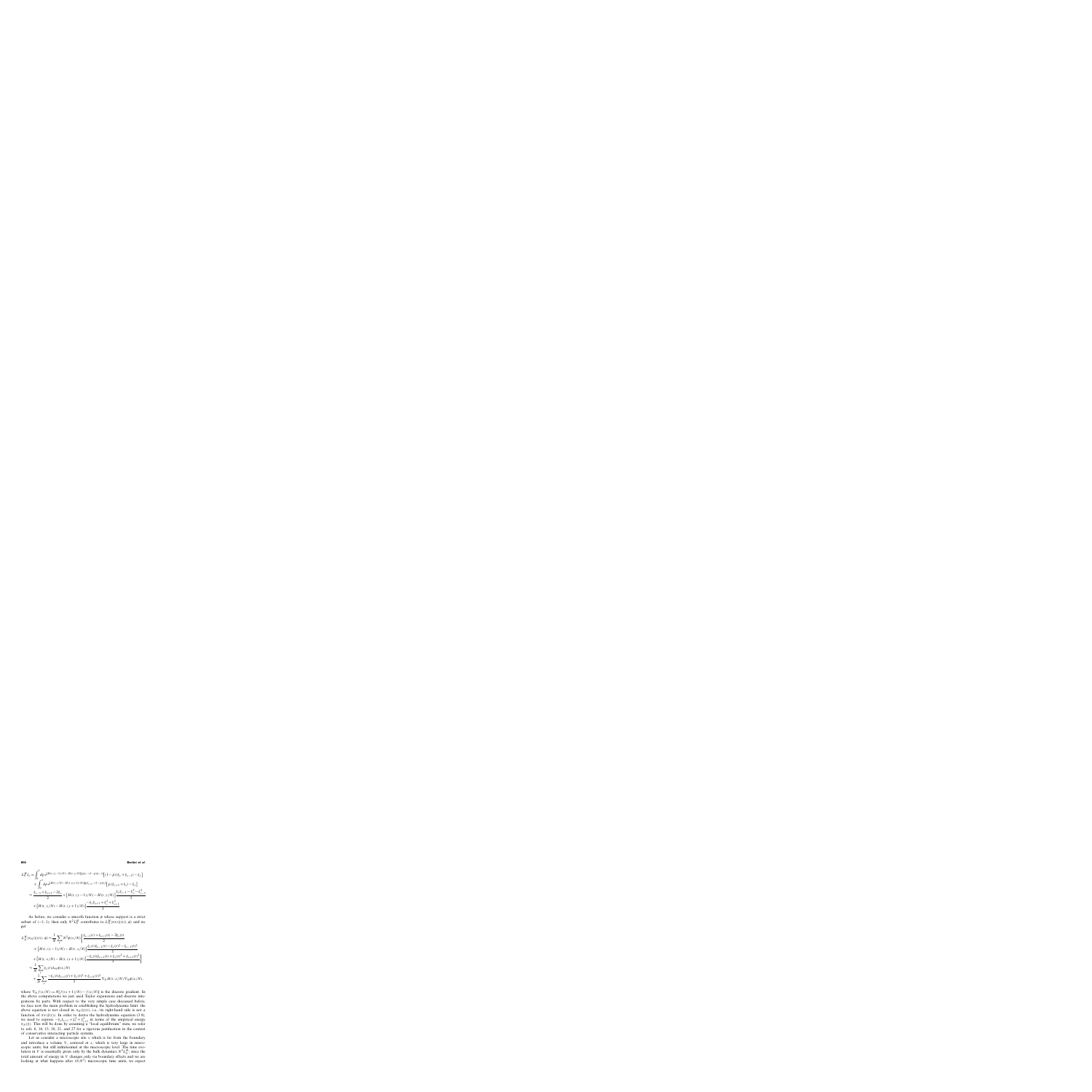that the system in V has relaxed to the micro–canonical state corresponding to the local empirical energy  $\pi_N(\xi(t))(x/N)$ . To compute this state let us construct first the canonical measure in  $V$  with constant temperature  $\tau > 0$ , namely the product measure  $dv_{V,\tau}(\xi) := \prod_{x \in V} \tau^{-1} d\xi_x e^{-\xi_x/\tau}$ . Let now  $m_{V,\theta}$  be the associated micro-canonical measure with energy density  $\theta$ , i.e.,

$$
m_{V,\theta}(d\xi) := \nu_{V,\tau}\Big(d\xi \Big| \sum_{x \in V} \xi_x = \theta|V|\Big).
$$

We introduce the function  $\sigma(\theta)$  defined by

$$
\sigma(\theta) := \lim_{V \uparrow \mathbb{Z}} \mathbb{E}_{m_{V,\theta}} \left( -\xi_x \xi_{x+1} + \xi_x^2 + \xi_{x+1}^2 \right), \tag{3.10}
$$

where we recall that  $\mathbb{E}_{m_{V,\theta}}$  denotes the expectation with respect to the probability  $m_{V,\theta}$ . By the equivalence of ensembles we can compute  $\sigma(\theta)$ also as

$$
\sigma(\theta) = \mathbb{E}_{\nu_{V,\theta}}\left(-\xi_x\xi_{x+1} + \xi_x^2 + \xi_{x+1}^2\right) = 3\theta^2.
$$

According to the previous discussion, the system in the volume V is well approximated by a micro–canonical state with energy density  $\pi_N(\xi(t))(x/N)$ . As it is shown by the standard proofs in hydrodynamic limits (see e.g. refs, 18 and 27) we can argue that it is possible to replace, for *N* large,  $-\xi_x(t)\xi_{x+1}(t) + \xi_x(t)^2 + \xi_{x+1}(t)^2$  with  $3[\pi_N(\xi(t))(x/N)]^2$ . We refer to the end of Section 3.1 for a discussion on the related technical problems. We then obtain

$$
\frac{d}{dt} \mathbb{E}_{\nu_{\theta_0}^N} \left( \langle \pi_N(\xi(t)), \phi \rangle \right) \approx \frac{1}{2} \langle \pi_N(\xi(t)), \Delta \phi \rangle + \langle \pi_N(\xi(t))^2 \nabla H, \nabla \phi \rangle, \tag{3.11}
$$

which is the weak formulation of (3.9). The arguments to show that the boundary conditions  $\theta(t, \pm 1) = \tau_+$  are satisfied and to remove the expectation value are the same ones as in the derivation of (3.4).

Let  $\pi = \pi(t, u)$ ,  $(t, u) \in [0, T] \times [-1, 1]$  be a given path. We recall that our task is to estimate the probability that the empirical energy  $\pi_N(\xi(t))$ is close to  $\pi(t)$  (short for  $\pi(t, u)$ ). We write this probability in terms of the perturbed KMP process, namely

$$
\mathbb{P}_{\nu_{\theta_0}^N}(\pi_N(\xi(t)) \sim \pi(t), t \in [0, T]) = \mathbb{E}_{\nu_{\theta_0}^N}^H \left( \frac{d \mathbb{P}_{\nu_{\theta_0}^N}}{d \mathbb{P}_{\nu_{\theta_0}^N}} \, 1\!\!1_{\{\pi_N(\xi(t)) \sim \pi(t)\}} \right). \tag{3.12}
$$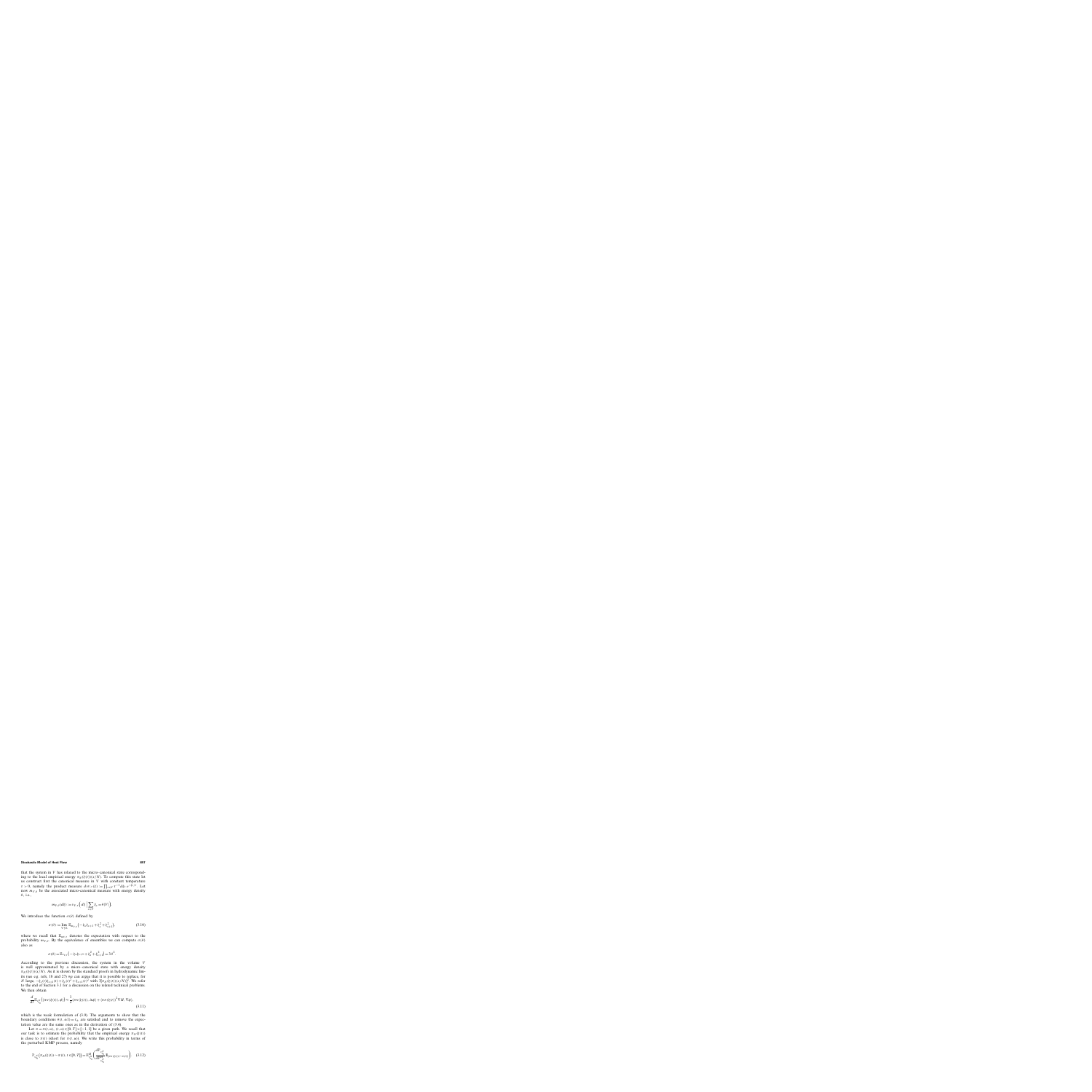Equation (3.9) tells us for which H the path  $\pi$  becomes typical for the perturbed KMP process. We thus choose  $H(t, u)$  so that

$$
\nabla (\pi(t)^2 \nabla H(t)) = -\partial_t \pi(t) + \frac{1}{2} \Delta \pi(t)
$$
  
 
$$
H(t, \pm 1) = 0,
$$
 (3.13)

which is essentially a Poisson equation for H (recall that  $\pi$  is fixed). With this choice we have, for N large,  $\mathbb{P}_{\nu_{\theta_0}^{N}}^H$  $(\pi_N(\xi(t)) \sim \pi(t)) \approx 1$  and to derive the dynamical large deviation principle we only need to compute the Radon– Nykodim derivative  $d\mathbb{P}_{\nu_{\theta_0}^N}/d\mathbb{P}_{\nu_{\theta_0}^N}^H$ .

We consider first the case of a deterministic initial configuration  $\xi_0 \in$  $\Sigma_N$ . In this case, by a standard computation in the theory of jump Markov processes (see e.g., ref. 18, Appendix 1.7 or ref. 5, Appendix A), we have

$$
\frac{d\mathbb{P}_{\xi_0}}{d\mathbb{P}_{\xi_0}^H}(\xi) = \exp\{-N\mathcal{J}_{[0,T]}^N(\xi, H)\},\
$$

where

$$
\mathcal{J}_{[0,T]}^N(\xi, H) := \langle \pi_N(\xi(T)), H(T) \rangle - \langle \pi_N(\xi_0), H(0) \rangle - \int_0^T dt \langle \pi_N(\xi(t)), \partial_t H(t) \rangle \n- N^2 \sum_{x=-N}^{N-1} \int_0^T dt \int_0^1 dp \left\{ e^{[H(t,x/N) - H(t,(x+1)/N)][p\xi_{x+1}(t) - (1-p)\xi_x(t)]} - 1 \right\}.
$$

By Taylor expansion we then get

$$
\mathcal{J}_{[0,T]}^{N}(\xi, H) \approx \langle \pi_{N}(\xi(T)), H(T) \rangle - \langle \pi_{N}(\xi_{0}), H(0) \rangle - \int_{0}^{T} dt \langle \pi_{N}(\xi(t)), \partial_{t} H(t) \rangle \n- \int_{0}^{T} dt \frac{1}{2N} \sum_{x=-N+1}^{N-1} \xi_{x}(t) \Delta_{N} H(t, x/N) \n- \frac{1}{2} \int_{0}^{T} dt \xi_{-N}(t) N[H(t, -1+1/N) - H(t, -1)] \n+ \frac{1}{2} \int_{0}^{T} dt \xi_{N}(t) N[H(t, 1) - H(t, 1-1/N)] \n- \int_{0}^{T} dt \frac{1}{2N} \sum_{x=-N}^{N-1} \frac{-\xi_{x}(t)\xi_{x+1}(t) + \xi_{x}^{2}(t) + \xi_{x+1}^{2}(t)}{3} [\nabla_{N} H(t, x/N)]^{2}.
$$

By the same argument given in the derivation of the perturbed hydrodynamic equation (3.9), we can argue that it is possible to replace  $-\xi_x(t)\xi_{x+1}(t) + \xi_x(t)^2 + \xi_{x+1}(t)^2$  by  $3[\pi_N(\xi(t))(x/N)]^2$ . Recalling that in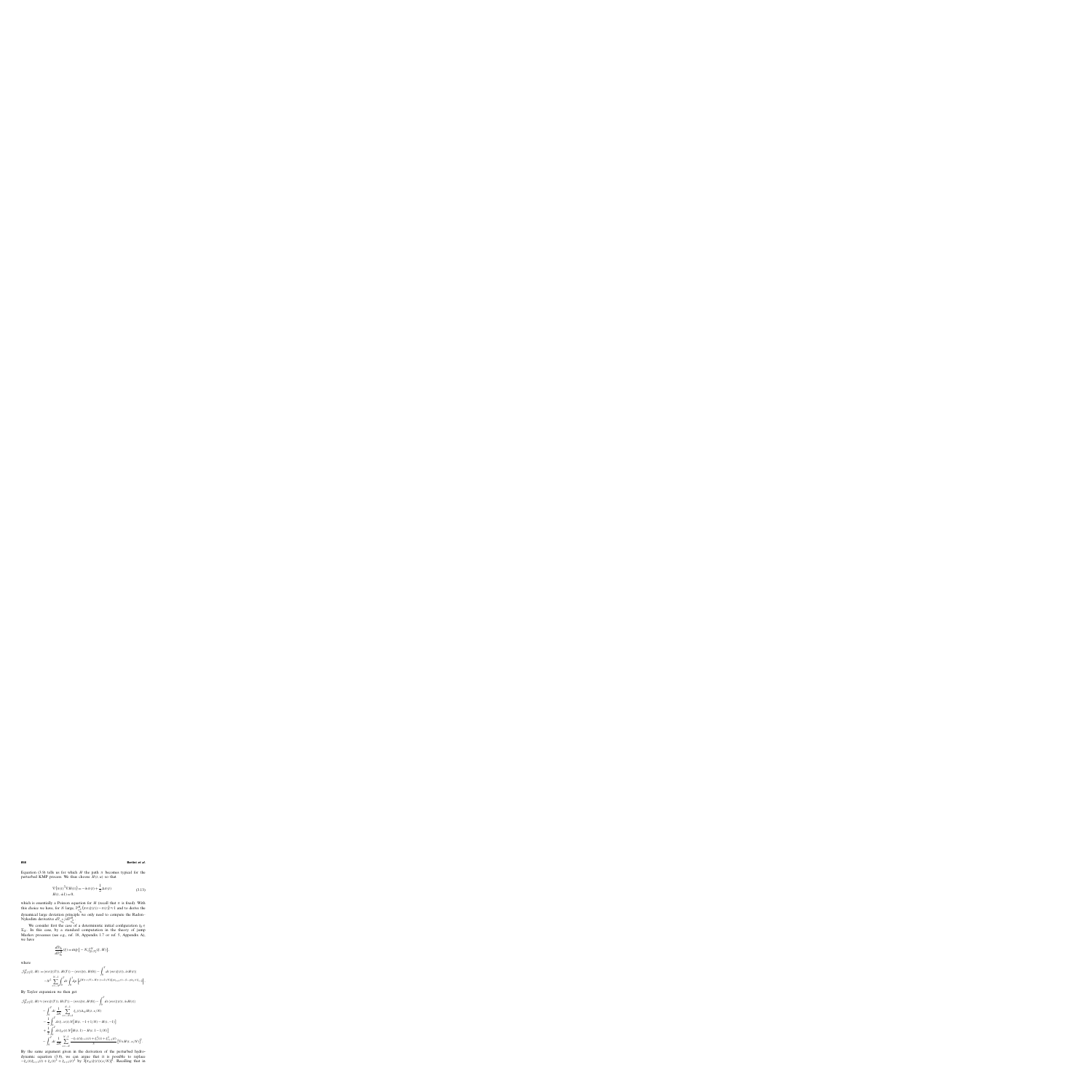(3.12) there is the indicator of the event in which  $\pi_N(\xi(t))$  is close to  $\pi(t)$ , we get

$$
\mathcal{J}_{[0,T]}^N(\xi, H) \approx J_{[0,T]}(\pi) = \langle \pi(T), H(T) \rangle - \langle \pi(0), H(0) \rangle - \int_0^T dt \langle \pi(t), \partial_t H(t) \rangle \n- \frac{1}{2} \int_0^T dt \langle \pi(t), \Delta H(t) \rangle - \frac{1}{2} \int_0^T dt \langle \pi(t)^2, [\nabla H(t)]^2 \rangle \n- \frac{1}{2} \int_0^T dt \tau_- \nabla H(t, -1) + \frac{1}{2} \int_0^T dt \tau_+ \nabla H(t, 1),
$$

where we used the fact that the value of  $\pi$  is fixed at the boundary,  $\pi(t,\pm 1) = \tau_+$ . Recalling that the perturbation H has been chosen as the solution of (3.13), integration by parts shows that

$$
J_{[0,T]}(\pi) = \frac{1}{2} \int_0^T dt \, \langle \nabla H(t), \pi(t)^2 \nabla H(t) \rangle.
$$
 (3.14)

To complete the derivation of the dynamical large deviation functional, we only need to consider the fluctuations of the initial condition. Recalling that we have chosen the initial condition distributed according to the product measure  $v_{\theta_0}^N$ , a straightforward computation on product measures (the one carried out in  $(2.6)$ – $(2.8)$ ) shows that

$$
\nu_{\theta_0}^N(\pi_N(\xi) \sim \pi(0)) \asymp \exp\left\{-N S_0(\pi(0)|\theta_0)\right\},\,
$$

where  $S_0(\pi(0)|\theta_0)$ , which represents the contribution to the dynamic large deviation from the initial condition, is given by

$$
S_0(\pi(0)|\theta_0) = \int_{-1}^1 du \left[ \frac{\pi(0, u)}{\theta_0(u)} - 1 - \log \frac{\pi(0, u)}{\theta_0(u)} \right].
$$
 (3.15)

By collecting all the computations performed we finally get the dynamical large deviation principle

$$
\mathbb{P}_{\nu_{\theta_0}^N}\Big(\pi_N(\xi(t)) \sim \pi(t), t \in [0, T]\Big) \asymp \exp\big\{-N I_{[0, T]}(\pi | \theta_0)\big\},\qquad(3.16)
$$

where

$$
I_{[0,T]}(\pi|\theta_0) = S_0(\pi(0)|\theta_0) + J_{[0,T]}(\pi).
$$
\n(3.17)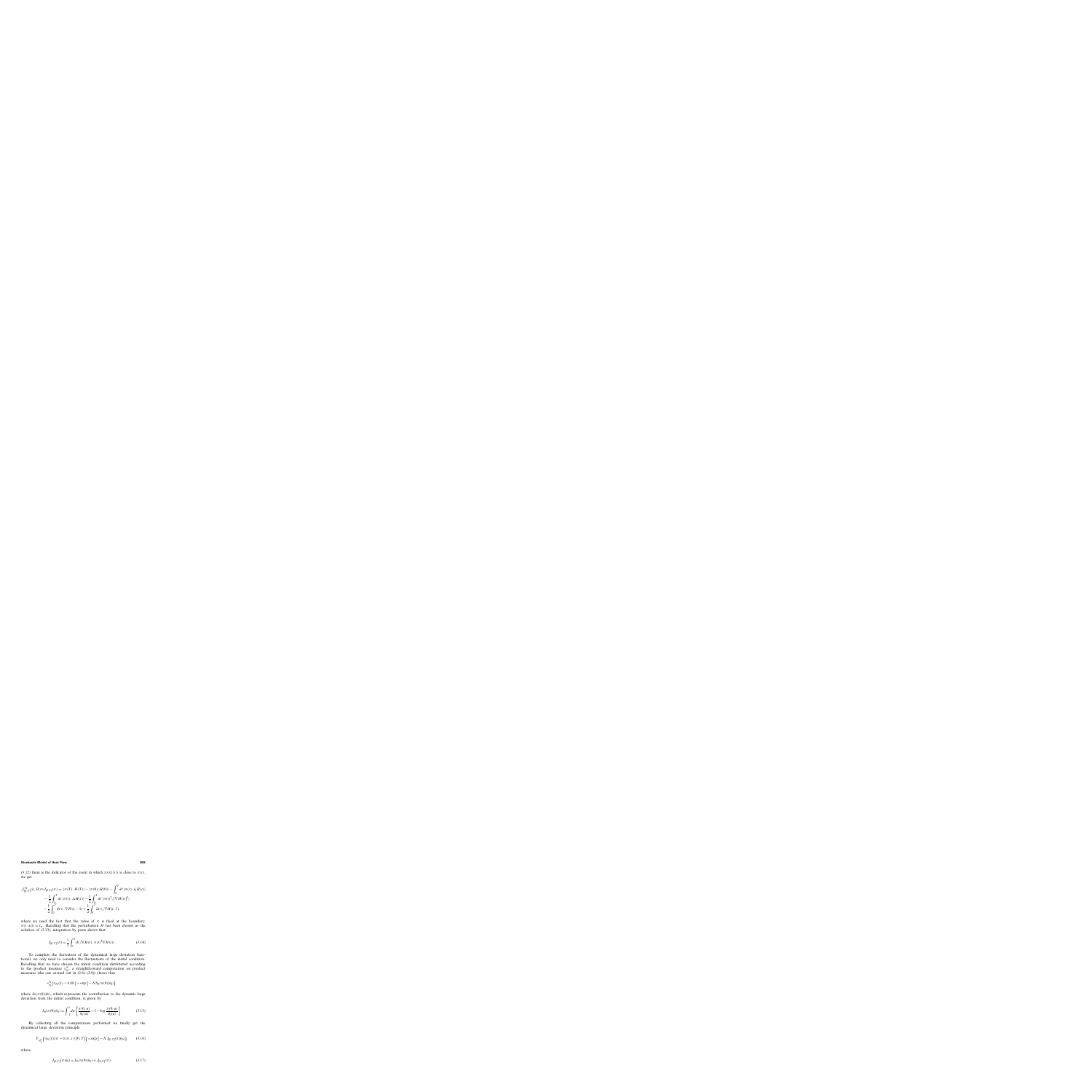We note again that  $S_0(\pi(0)|\theta_0)$  represents the cost to create a fluctuation at time zero whereas  $J_{[0, T]}(\pi)$  represents the dynamical cost to follow the path  $\pi(t)$  in the time interval [0, T]. In the case of deterministic intial conditions, as the one discussed in ref. 6 for the SEP, we would have  $S_0(\pi(0)|\theta_0) = +\infty$  unless  $\pi(0) = \theta_0$ .

# **3.3. Remarks**

We conclude this section with some remarks on the rigorous derivation of the dynamical large deviation principle (3.16). The probability estimates needed are (not surprisingly) more subtle than discussed here. In fact, while in the proof of the hydrodynamic limit it is enough to show that we can replace  $-\xi_x(t)\xi_{x+1}(t) + \xi_x^2(t) + \xi_{x+1}^2(t)$  by  $3[\pi_N(\xi(t))(x/N)]^2$ with an error vanishing as  $N \rightarrow \infty$ , in the proof of the large deviations we need such an error to be of  $o(e^{-C_N})$ . This statement is called super exponential estimate, see refs. 18 and 20, where it is proven for the equilibrium SEP. This estimate has been extended to the non equilibrium SEP in ref. 6. For the KMP process there is the additional complication of a unbounded single spin space. In ref. 13 the dynamical large deviation principle is proven for the Ginzburg–Landau model; however for the KMP process the situation is more troublesome because the mobility  $\pi^2$  is unbounded and the reference measure is only exponentially decaying for large  $\pi$ . Therefore we can regard the proof of the super exponential estimate as an open problem for the KMP process. There is also another technical point which requires some care. In the usual proofs of large deviations from hydrodynamic behavior, one first obtains the lower bound for a neighborhood of strictly positive smooth paths  $\pi$  and then uses approximation arguments to extend the lower bound to any open set. The approximations arguments used for the SEP (see refs. 18 and 20) for the equilibrium case and ref. 6 for nonequilibrium, take full advantage of the fact (special for the SEP) that  $J_{[0,T]}$  is a convex functional. In order to prove the dynamic large deviation principle for the KMP process a more robust approximation method, possibly analogous to the one in ref. 24, is required.

# **4. THE QUASI-POTENTIAL AND ITS PROPERTIES**

In this section, we introduce the quasi-potential, which measures the minimal cost to produce a fluctuation of the energy profile in the stationary state, and shows that it can be obtained by solving the one-dimensional nonlinear boundary value problem (2.14). We also characterize the most probable path followed by the KMP process in the spontaneous creation of such a fluctuation. We finally show that the functional  $S$  is not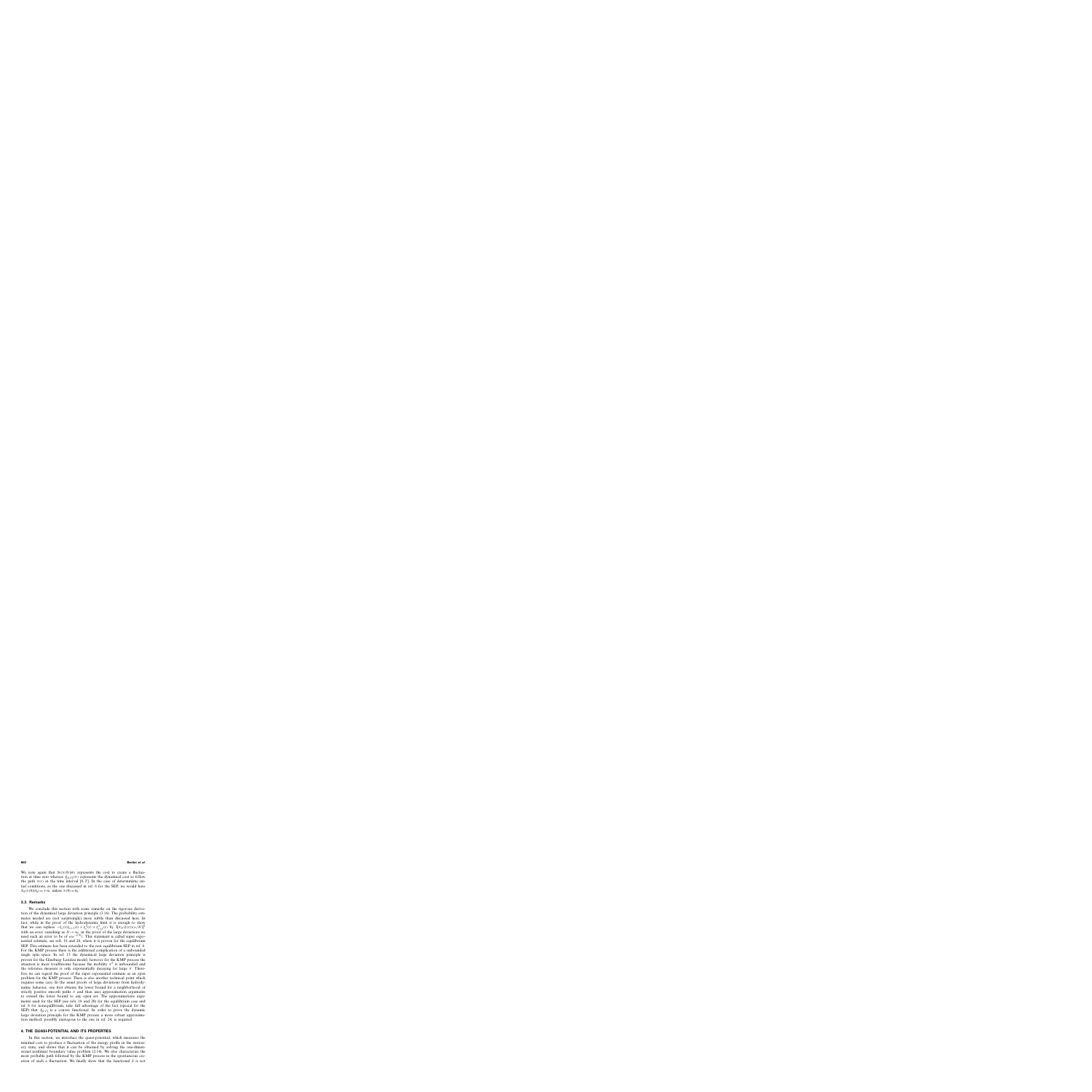convex and derive an *additivity principle* analogous to the one in refs. 11 and 12.

Given  $T > 0$  and a strictly positive smooth  $\theta \in \mathcal{M}$ , we introduce the set of energy paths which connect  $\bar{\theta}$  to  $\theta$  in a time interval [−T, 0], i.e. we define

$$
\mathcal{E}_{\theta,T} := \{ \pi = \pi(t,u) : \pi(-T,u) = \bar{\theta}(u) , \pi(0,u) = \theta(u) \},\tag{4.1}
$$

where we recall that the stationary energy profile  $\bar{\theta}$  has been defined in (2.10). Paths  $\pi \in \mathcal{E}_{\theta,T}$  must also satisfy the boundary condition  $\pi(t,\pm 1)=$  $\tau_{\pm}$ ; in fact it can be shown<sup>(6)</sup> that  $J_{[-T,0]}(\pi) = +\infty$  if the path  $\pi$  does not satisfy this boundary condition. The *quasi-potential* is then defined as

$$
V(\theta) := \inf_{T > 0} \inf_{\pi \in \mathcal{E}_{\theta, T}} J_{[-T, 0]}(\pi),\tag{4.2}
$$

where we recall that the functional  $J$  is given in (3.14). By the general arguments in ref. 5, see also the rigorous proof in ref. 7 for the SEP, we have that the rate functional  $S(\theta)$  for the invariant measure  $\mu_{N, \tau_{+}}$  (see (2.13)), coincides with the quasi-potential, i.e.,  $S(\theta) = V(\theta)$ .

## **4.1. Solution of the Hamilton–Jacobi Equation**

Recalling that the perturbation H in  $(3.14)$  solves  $(3.13)$ , the variational problem (4.2) consists in minimizing the action corresponding to the Lagrangian

$$
\mathcal{L}(\theta, \partial_t \theta) = \frac{1}{2} \langle \nabla^{-1}(\partial_t \theta - \frac{1}{2} \Delta \theta), \frac{1}{\theta^2} \nabla^{-1}(\partial_t \theta - \frac{1}{2} \Delta \theta) \rangle.
$$
 (4.3)

The associated Hamiltonian is

$$
\mathcal{H}(\theta, H) := \sup_{\zeta} \left\{ \langle H, \zeta \rangle - \mathcal{L}(\theta, \zeta) \right\} = \frac{1}{2} \langle \nabla H, \theta^2 \nabla H \rangle + \frac{1}{2} \langle H, \Delta \theta \rangle. \tag{4.4}
$$

Noting that V is normalized so that  $V(\bar{\theta}) = 0$ , we obtain, by a classical result in analytic mechanics, that  $V(\theta)$  solves the Hamilton–Jacobi equation  $\mathcal{H}(\theta, \frac{\delta V}{\delta \theta}) = 0$ , i.e.,

$$
\left\langle \nabla \frac{\delta V}{\delta \theta}, \theta^2 \nabla \frac{\delta V}{\delta \theta} \right\rangle + \left\langle \frac{\delta V}{\delta \theta}, \Delta \theta \right\rangle = 0, \tag{4.5}
$$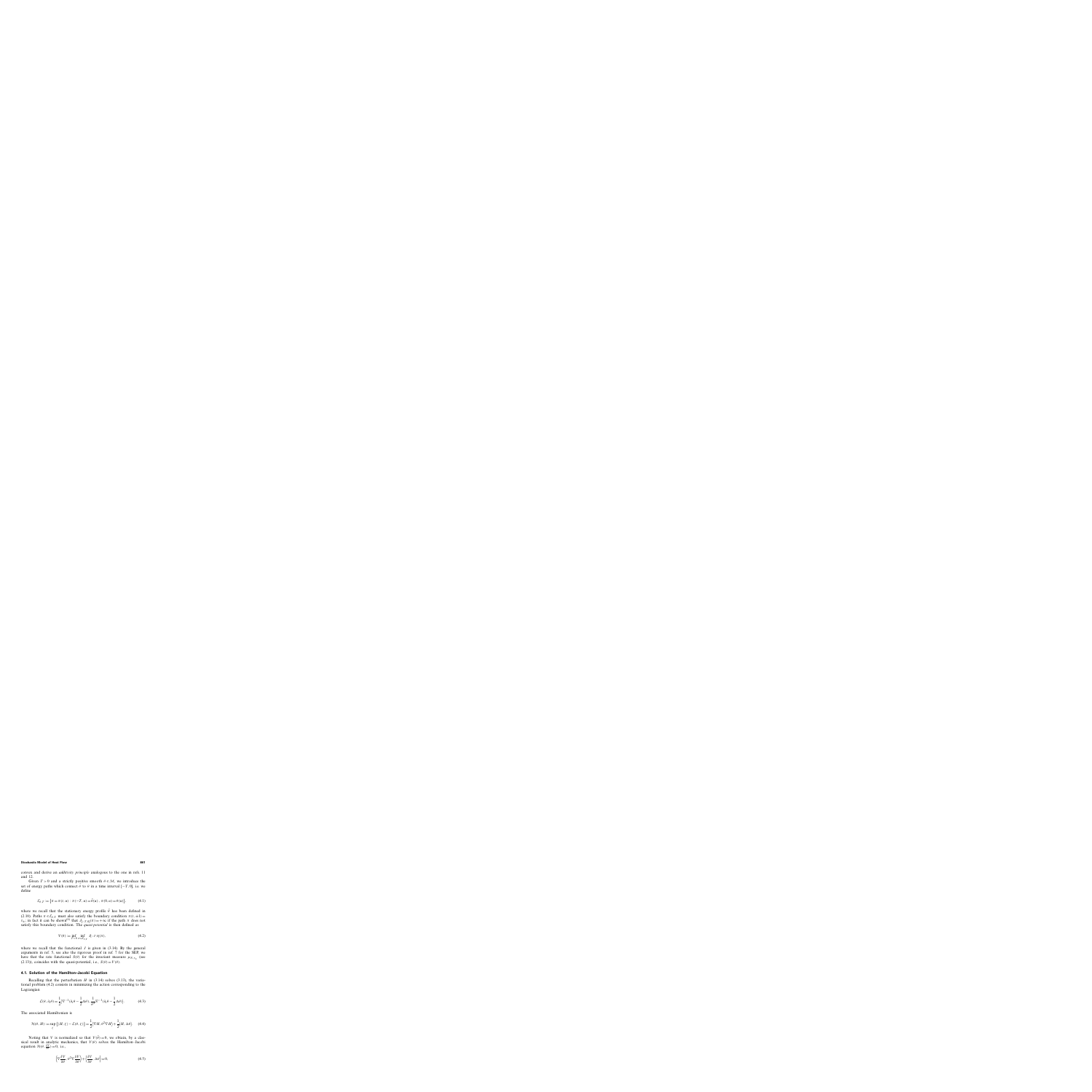where  $\delta V/\delta\theta$  vanishes at the boundary and  $\theta(\pm 1) = \tau_{\pm}$ . We look for a solution of (4.5) in the form:

$$
\frac{\delta V}{\delta \theta} = \frac{1}{\tau} - \frac{1}{\theta} \tag{4.6}
$$

for some function  $\tau = \tau[\theta](u)$  to be determined satisfying the boundary conditions  $\tau(\pm 1) = \tau_+$ . By plugging (4.6) into (4.5) and elementary computations, analogous to the ones for the SEP discussed in ref. 5, we get

$$
0 = \left\langle \nabla \left( \frac{1}{\tau} - \frac{1}{\theta} \right), \theta^2 \nabla \frac{1}{\tau} \right\rangle
$$
  
= -\left\langle \nabla (\theta - \tau), \frac{\nabla \tau}{\tau^2} \right\rangle + \left\langle \frac{(\nabla \tau)^2}{\tau^4}, (\theta^2 - \tau^2) \right\rangle  
= \left\langle \frac{\theta - \tau}{\tau^4}, \tau^2 \Delta \tau + (\theta - \tau)(\nabla \tau)^2 \right\rangle. (4.7)

Therefore, a solution of (4.7) is obtained when  $\tau$  satisfies the nonlinear boundary value problem (2.14). Let us denote by  $\tau[\theta]$  the solution of (2.14); recall the definition (2.11) of the functional  $G(\theta, \tau)$  and that, since (2.14) is the associated Euler–Lagrange equation for fixed  $\theta$ , we have  $[\delta \mathcal{G}/\delta \tau](\theta, \tau[\theta]) = 0$ . By a direct computation we then get

$$
\frac{\delta}{\delta\theta}\mathcal{G}(\theta,\tau[\theta]) = \frac{\delta\mathcal{G}}{\delta\theta}(\theta,\tau[\theta]) + \frac{\delta\mathcal{G}}{\delta\tau}(\theta,\tau[\theta])\frac{\delta\tau[\theta]}{\delta\theta} = \frac{1}{\tau[\theta]} - \frac{1}{\theta},\tag{4.8}
$$

which shows that  $V(\theta) = \mathcal{G}(\theta, \tau[\theta])$  is a solution of the Hamilton–Jacobi equation  $(4.5)$ . To complete the derivation of  $(2.13)$  we next show that  $V(\theta)$  meets the criterion in ref. 5, Section 2.6, i.e., it is the "right solution" of the Hamilton–Jacobi equation, and that the infimum in (2.12) is uniquely attained for  $\tau = \tau[\theta]$ , the solution of (2.14).

# **4.2. The Exit Path**

The characterization of the optimal path for the variational problem (4.2) can be carried out according to the general scheme in ref. 6. Let  $V(\theta) = \mathcal{G}(\theta, \tau[\theta])$  and  $\pi(t), t \in [-T, 0]$  a strictly positive smooth path such that  $\pi(0) = \theta$ . By using that  $V(\theta)$  solves Hamilton–Jacobi equation (4.5),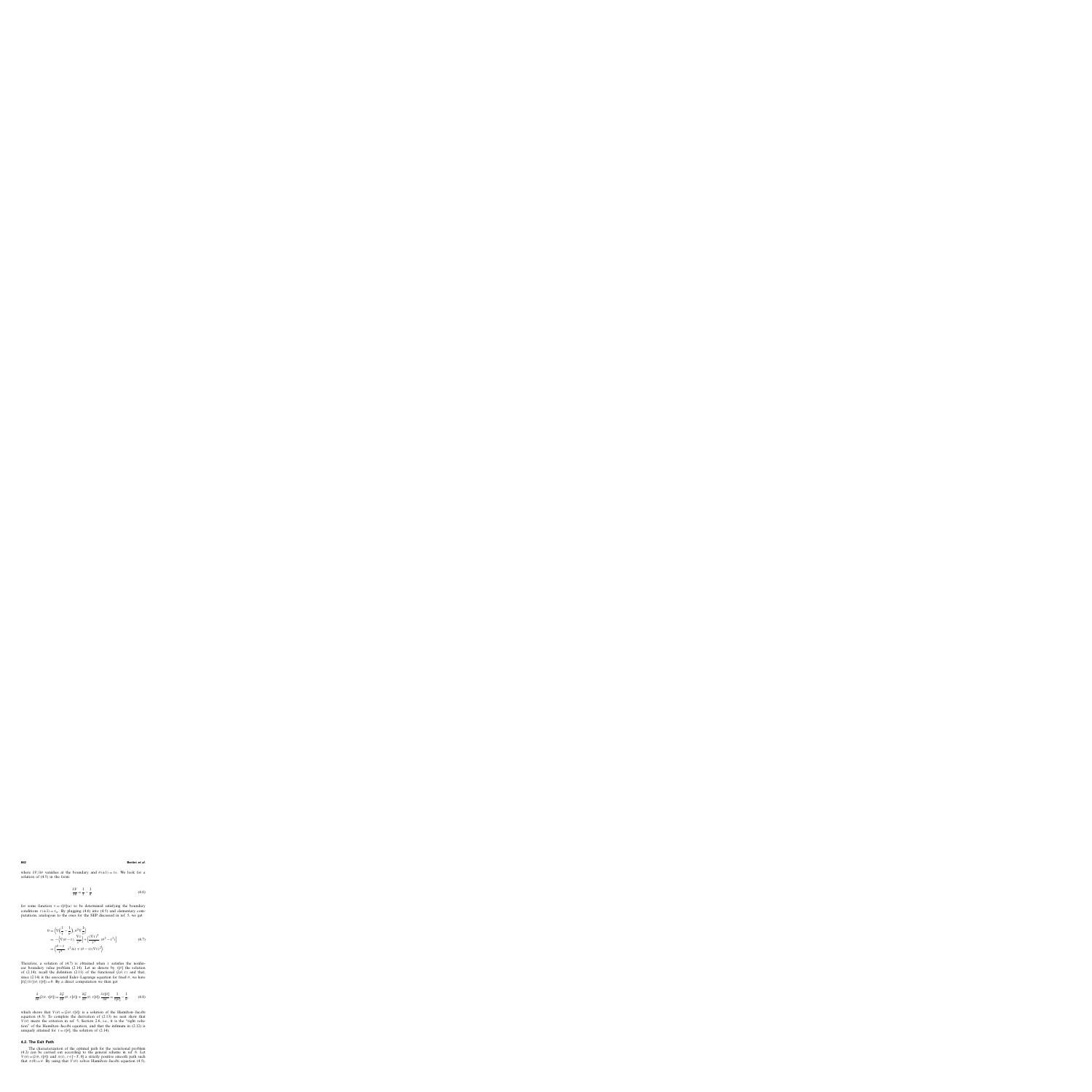a simple computation shows that

$$
J_{[-T,0]}(\pi) = \frac{1}{2} \int_{-T}^{0} dt \left\{ \nabla^{-1} \left[ \partial_t \pi - \frac{1}{2} \Delta \pi + \nabla \left( \pi^2 \nabla \frac{\delta V}{\delta \theta} (\pi) \right) - \nabla \left( \pi^2 \nabla \frac{\delta V}{\delta \theta} (\pi) \right) \right] \right. \\ \times \frac{1}{\pi^2} \nabla^{-1} \left[ \partial_t \pi - \frac{1}{2} \Delta \pi + \nabla \left( \pi^2 \nabla \frac{\delta V}{\delta \theta} (\pi) \right) - \nabla \left( \pi^2 \nabla \frac{\delta V}{\delta \theta} (\pi) \right) \right] \right\} \\ = V(\theta) - V(\pi(-T)) + \frac{1}{2} \int_{-T}^{0} dt \left\{ \nabla^{-1} \left[ \partial_t \pi - \frac{1}{2} \Delta \pi + \nabla \left( \pi^2 \nabla \frac{\delta V}{\delta \theta} (\pi) \right) \right] \right\} \\ \times \frac{1}{\pi^2} \nabla^{-1} \left[ \partial_t \pi - \frac{1}{2} \Delta \pi + \nabla \left( \pi^2 \nabla \frac{\delta V}{\delta \theta} (\pi) \right) \right] \right\}.
$$

Since the last term above is positive, the optimal path  $\pi^*$  for the variational problem (4.2) solves

$$
\partial_t \pi^* = \frac{1}{2} \Delta \pi^* - \nabla \left( (\pi^*)^2 \nabla \frac{\delta V}{\delta \theta} (\pi^*) \right) = -\frac{1}{2} \Delta \pi^* + \nabla \left( \frac{(\pi^*)^2}{(\tau [\pi^*])^2} \nabla \tau [\pi^*] \right),\tag{4.9}
$$

where  $\tau[\pi^*]=\tau[\pi^*](t, u)$  denotes the solution of (2.14) with  $\theta$  replaced by  $\pi^*(t)$ .

Let us denote by  $\theta^*(t) = \pi^*(-t)$ ,  $t \in [0, T]$ , the time reversed of the optimal path  $\pi^*$ . It is then not difficult to show, see ref. 5, Appendix B, for the analogous computation in the case of the SEP, that  $\theta^*(t)$  can be constructed by the following procedure. Given  $\theta = \pi^*(0) = \theta^*(0)$ , first let  $\tau_0 = \tau[\theta]$  be the solution of (2.14), then solve the heat equation with initial condition  $\tau_0$ , i.e., let  $\tau(t)$  be the solution of

$$
\partial_t \tau(t) = \frac{1}{2} \Delta \tau(t),
$$
  

$$
\tau(t, \pm 1) = \tau_{\pm},
$$
  

$$
\tau(0, u) = \tau_0(u)
$$

and finally set

$$
\theta^*(t) = \tau(t) - \tau(t)^2 \frac{\Delta \tau(t)}{[\nabla \tau(t)]^2}.
$$

Since  $\tau(t) \to \bar{\theta}$  as  $t \to \infty$  we get  $\pi^*(-T) \to \bar{\theta}$  as  $T \to \infty$ , hence  $V(\pi^*(-T)) \to V(\bar{\theta}) = 0$ . The identification of the solution of the Hamilton– Jacobi equation with the quasi potential follows from the characterization of the minimizer  $\pi^*$  obtained before. In particular  $V(\theta)$  satisfies the criterion discussed in ref. 5, Section 2.6.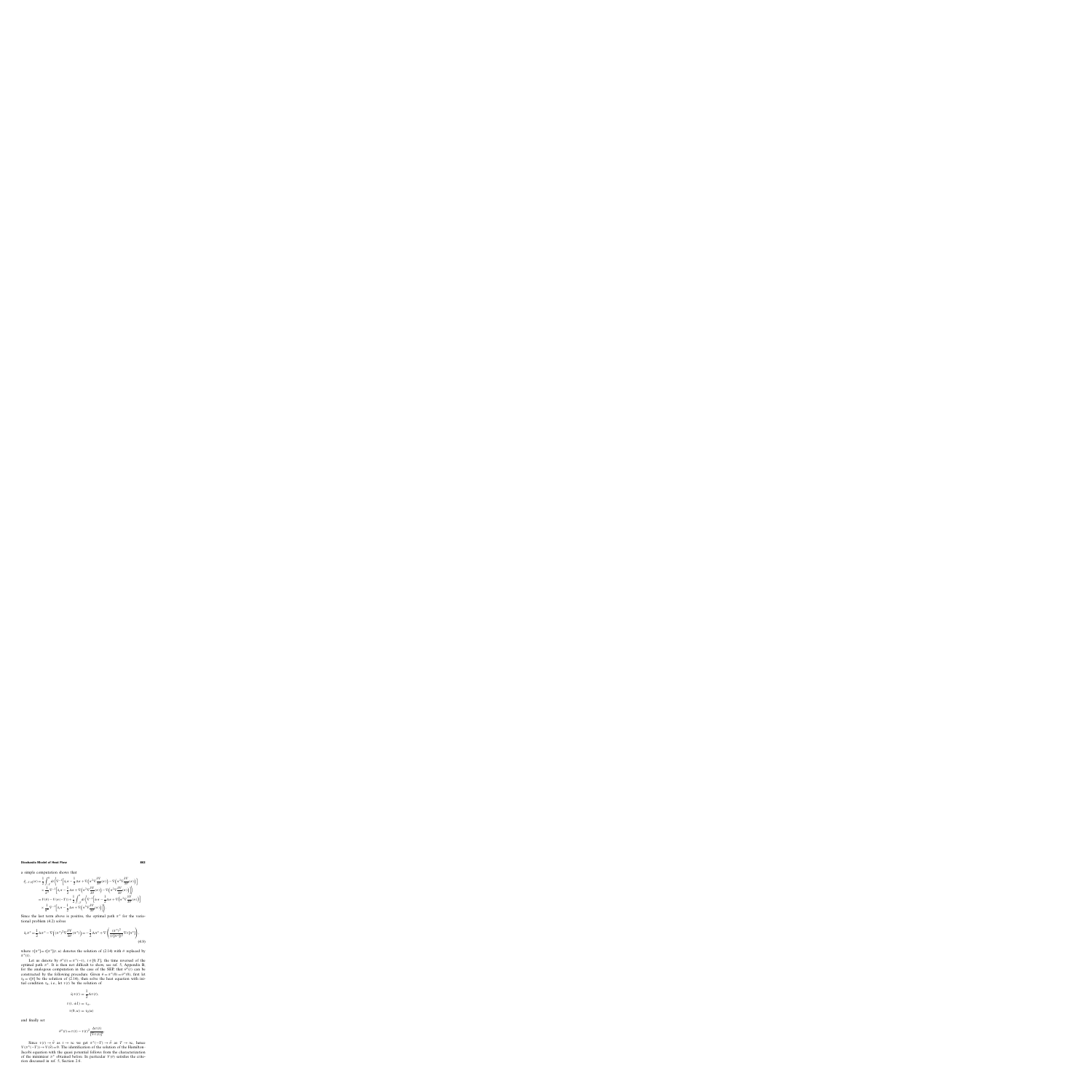#### **4.3. Solution of Equation (2.14)**

The existence of a solution for the nonlinear boundary value problem (2.14) can be proven by the same strategy as in refs. 6 and 11. We write (2.14) in the integral–differential form

$$
\tau(u) = \tau_{-} + (\tau_{+} - \tau_{-}) \frac{\int_{-1}^{u} dv \exp \left\{ \int_{-1}^{v} dw \frac{[\tau(w) - \theta(w)] \tau'(w)}{\tau(w)^{2}} \right\}}{\int_{-1}^{1} dv \exp \left\{ \int_{-1}^{v} dw \frac{[\tau(w) - \theta(w)] \tau'(w)}{\tau(w)^{2}} \right\}}.
$$

Then a solution of (2.14) is a fixed point of the integral–differential operator  $\mathcal{K}_{\theta}[\tau]$  defined as

$$
\mathcal{K}_{\theta}[\tau](u) := \tau_{-} + (\tau_{+} - \tau_{-}) \frac{\int_{-1}^{u} dv \exp \left\{ \int_{-1}^{v} dw \frac{[\tau(w) - \theta(w)] \tau'(w)}{\tau(w)^{2}} \right\}}{\int_{-1}^{1} dv \exp \left\{ \int_{-1}^{v} dw \frac{[\tau(w) - \theta(w)] \tau'(w)}{\tau(w)^{2}} \right\}}.
$$

We consider the case in which  $\theta$  is bounded, namely we assume that  $\|\theta\| := \sup_{\mu} |\theta(u)| < +\infty$ . Recalling that  $\tau$  must be strictly increasing and such that  $\tau(\pm 1) = \tau_{\pm}$ , with  $\tau_{-} < \tau_{+}$ , we get

$$
-\frac{\|\theta\|\tau'}{\tau_{-}\tau}\leqslant \frac{(\tau-\theta)\tau'}{\tau^2}\leqslant \frac{\tau'}{\tau},
$$

which yields

$$
\frac{\tau_+-\tau_-}{2}\Big(\frac{\tau_-}{\tau_+}\Big)^{1+\frac{\|\theta\|}{\tau_-}}\leqslant \frac{d}{du}{\mathcal K}_\theta[\tau](u)\leqslant \frac{\tau_+-\tau_-}{2}\Big(\frac{\tau_+}{\tau_-}\Big)^{1+\frac{\|\theta\|}{\tau_-}}.
$$

It is now easy to show (see ref. 6 for more details) that for each  $\theta \in \mathcal{M}$ , the operator  $\mathcal{K}_{\theta}[\tau]$  maps a compact convex subset of  $\mathcal{T}_{\tau+}$  into itself. Hence, by Schauder's fixed point theorem, we conclude the proof of the existence of solution to (2.14).

Uniqueness of solution to (2.14) can also be proved with a slight variation of the argument in ref. 11. Let us consider two different increasing solutions of (2.14)  $\tau_1(u)$  and  $\tau_2(u)$ . If  $\tau'_1(-1) = \tau'_2(-1)$  then uniqueness of the Cauchy problem implies  $\tau_1 = \tau_2$ . On the other hand, if  $\tau'_1(-1)$  $\tau'_{2}(-1) > 0$  then we denote by  $\bar{u}$  the leftmost point in (-1, 1] such that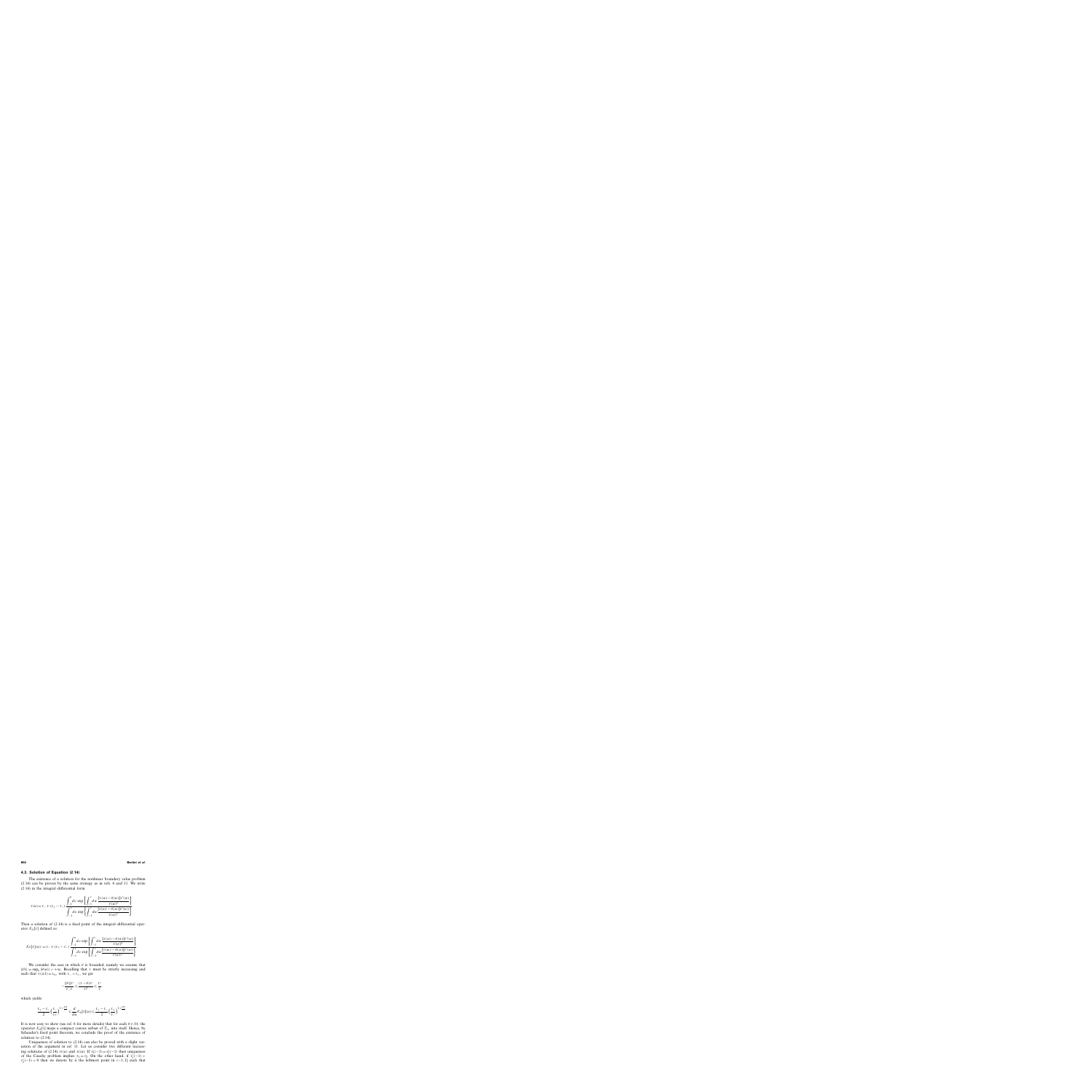$\tau_1(\bar{u}) = \tau_2(\bar{u})$ . The point  $\bar{u}$  exists because  $\tau_1(1) = \tau_2(1)$  moreover we have that  $\tau'_1(\bar{u}) \leq \tau'_2(\bar{u})$ . From (2.14), we get

$$
\frac{d}{du}\left(\frac{\tau}{\tau'}\right) = \frac{\theta}{\tau},
$$

which integrated gives

$$
\frac{\tau(u)}{\tau'(u)} = \frac{\tau_-}{\tau'(-1)} + \int_{-1}^u dv \frac{\theta(v)}{\tau(v)},
$$

we then deduce

$$
\frac{\tau_1(\bar{u})}{\tau'_1(\bar{u})} - \frac{\tau_2(\bar{u})}{\tau'_2(\bar{u})} = \frac{\tau_-}{\tau'_1(-1)} - \frac{\tau_-}{\tau'_2(-1)} + \int_{-1}^{\bar{u}} dv \,\theta(v) \left[ \frac{1}{\tau_1(v)} - \frac{1}{\tau_2(v)} \right].
$$

Since  $\tau'_1(-1) > \tau'_2(-1)$  and  $\tau_1(v) \ge \tau_2(v)$  for  $v \in [-1, \bar{u}]$ , the right-hand side above is strictly negative. Recalling that  $\tau_1(\bar{u}) = \tau_2(\bar{u})$  we get  $\tau'_1(\bar{u}) > \tau'_2(\bar{u})$ , the desired contradiction.

In order to prove that the infimum in (2.12) is uniquely attained for  $\tau = \tau[\theta]$ , the solution of (2.14), we perform the change of variable  $\tau = e^{\varphi}$ . We then get the functional

$$
\widetilde{\mathcal{G}}(\theta,\varphi) := \mathcal{G}(\theta,e^{\varphi}) = \int_{-1}^{1} du \left[ \theta(u) e^{-\varphi(u)} - 1 - \log \theta(u) - \log \frac{\varphi'(u)}{[\tau_{+} - \tau_{-}]/2} \right], (4.10)
$$

which is strictly convex in  $\varphi$ ; this trivially implies the claim.

## **4.4. Nonconvexity of the Quasi-potential**

As we mentioned before, in the case of the SEP the quasi-potential can be obtained by a variational problem analogous to (2.11) where one maximizes over the auxiliary profile.<sup> $(5, 6, 10, 11)$ </sup> In such a case, since the functional  $\mathcal{G}(\theta, \tau)$  is convex in  $\theta$  for fixed  $\tau$ , the rate functional  $S(\theta)$  is trivially convex in  $\theta$ . In the case of the KMP process we need instead to minimize over the auxiliary profile  $\tau$ , therefore there is no reason to expect  $S(\theta)$  to be convex. We now show, by an explicit computation, that the rate functional is indeed not convex.

We mention that nonconvexity of the rate functional S has been shown for the asymmetric exclusion process; $(12)$  in that case however the functional is degenerate, in the sense that there are infinitely many profiles for which S vanishes. Therefore the mechanism of the nonconvexity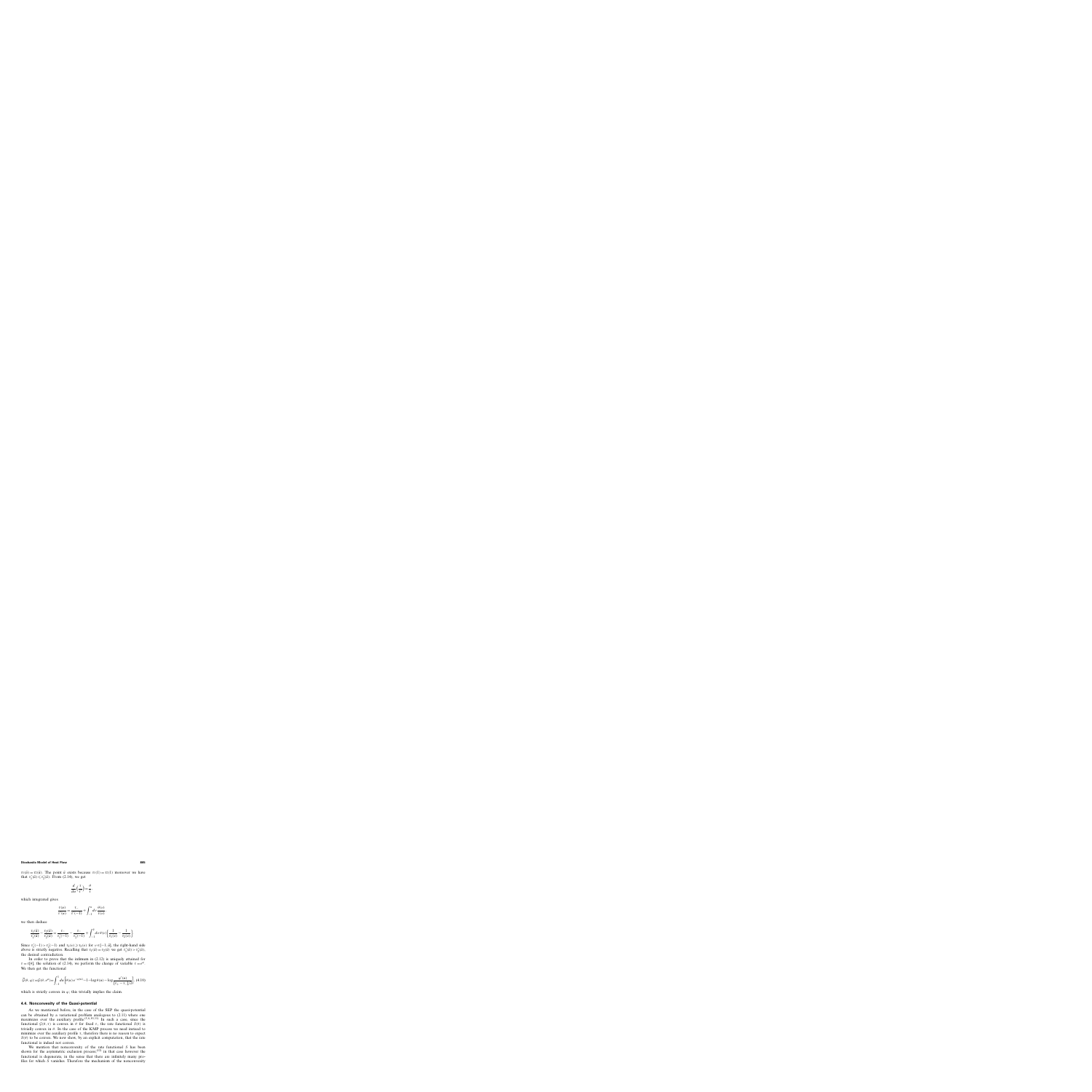is somehow different from the one in the KMP process, where  $S(\theta)$  vanishes only at  $\bar{\theta}$ .

To prove the nonconvexity of the rate functional S we shall exhibit profiles  $\theta$  and g so that, by choosing  $\varepsilon$  small enough, we have

$$
S(\theta) = S\left(\frac{1}{2}[\theta + \varepsilon g] + \frac{1}{2}[\theta - \varepsilon g]\right) > \frac{1}{2}S(\theta + \varepsilon g) + \frac{1}{2}S(\theta - \varepsilon g). \tag{4.11}
$$

Let  $\tau = \tau[\theta]$  be the strictly increasing solution of the boundary value problem (2.14), then by using (2.12) for  $\varepsilon$  small enough and any profile f vanishing at the boundaries,  $f(\pm 1)=0$ , we have

$$
S(\theta + \varepsilon g) \leqslant \mathcal{G}(\theta + \varepsilon g, \tau + \varepsilon f)
$$
  
=  $\mathcal{G}(\theta, \tau) + \varepsilon \int_{-1}^{1} du \left\{ \left( \frac{\theta}{\tau} - 1 \right) \left( \frac{g}{\theta} - \frac{f}{\tau} \right) - \frac{f'}{\tau'} \right\}$   
+  $\frac{\varepsilon^2}{2} \int_{-1}^{1} du \left\{ \left( 2\frac{\theta}{\tau} - 1 \right) \frac{f^2}{\tau^2} + \frac{g^2}{\theta^2} - 2\frac{gf}{\tau^2} + \frac{(f')^2}{(\tau')^2} \right\} + o(\varepsilon^2),$ 

where we brutally Taylor expanded  $(2.11)$ .

Since  $S(\theta) = \mathcal{G}(\theta, \tau)$ , the inequality (4.11) will follow if we show that, for an appropriate choice of f (recall that  $\tau = \tau[\theta]$  is the solution of (2.14)) we can make the quadratic term in the previous equation strictly negative, i.e.,

$$
\int_{-1}^{1} du \left\{ \left( 2\frac{\theta}{\tau} - 1 \right) \frac{f^2}{\tau^2} + \frac{g^2}{\theta^2} - 2\frac{gf}{\tau^2} + \frac{(f')^2}{(\tau')^2} \right\} < 0. \tag{4.12}
$$

Let us introduce the function

$$
h(u) := \begin{cases} \tau_- + \frac{64}{81}(\tau_+ - \tau_-)(1 - u^6) & \text{if } -1 \le u \le -1/2, \\ \tau_+ + \frac{4}{27}(\tau_+ - \tau_-)(u - 1) & \text{if } -1/2 < u \le 1. \end{cases}
$$

Note that  $h \in C^1([-1, 1])$ ,  $h(\pm 1) = \tau_+$  and h is strictly increasing. We choose the profile  $\theta$  as

$$
\theta(u) = h(u) \left[ 1 - h(u) \frac{h''(u)}{h'(u)^2} \right].
$$
\n(4.13)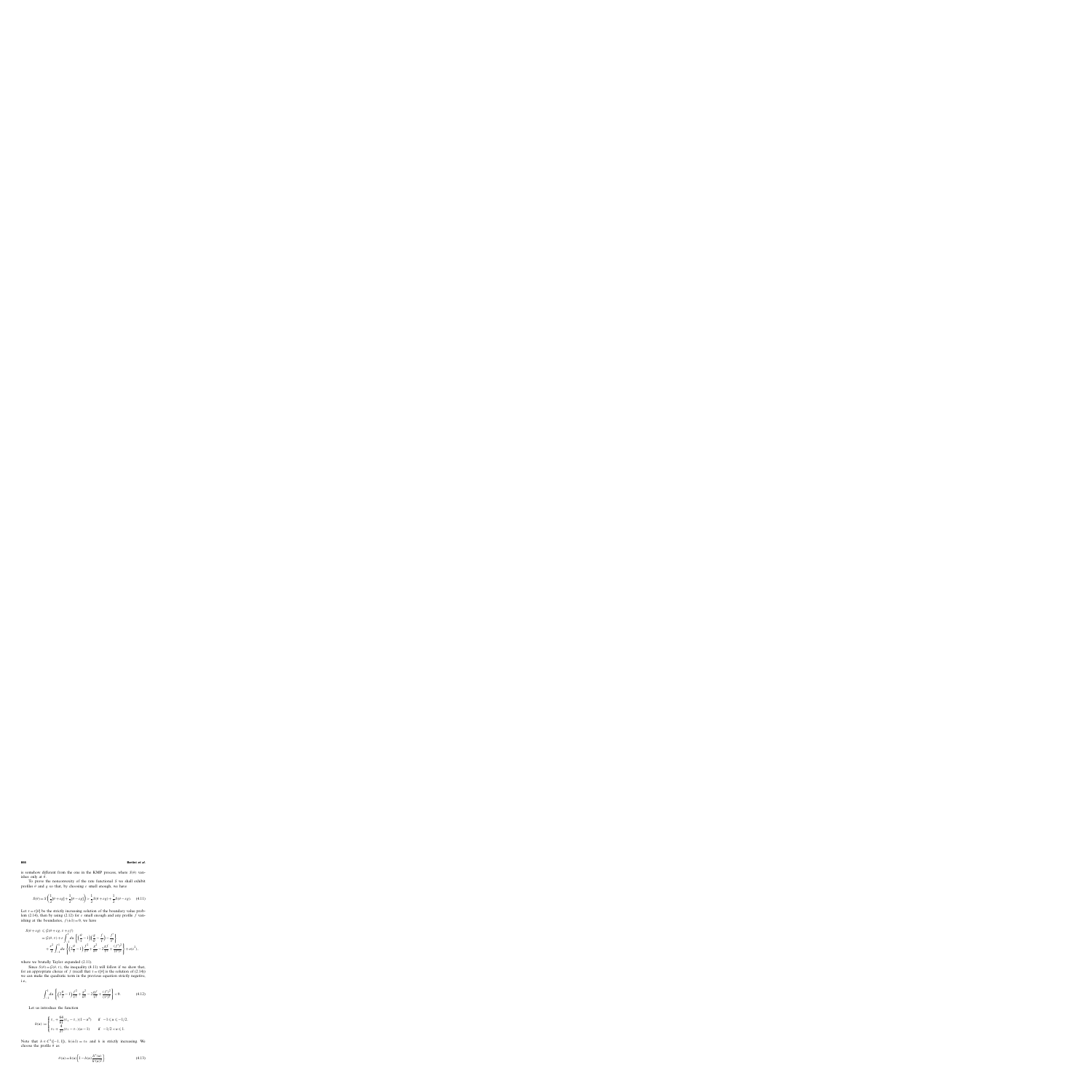Note that  $\theta > 0$ , i.e.,  $\theta$  is an allowed profile in M; the corresponding solution of the boundary value problem (2.14) is  $\tau[\theta] = h$ . We further choose  $f(u) = (1 - u^2)h'(u)$  (note that f vanishes at the boundaries as required) and  $g = f \theta^2/h^2$ . With the above choices the left hand side of (4.12) equals

$$
\begin{split}\n&\int_{-1}^{1} du \left\{ \left( 2\frac{\theta}{h} - 1 \right) \frac{f^2}{h^2} - \frac{f^2 \theta^2}{h^4} + \frac{(f')^2}{(h')^2} \right\} \\
&= \int_{-1}^{1} du \left\{ - \left( \frac{\theta}{h} - 1 \right)^2 \frac{f^2}{h^2} + \frac{(f')^2}{(h')^2} \right\} \\
&= \int_{-1}^{1} du \left\{ - \frac{(h'')^2}{(h')^4} f^2 + \frac{(f')^2}{(h')^2} \right\} \\
&= \int_{-1}^{1} du \left\{ - \frac{(h'')^2 (1 - u^2)^2}{(h')^2} + \frac{1}{(h')^2} \left[ -2uh' + (1 - u^2)h'' \right]^2 \right\} \\
&= 4 \int_{-1}^{1} du \left\{ u^2 - u(1 - u^2) \frac{h''}{h'} \right\} \\
&= 4 \left\{ \int_{-1}^{1} du u^2 - 5 \int_{-1}^{-1/2} du (1 - u^2) \right\} = 4 \left\{ \frac{2}{3} - \frac{25}{24} \right\} < 0.\n\end{split}
$$

This completes the proof of (4.12) and therefore of the nonconvexity of the rate functional S.

# **4.5. The Rate Functional on Constant Profiles**

Here we show that for constant profiles  $\theta$  the boundary value problem (2.14) can be integrated; the corresponding value of the rate functional  $S(\theta)$  can be expressed in terms of special functions.

We use the variable  $\varphi = \log \tau$ ; we then have  $S(\theta) = \mathcal{G}(\theta, \varphi[\theta])$ , where the functional G has been defined in (4.10) and  $\varphi[\theta]$  is the unique strictly increasing solution of the boundary value problem

$$
e^{\varphi} \frac{\varphi''}{(\varphi')^2} + \theta = 0,
$$
  
 
$$
\varphi(\pm 1) = \log \tau_{\pm}.
$$
 (4.14)

If we restrict to constant profiles  $\theta$  this equation can be integrated obtaining

$$
\log \varphi'[\theta](u) = \log \varphi'[\theta](-1) + \theta \left\{ e^{-\varphi[\theta](u)} - \frac{1}{\tau_{-}} \right\} \tag{4.15}
$$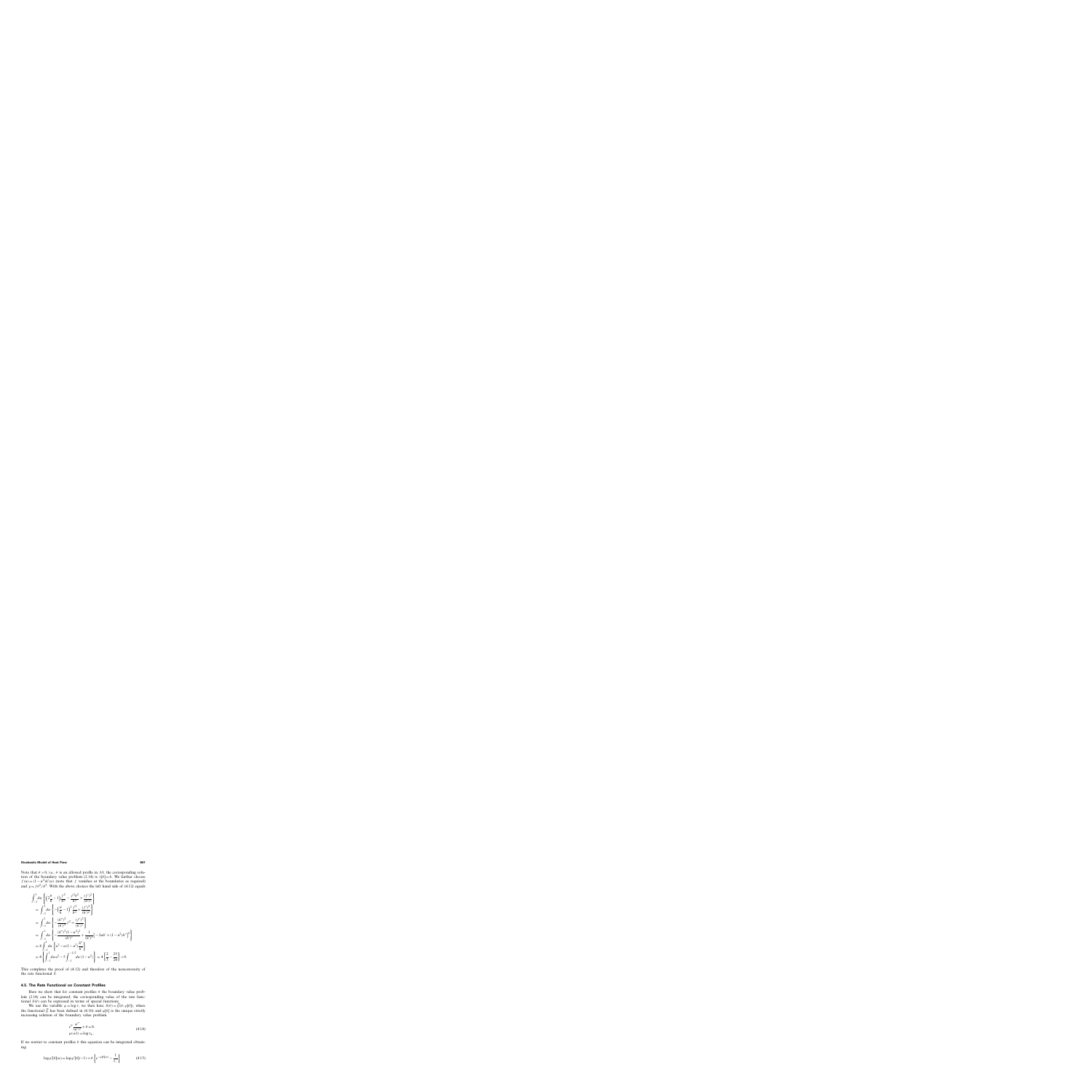and from this

$$
S(\theta) = \widetilde{\mathcal{G}}(\theta, \varphi[\theta]) = 2\left\{-1 + \frac{\theta}{\tau_{-}} - \log \theta - \log \varphi'[\theta](-1) + \log \frac{\tau_{+} - \tau_{-}}{2}\right\}.
$$

From Eq. (4.15) we obtain also

$$
\varphi'[\theta](-1) = \frac{1}{2} e^{\frac{\theta}{\tau_-}} \int_{\log \tau_-}^{\log \tau_+} d\psi \, e^{-\theta e^{-\psi}}
$$

and finally with a change of variables

$$
S(\theta) = 2 \left[ -\log \left( \theta \int_{\frac{1}{\tau_{+}}}^{\frac{1}{\tau_{-}}} dy \, \frac{e^{-\theta y}}{y} \right) - 1 + \log(\tau_{+} - \tau_{-}) \right]. \tag{4.16}
$$

In particular for  $\theta$  large, from (4.16) we deduce the asymptotic expansion

$$
S(\theta) = 2\left\{\frac{\theta}{\tau_+} + \left(\log\frac{\tau_+ - \tau_-}{\tau_+} - 1\right) + \frac{\tau_+}{\theta}\right\} + O\left(\frac{1}{\theta^2}\right). \tag{4.17}
$$

Recall that the equilibrium functional  $S_0$  is given in (2.7) and note that for constant and large values of the profile  $\theta$  we have  $S_0(\theta) \approx 2\theta/\tau$ . By comparing this with the expansion (4.17), we see that the leading order is the same but only the warmer thermostat matters, as it is quite reasonable from a physical point of view.

As we showed earlier, the rate functional  $S$  is not convex. The restriction of S to constant profiles obtained in (4.16) might however be convex; we do not have an analytic proof of the convexity of (4.16), but rough numerical evidences suggest this is the case.

#### **4.6. An Additivity Principle**

In ref. 11 the rate functional S was derived for the SEP by combinatorial techniques. It was then shown that S satisfies a suitable *additivity principle* which allows to construct the rate functional for a system in a macroscopic interval  $[a, b]$  from the rate functional of subsystems in the intervals [a, c] and [c, b], here  $a < c < b$ . More precisely, in ref. 11 is introduced a modified rate functional  $\tilde{S}_{[a,b]}(\tau_a, \tau_b; \theta)$  where  $\tau_a$ ,  $\tau_b$  are the density at the endpoints and  $\theta = \theta(u)$  is the density profile in [a, b]. The additivity principle is then formulated as

$$
\widetilde{S}_{[a,b]}(\tau_a, \tau_b; \theta) = \sup_{\tau_c} \left\{ \widetilde{S}_{[a,c]}(\tau_a, \tau_c; \theta \restriction_{[a,c]}) + \widetilde{S}_{[c,b]}(\tau_c, \tau_b; \theta \restriction_{[c,b]}) \right\}, \tag{4.18}
$$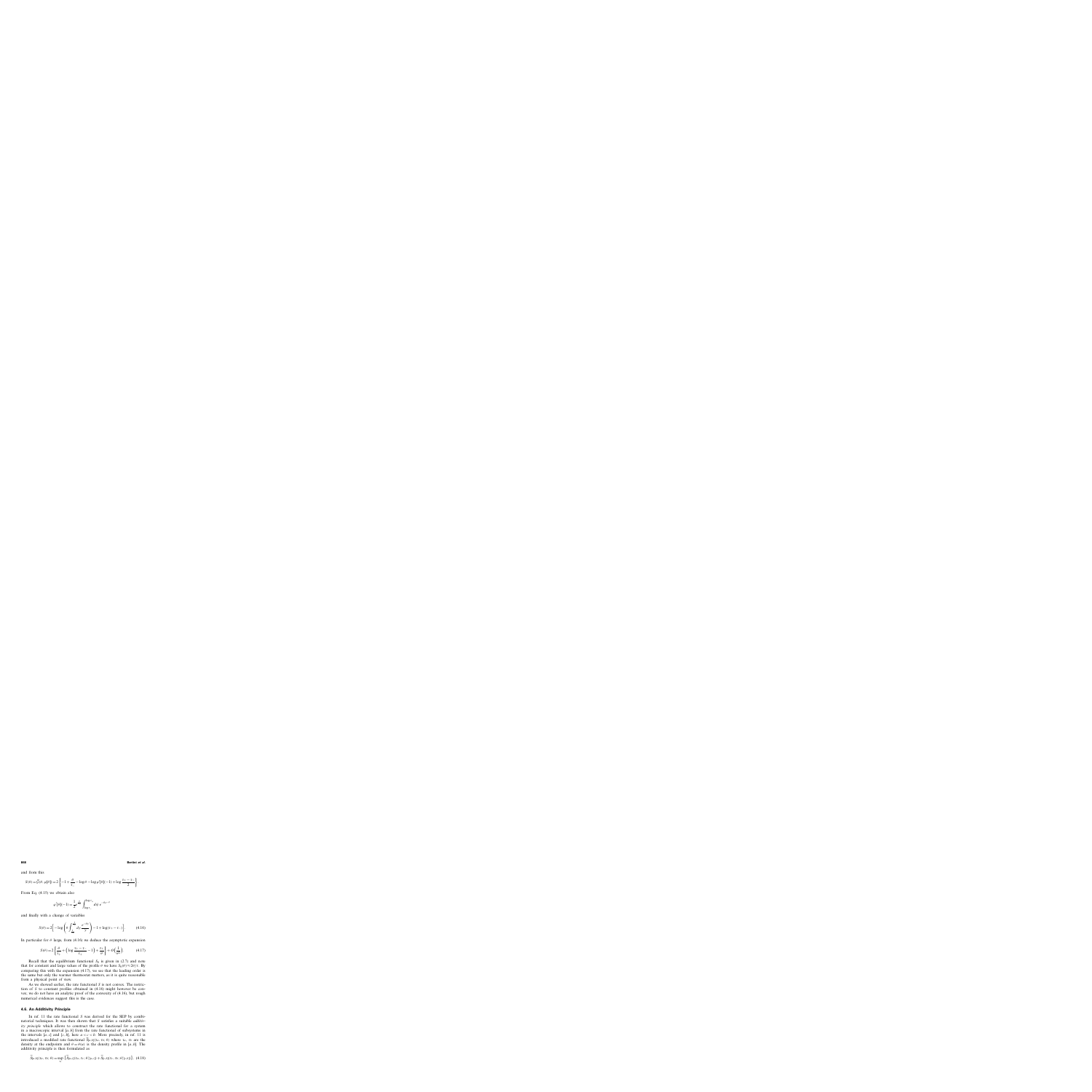where  $\theta$ [[a,c], respectively,  $\theta$ [[c,b], denotes the restriction of the profile  $\theta$ , which is defined on the interval  $[a, b]$ , to the subinterval  $[a, c]$ , respectively  $[c, b]$ . The additivity principle (4.18) plays a crucial role in the derivation of the rate functional for the asymmetric exclusion process. In ref. 12 the expression of the rate functional from this principle is then deduced.

Here we show that the rate functional S for the KMP process satisfies an additivity principle analogous to (4.18). Here, however, we need to minimize on the midpoint value  $\tau_c$ . This is due to the fact that in (2.12) we need to minimize over the auxiliary profile  $\tau$ ; a direct derivation of the additivity formula, as was done in ref. 12 for the asymmetric exclusion process, would clarify the basic physical difference between the KMP process and the SEP.

Let us consider the KMP process on the macroscopic interval  $[a, b]$ , here we denote the temperatures of the heat baths at the boundary by  $\tau_a$ ,  $\tau_b$ . We then let  $S_{[a,b]}(\tau_a, \tau_b; \theta)$  be the corresponding rate functional and introduce

$$
\widetilde{S}_{[a,b]}(\tau_a, \tau_b; \theta) = S_{[a,b]}(\tau_a, \tau_b; \theta) - (b-a) \log \frac{\tau_b - \tau_a}{b-a}
$$
(4.19)

by using  $(2.11)$  and  $(2.12)$  we then get

$$
\widetilde{S}_{[a,b]}(\tau_a, \tau_b; \theta) = \inf_{\substack{\tau : \\ \tau(a) = \tau_a, \tau(b) = \tau_b}} \int_a^b du \left[ \frac{\theta(u)}{\tau(u)} - 1 - \log \frac{\theta(u)}{\tau(u)} - \log \tau'(u) \right],\tag{4.20}
$$

where the infimum is over the strictly monotone auxiliary profiles  $\tau(u)$ ,  $u \in$ [ $a, b$ ]. We then get the additivity principle for the KMP process:

$$
\widetilde{S}_{[a,b]}(\tau_a, \tau_b; \theta) = \inf_{\tau_c \in [\tau_a, \tau_b]} \left\{ \widetilde{S}_{[a,c]}(\tau_a, \tau_c; \theta \mid [a,c]) + \widetilde{S}_{[c,b]}(\tau_c, \tau_b; \theta \mid [c,b]) \right\}.
$$
\n(4.21)

It is not difficult to show (see ref. 11), that the expression (2.11) and (2.12) for the rate functional follows from the additivity rule (4.21).

## **4.7. Remarks**

We again conclude with a few mathematical remarks. We have discussed existence and uniqueness of (2.14) only for bounded profiles  $\theta$ ; the extension to  $\theta \in \mathcal{M}$  should be however straightforward. Let  $V(\theta)$  be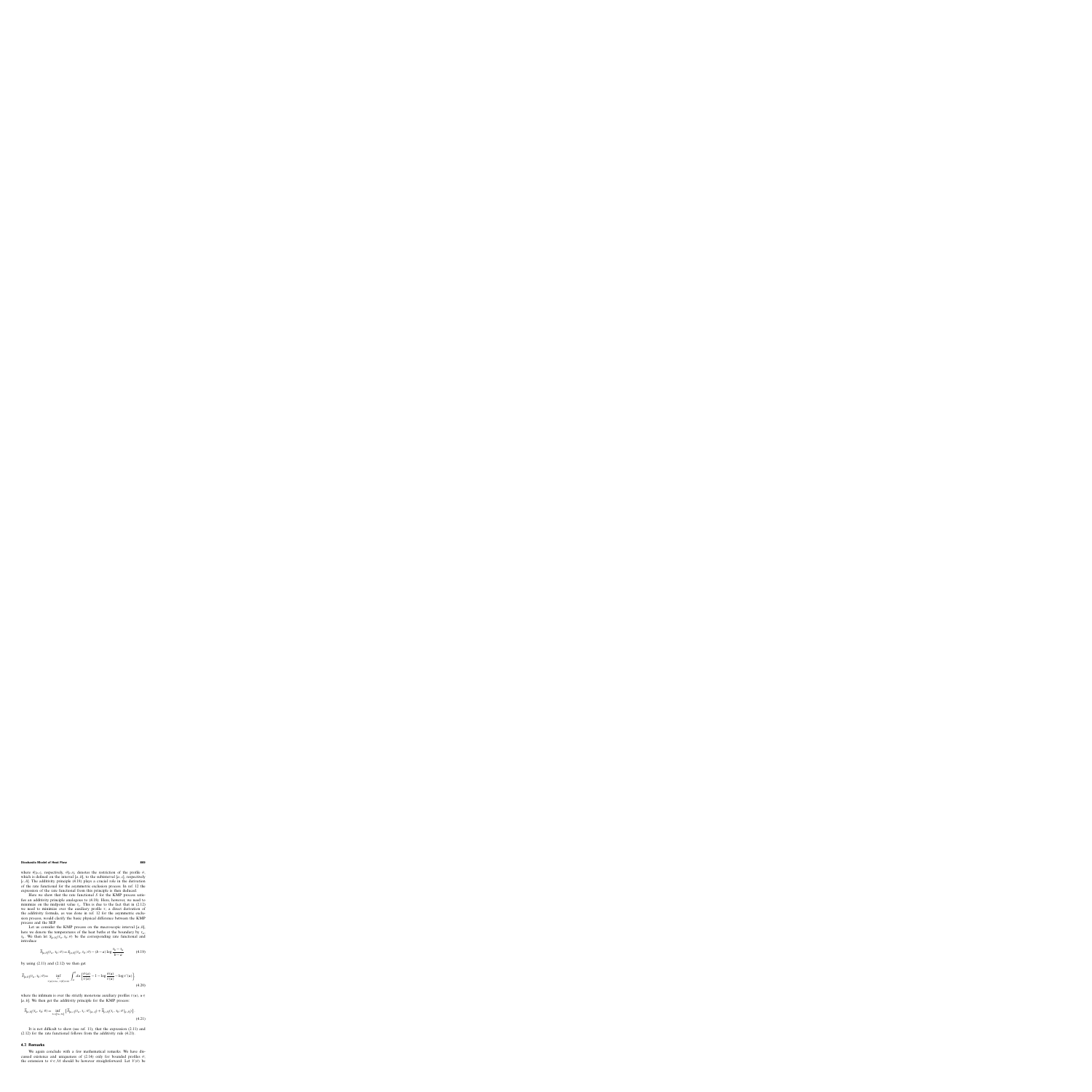the quasi-potential as defined by the variational problem (4.2). Since the optimal path  $\pi^*$  has been explicitly constructed, the rigorous proof of the upper bound  $V(\theta) \le \inf_{\tau \in \mathcal{T}_{\tau_{\pm}}} \mathcal{G}(\theta, \tau)$  should be carried out as in ref. 6. The proof of the lower bound  $\overline{V}(\theta) \geq \inf_{\tau \in \mathcal{T}_{\tau+}} \mathcal{G}(\theta, \tau)$  is instead more troublesome. The computations presented here essentially prove this bound for strictly positive smooth paths  $\pi$ , but the argument in ref. 6 to extend it to arbitrary paths in  $\mathcal{E}_{\theta T}$  takes advantages of the convexity (special for the SEP) of the dynamical rate functional  $J$ . This problem is of course related to the proof of the lower bound for the dynamical large deviation principle for any open set mentioned at the end of Section 3. The identification of the quasi-potential  $V$  with the rate functional for the invariant measure S has been proven for the SEP in ref. 7 although the strategy is of wider applicability, the technical points might require some extra effort.

# **5. HIGHER SPACE DIMENSIONS**

The KMP process introduced in Section 2 can be easily generalized to the case of space dimensions  $d > 1$ . Let  $\Lambda$  be a smooth domain in  $\mathbb{R}^d$  and set  $\Lambda_N := \mathbb{Z}^d \cap N \Lambda$ . We then define the process on  $\Sigma_N := \mathbb{R}_+^{\Lambda_N}$  as follows: every pair of nearest neighbors oscillators exchanges energy according to the rule described in Section 2 and every oscillator at a boundary site  $x$  is in contact with a thermostat at temperature  $\tilde{\tau}(x/N)$  for a fixed function  $\tilde{\tau}$ .

Several computations of this paper can be repeated step by step when the model is not one-dimensional. In particular the hydrodynamic equation has still the same form (3.4) with the boundary condition  $\theta_{a} =$  $\tilde{\tau}$  and the dynamic large deviation functional J has the same form as (3.14). Formula (4.2) as well as the Hamilton–Jacobi equation (4.5) for the quasi-potential holds in any dimension; we can still perform the change of variables  $(4.6)$  and reduce  $(4.5)$ – $(4.7)$ . However the solution of the boundary value (2.14) does not give the quasi-potential because, with this choice, the right-hand side of (4.6) is a functional derivative only if  $d=1$ .

However, by analyzing the variational problem (4.2), we derive an upper bound for quasi-potential  $V(\theta)$  that holds in any space dimension. We also discuss here the Gaussian fluctuations of the empirical energy when  $\xi$  is distributed according to the invariant measure. We shall obtain the covariance of the Gaussian fluctuations by expanding the large deviations functional  $S(\theta)$  around the stationary profile  $\bar{\theta}$ . We note that in the one–dimensional case the arguments are easier thanks to the more explicit form of S.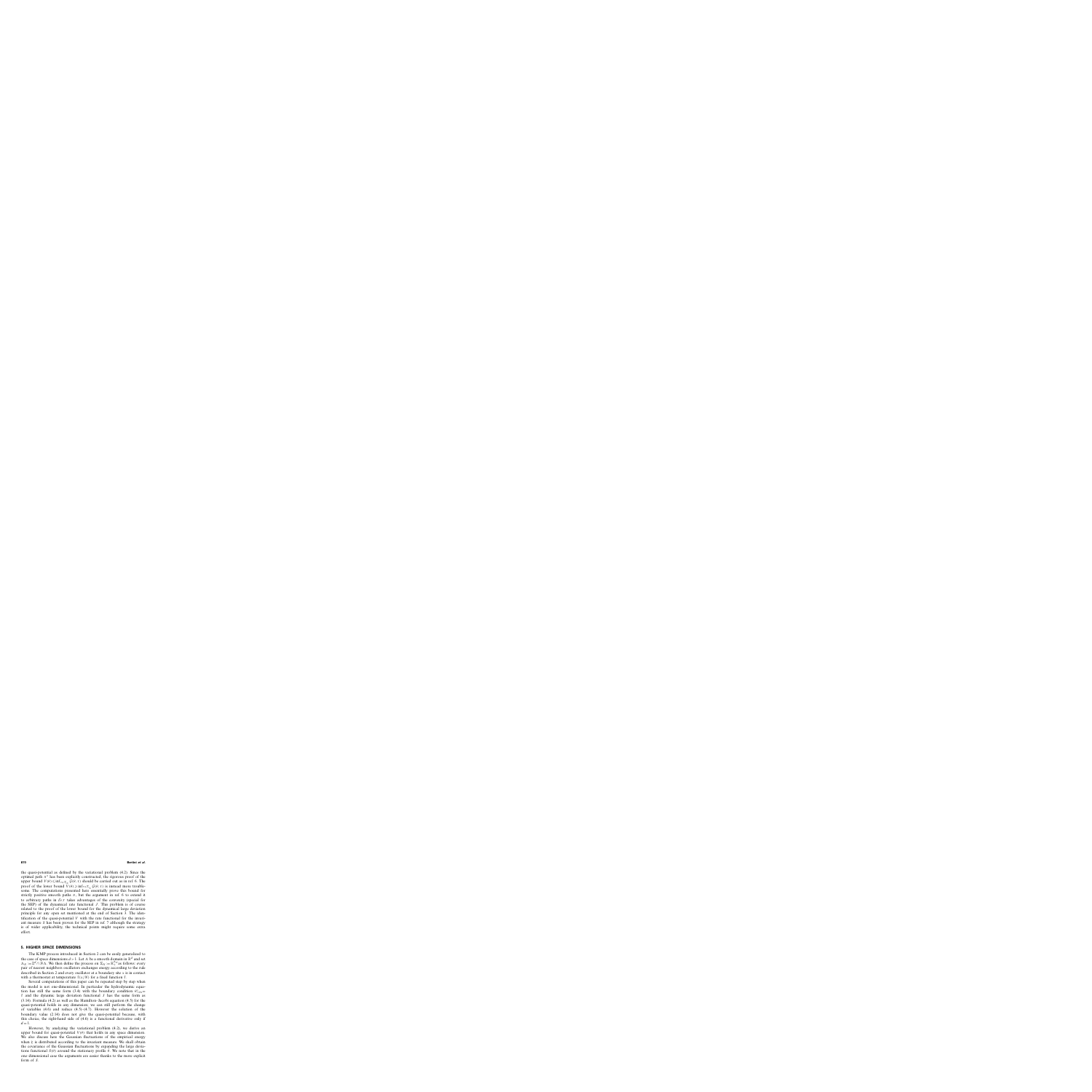# **5.1. Upper Bound for the Quasi-potential**

Let us denote by  $\bar{\theta}(u)$ ,  $u \in \Lambda$  the stationary solution of (3.4) with boundary condition  $\bar{\theta}(u) = \tilde{\tau}(u)$ ,  $u \in \partial \Lambda$ . Note that, for generic boundary conditions  $\tilde{\tau}$ , the profile  $\bar{\theta}$  does not have the simple form (2.10). Of course  $\bar{\theta}$  is still the most likely profile for the empirical energy under the invariant measure. We also introduce the *local equilibrium* large deviation function

$$
S_{\text{eq}}(\theta) = \int_{\Lambda} du \left[ \frac{\theta(u)}{\bar{\theta}(u)} - 1 - \log \frac{\theta(u)}{\bar{\theta}(u)} \right]
$$
(5.1)

and note that it coincides with the function defined in (3.15) and it is thus the rate functional for the product measure  $v_{\theta}^{N}$ .

When  $d = 1$  we can use (2.11) and easily obtain the upper bound

$$
S(\theta) = \inf_{\tau \in \mathcal{M}_{T_{\tau_{\pm}}}} \mathcal{G}(\theta, \tau) \leq \mathcal{G}(\theta, \bar{\theta}) = S_{\text{eq}}(\theta). \tag{5.2}
$$

For  $d > 1$  we use a different strategy. Given a path  $\pi = \pi(t, u)$  satisfying the boundary condition  $\pi(t, u) = \tilde{\tau}(u)$ ,  $u \in \partial \Lambda$ , a straightforward computation shows that

$$
J_{[-T,0]}(\pi) = \frac{1}{2} \int_{-T}^{0} dt \Big\langle \nabla^{-1} \Big[ \partial_t \pi - \frac{1}{2} \Delta \pi \Big], \frac{1}{\pi^2} \nabla^{-1} \Big[ \partial_t \pi - \frac{1}{2} \Delta \pi \Big] \Big\rangle
$$
  
\n
$$
= \frac{1}{2} \int_{-T}^{0} dt \Big\langle \nabla^{-1} \Big[ \partial_t \pi + \frac{1}{2} \Delta \pi + \nabla \Big( \pi^2 \nabla \frac{1}{\overline{\theta}} \Big) - \Delta \pi - \nabla \Big( \pi^2 \nabla \frac{1}{\overline{\theta}} \Big) \Big],
$$
  
\n
$$
\frac{1}{\pi^2} \nabla^{-1} \Big[ \partial_t \pi + \frac{1}{2} \Delta \pi + \nabla \Big( \pi^2 \nabla \frac{1}{\overline{\theta}} \Big) - \Delta \pi - \nabla \Big( \pi^2 \nabla \frac{1}{\overline{\theta}} \Big) \Big] \Big\rangle
$$
  
\n
$$
= S_{\text{eq}}(\pi(0)) - S_{\text{eq}}(\pi(-T)) - \frac{1}{2} \int_{-T}^{0} dt \Big( \frac{(\nabla \overline{\theta})^2}{\overline{\theta}^4}, (\pi - \overline{\theta})^2 \Big) + \frac{1}{2} \int_{-T}^{0} dt \Big( \nabla^{-1} \Big[ \partial_t \pi + \frac{1}{2} \Delta \pi + \nabla \Big( \pi^2 \nabla \frac{1}{\overline{\theta}} \Big) \Big],
$$
  
\n
$$
\frac{1}{\pi^2} \nabla^{-1} \Big[ \partial_t \pi + \frac{1}{2} \Delta \pi + \nabla \Big( \pi^2 \nabla \frac{1}{\overline{\theta}} \Big) \Big] \Big\rangle.
$$

The quasi-potential is defined by the variational problem (4.2). Hence, to obtain an upper bound for  $V(\theta)$  it is enough to exhibit a path  $\pi$  which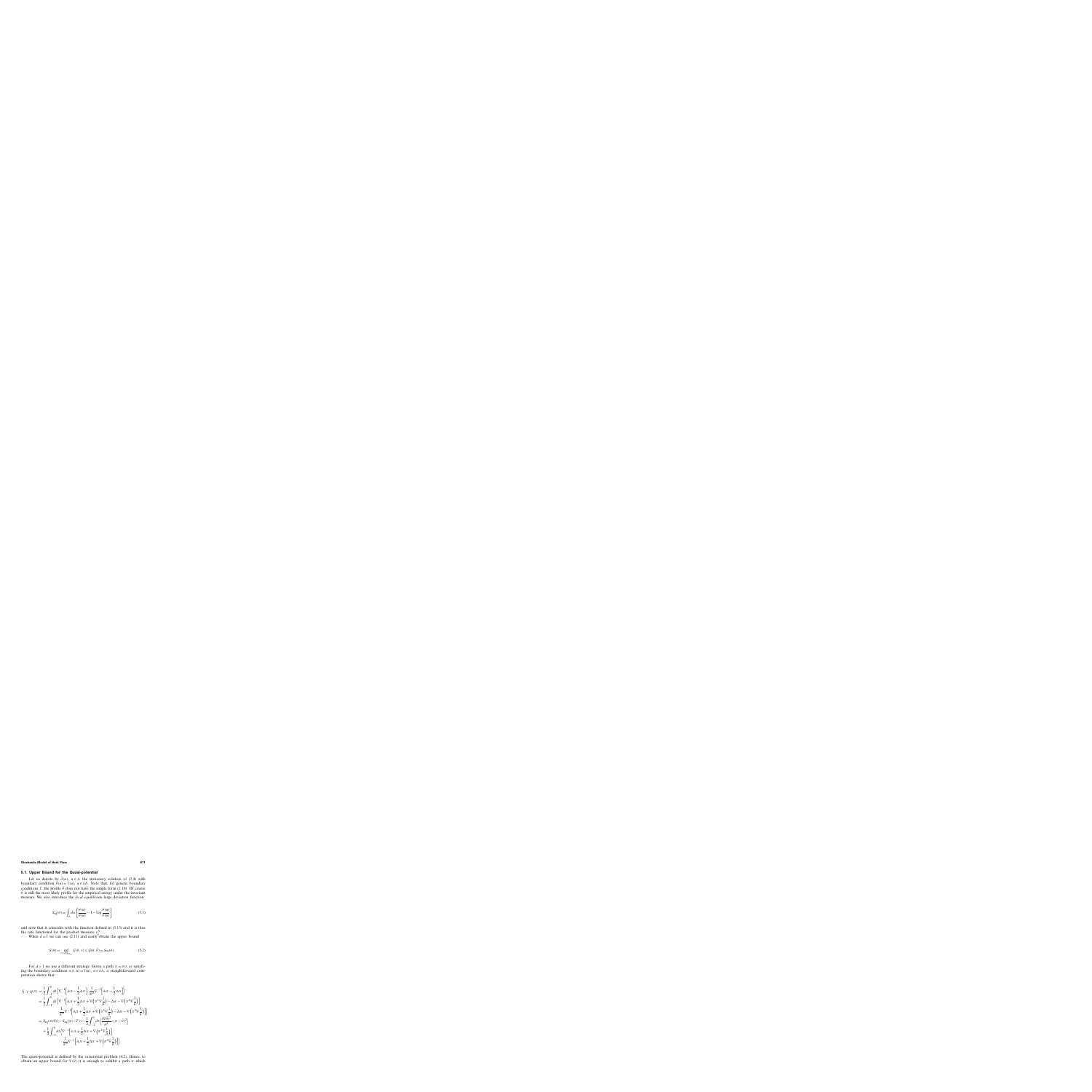connects  $\bar{\theta}$  to  $\theta$ . We choose  $\pi(t) = \tilde{\theta}(-t)$  where  $\tilde{\theta}(t)$  solves

$$
\partial_t \tilde{\theta}(t) = \frac{1}{2} \Delta \tilde{\theta}(t) + \nabla \left( \tilde{\theta}(t)^2 \nabla \frac{1}{\overline{\theta}} \right),
$$
  

$$
\tilde{\theta}(t, u) = \tilde{\tau}(u), \quad u \in \partial \Lambda,
$$
  

$$
\tilde{\theta}(0, u) = \theta(u).
$$

We note that the path  $\pi$  connects  $\bar{\theta}$  to  $\theta$  since  $\tilde{\theta}$  (t)  $\rightarrow \bar{\theta}$  as  $t \rightarrow \infty$ . By using the path  $\pi$  in the above expression for  $J_{[-T,0]}(\pi)$  and letting  $T \to \infty$  we get

$$
V(\theta) \leqslant S_{\text{eq}}(\theta) - \frac{1}{2} \int_{-\infty}^{0} dt \left\langle \frac{(\nabla \bar{\theta})^2}{\bar{\theta}^4}, [\pi(t) - \bar{\theta}]^2 \right\rangle \leqslant S_{\text{eq}}(\theta),
$$

which shows that the upper bound  $V(\theta) \leq S_{eq}(\theta)$  holds in any space dimension. We also note that the above inequality is strict unless  $\theta = \bar{\theta}$ .

# **5.2. Gaussian Fluctuations**

In the case  $d = 1$  we can follow step by step the argument given in ref. 11 for the SEP. We consider a small perturbation,  $\theta = \bar{\theta} + \varepsilon \Theta$ , of the stationary profile  $\bar{\theta}$ , and consequently have  $\tau[\theta] = \bar{\theta} + \varepsilon T$ , where, to first order in  $\varepsilon$ , (2.14) gives

$$
\frac{\bar{\theta}^2}{(\nabla \bar{\theta})^2} \Delta T - T = -\Theta.
$$
\n(5.3)

The functional  $S(\theta)$  has a minimum at  $\bar{\theta}$  so that its expansion in  $\varepsilon$  is

$$
S(\theta) = S(\bar{\theta}) + \frac{1}{2} \varepsilon^2 \langle \Theta, C^{-1} \Theta \rangle + o(\varepsilon^2). \tag{5.4}
$$

The operator  $C$  is the covariance for the Gaussian fluctuations of the empirical energy under the invariant measure  $\mu_{N, \tau_{+}}$ . Since  $S(\theta) = \mathcal{G}(\theta, \tau[\theta])$ , we get

$$
\langle \Theta, C^{-1} \Theta \rangle = \int_{-1}^{1} du \left\{ \frac{[T(u) - \Theta(u)]^2}{\bar{\theta}^2(u)} + \frac{[\nabla T(u)]^2}{[\nabla \bar{\theta}]^2} \right\} \n= \int_{-1}^{1} du \left\{ \frac{\bar{\theta}(u)^2 [\Delta T(u)]^2}{[\nabla \bar{\theta}]^4} - \frac{T(u) \Delta T(u)}{[\nabla \bar{\theta}]^2} \right\} = \left\langle \Delta T, \frac{W}{(\nabla \bar{\theta})^2} \Delta T \right\rangle,
$$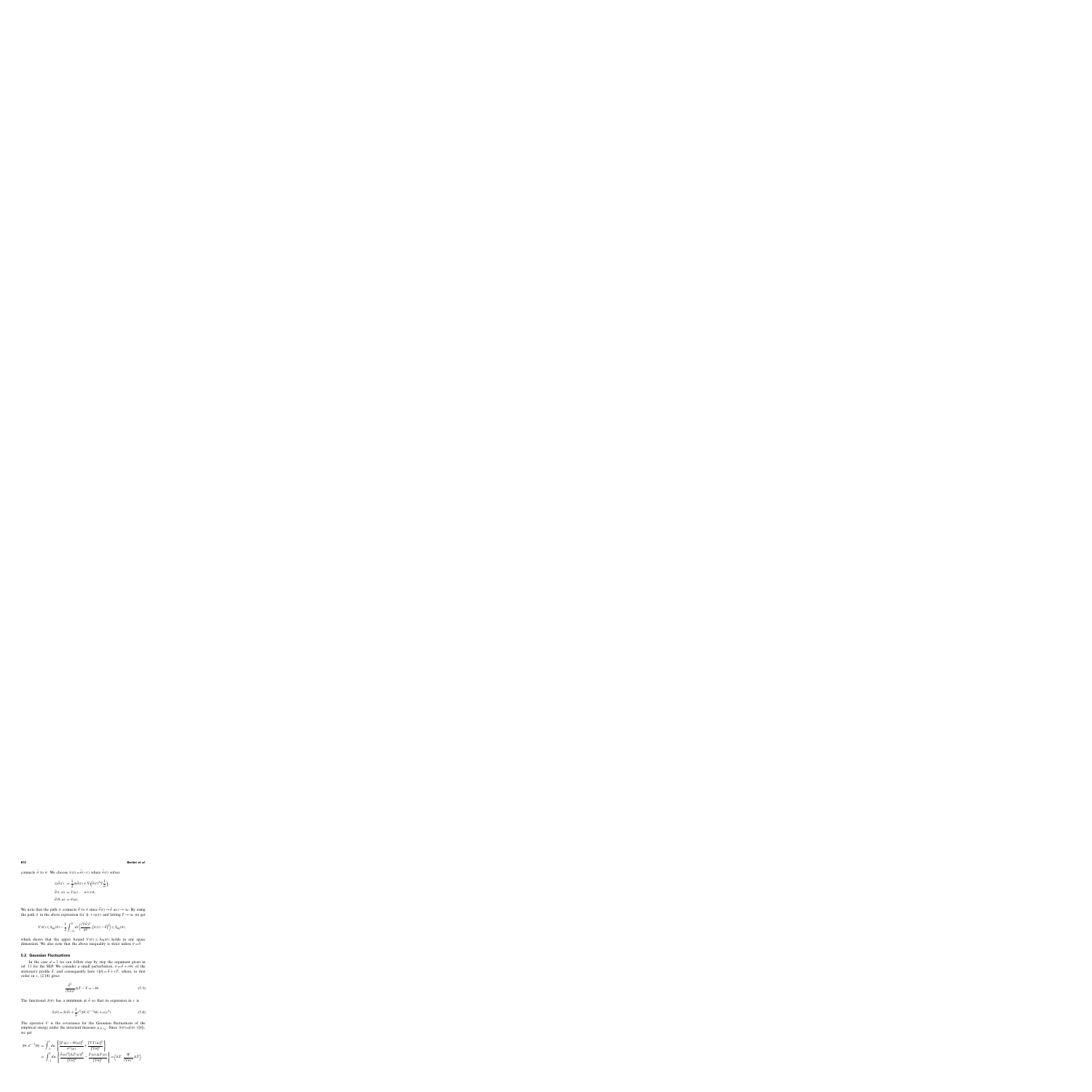where we used Taylor expansions, integrations by parts,  $T(\pm 1) = 0$ , and  $(5.3)$ . The operator W is defined as

$$
W := \frac{\bar{\theta}^2}{(\nabla \bar{\theta})^2} \mathbb{I} + (-\Delta)^{-1}.
$$
 (5.5)

From Eq. (5.3) we get  $\Theta = -W\Delta T$  and this implies

$$
\langle \Theta, C^{-1} \Theta \rangle = \langle \Delta T, \frac{W}{(\nabla \bar{\theta})^2} \Delta T \rangle = \langle \Theta, \frac{W^{-1}}{(\nabla \bar{\theta})^2} \Theta \rangle
$$

so that the covariance  $C$  is given by

$$
C = (\nabla \bar{\theta})^2 W = \bar{\theta}^2 \mathbb{I} + (\nabla \bar{\theta})^2 (-\Delta)^{-1}.
$$
 (5.6)

The first term above is simply the covariance of the Gaussian fluctuations of the empirical energy for local equilibrium product measure  $v_{\hat{\theta}}^N$ , while the second term represents the contribution to the covariance due to the long range correlations in the stationary nonequilibrium state. As in the case of the SEP<sup>(5, 9–11, 26)</sup> this correction is given by  $(-\Delta)^{-1}$ , the Green function of the Dirichlet Laplacian. Since  $(-\Delta)^{-1} > 0$ , for the KMP process this correction enhances the Gaussian fluctuations, while in the case of SEP it decreases them. We also note that, by exploiting the duality of the KMP process with the process we shall introduce in Section 6, the expression (5.6) for the covariance could be rigorously deduced as in the case of the SEP $(9, 26)$ 

To obtain the covariance of Gaussian fluctuations in the case  $d > 1$  we instead argue as in ref. 5. Let us introduce the "pressure" as the Legendre transform of the rate functional  $S(\theta)$ , i.e.,

$$
G(h) := \sup_{\theta} \{ \langle \theta, h \rangle - S(\theta) \}.
$$
 (5.7)

We then get that  $G(h)$  satisfies the Hamilton–Jacobi equation dual to (4.5), i.e.,

$$
\left\langle \nabla h, \left(\frac{\delta G}{\delta h}\right)^2 \nabla h \right\rangle = \left\langle \nabla h, \nabla \frac{\delta G}{\delta h} \right\rangle,\tag{5.8}
$$

where  $h(u)$  satisfies the boundary conditions  $h(u)|_{\partial\Lambda} = 0$ .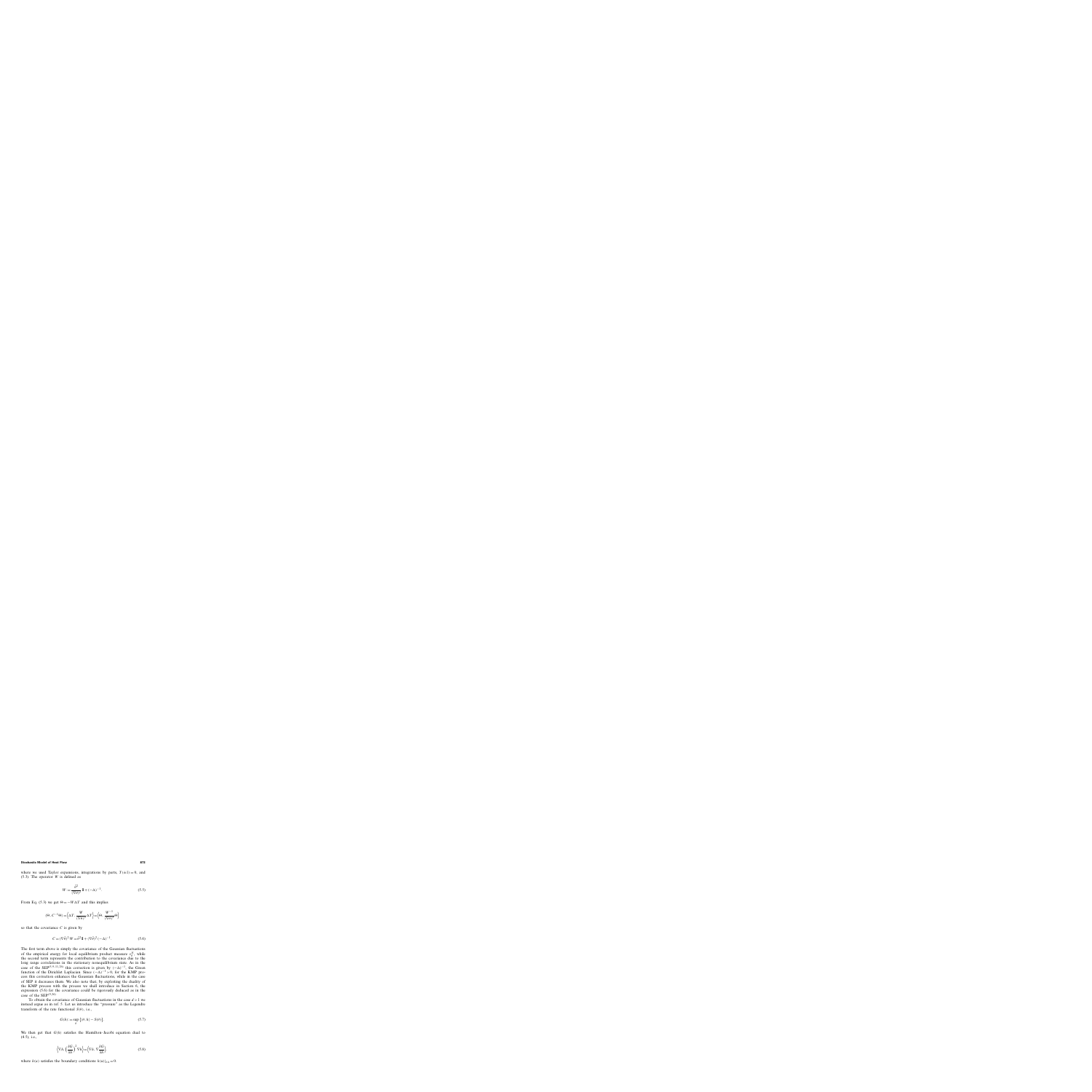Let us denote by  $G_{eq}$  the pressure associated via (5.7) to the local equilibrium functional  $S_{eq}$ ; we look for a solution of (5.8) in the form:

$$
G(h) = G_{\text{eq}}(h) + \langle g, h \rangle + \frac{1}{2} \langle h, B h \rangle + o(h^2)
$$
\n(5.9)

for some function  $g = g(u)$  and some linear operator B. From (5.4) we get

$$
G(h) = \langle \bar{\theta}, h \rangle + \frac{1}{2} \langle h, C h \rangle + o(h^2)
$$
 (5.10)

hence the second derivative of G at  $h=0$  is the covariance of the density fluctuations. By comparing  $(5.9)$  to  $(5.10)$  we find

$$
C = \frac{\delta^2 G_{\text{eq}}}{\delta h^2} \Big|_{h=0} + B = \bar{\theta}^2 \, \mathbb{I} + B. \tag{5.11}
$$

By plugging  $(5.9)$  into  $(5.8)$  and expanding up to second order in h, it is not difficult to show (see ref. 5 for the case of the SEP) that  $g = 0$  and

$$
\langle h, \Delta B \, h \rangle = - \langle h, |\nabla \bar{\theta}|^2 h \rangle. \tag{5.12}
$$

The operator  $B$  therefore satisfies

$$
\frac{1}{2}[\Delta B + B\Delta] = -|\nabla \bar{\theta}|^2.
$$
\n(5.13)

See ref. 26 for another derivation of this equation based on fluctuating hydrodynamic instead of large deviations.

From (5.13) we see that if  $\nabla \bar{\theta}$  is constant (this condition can be realized by a suitable choice of the thermostat  $\tilde{\tau}$ ), the operator B has the kernel

$$
B(u, v) = |\nabla \bar{\theta}|^2 (-\Delta)^{-1} (u, v), \tag{5.14}
$$

where  $(-\Delta)^{-1}(u, v)$  is the Green function of the Dirichlet Laplacian in  $\Lambda$ . The interpretation of (5.11) and (5.14) is as in the one-dimensional case (5.6); we note the fact that  $B$  is a positive operator can also be obtained as a consequence of the bound  $S(\theta) \leq S_{eq}(\theta)$ .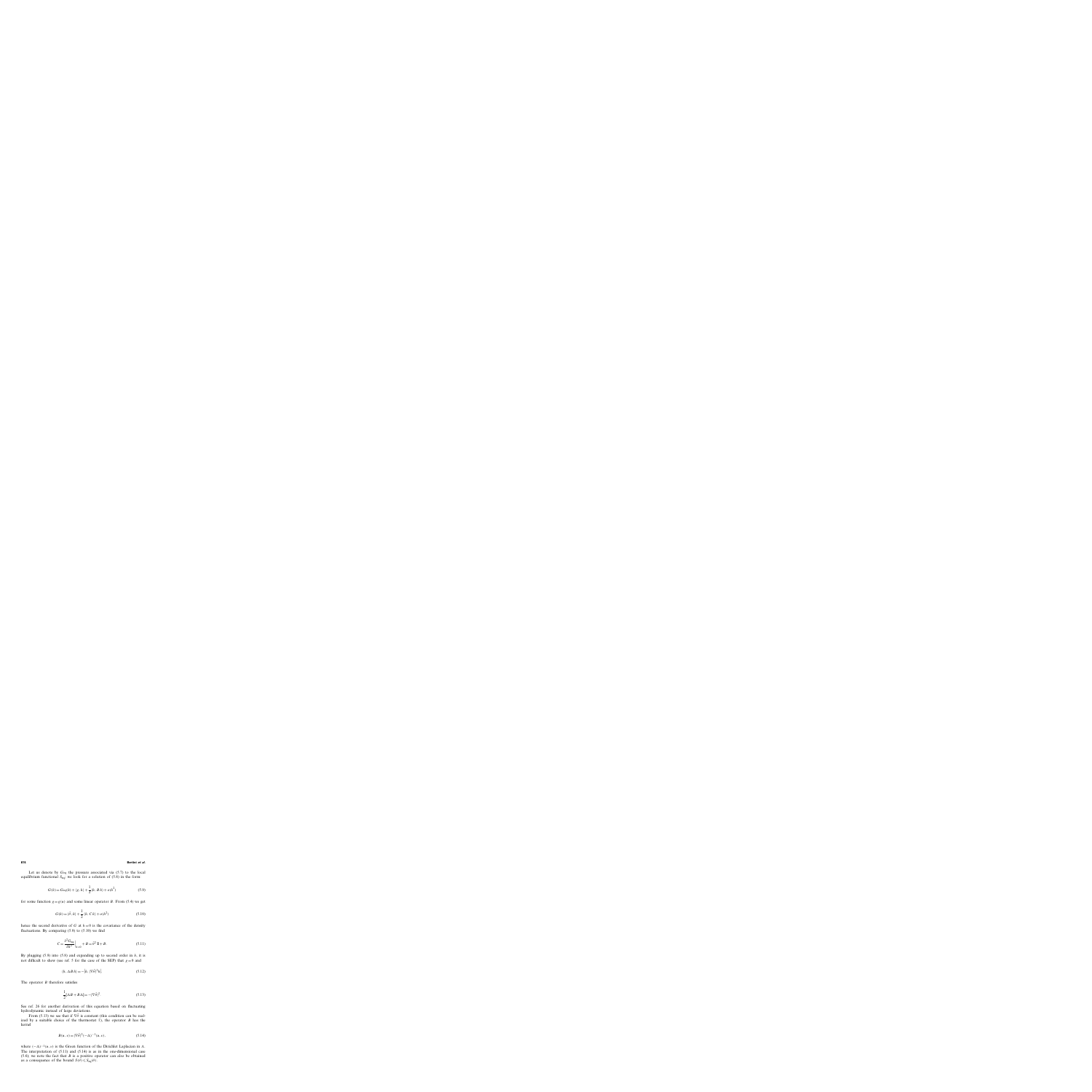# **6. THE DUAL PROCESS**

The analysis in ref. 19 is based on a duality relationship between the KMP process and another process we discuss next in the one-dimensional case. The state space is  $\Sigma_N := \mathbb{N}^{\Lambda_N}$ , where  $\mathbb{N} := \{0, 1, \dots\}$  is the set of natural numbers. If  $\xi = {\xi_x, x \in \Lambda_N} \in \Sigma_N$ , the value  $\xi_x$  at the site x can therefore be interpreted as the number of particles at  $x$ . As for the KMP process, at each bond  $\{x, x+1\}$  there is an exponential clock of rate one; when it rings the total number of particles  $\xi_x + \xi_{x+1}$  is redistributed uniformly across the bond  $\{x, x+1\}$ . Moreover the boundary sites  $\pm N$  evolve according to a heat bath dynamics with respect to a geometric distribution with parameter  $p_{+}$ . More formally, the infinitesimal generator has still the form (2.1) but now the bulk dynamics is defined by

$$
L_{x,x+1}f(\xi) := \frac{1}{\xi_x + \xi_{x+1} + 1} \sum_{k=0}^{\xi_x + \xi_{x+1}} [f(\xi^{(x,x+1),k}) - f(\xi)],
$$
 (6.1)

where the configuration  $\xi^{(x,x+1),k}$  is defined as

$$
(\xi^{(x,x+1),k})_y := \begin{cases} \xi_y & \text{if } y \neq x, x+1, \\ k & \text{if } y = x, \\ \xi_x + \xi_{x+1} - k & \text{if } y = x+1. \end{cases}
$$

The boundary part of the generator is defined as follows

$$
L_{\pm}f(\xi) := \sum_{k=0}^{\infty} p_{\pm} (1 - p_{\pm})^k \left[ f(\xi^{\pm N, k}) - f(\xi) \right],\tag{6.2}
$$

where  $p_{\pm} \in (0, 1)$  are the parameters of the reservoirs and the configuration  $\xi^{x,k}$  is defined as

$$
(\xi^{x,k})_y := \begin{cases} \xi_y & \text{if } y \neq x, \\ k & \text{if } y = x. \end{cases}
$$
 (6.3)

If  $p_{+} = p_{-} = p$  the dynamics is reversible with respect to the product of geometric distributions of parameter  $p$ , i.e., the invariant measure is

$$
\mu_{N,p}(\xi) = \prod_{x \in \Lambda_N} \left[ p (1 - p)^{\xi_x} \right].
$$
 (6.4)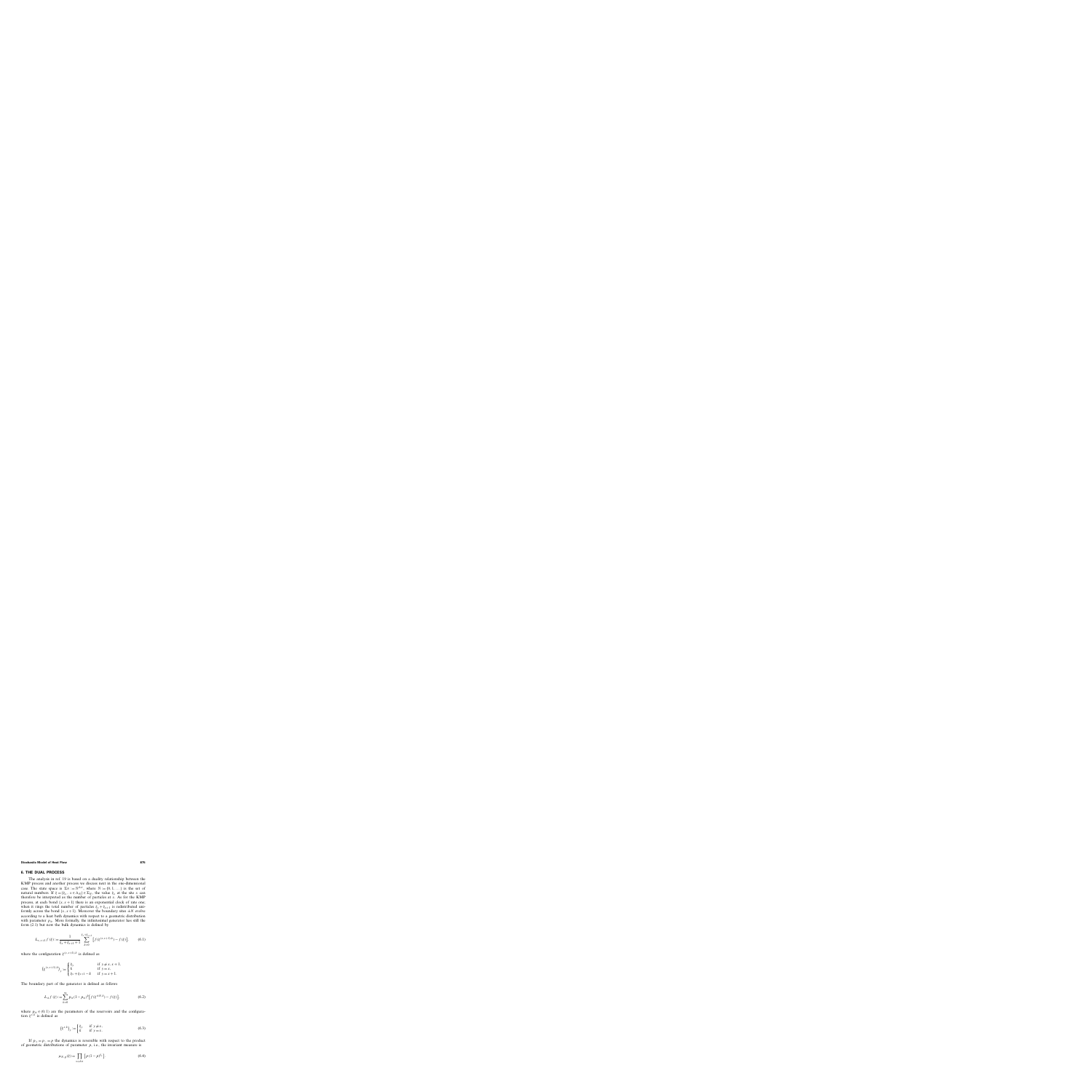By a computation analogous to (2.6)–(2.8), it is easy to show that when  $\xi$ is distributed according to  $\mu_{N,p}$  then the empirical density  $\pi_N(\xi)$ , which is defined as in (2.3), satisfies a large deviation principle with the rate functional

$$
S_0(\theta) = \int_{-1}^{1} du \left\{ \theta(u) \log \frac{\theta(u)}{\bar{\theta}} + [1 + \theta(u)] \log \frac{1 + \bar{\theta}}{1 + \theta(u)} \right\},
$$
 (6.5)

where the parameter  $\bar{\theta}$  is related to p by the relation  $\bar{\theta} = \sum_{k=0}^{\infty} k p(1 - \bar{\theta})$  $p)^k = (1-p)/p$ .

When  $p_+ \neq p_-$  the model is no longer reversible and the invariant measure  $\mu_{N, p+}$  is not explicitly known. In the sequel we shall assume  $p =$  $p_{+}$ . We can repeat the computations done for the KMP process and get the hydrodynamic equation. This is still the linear heat equation with the appropriate boundary conditions, i.e.,

$$
\partial_t \theta(t) = \frac{1}{2} \Delta \theta(t),
$$
  
\n
$$
\theta(t, \pm 1) = \theta_{\pm} = \frac{1 - p_{\pm}}{p_{\pm}},
$$
  
\n
$$
\theta(0, u) = \theta_0(u).
$$
\n(6.6)

As before the most likely density profile  $\bar{\theta}$  is the stationary solution of (6.6).

To obtain the dynamic large deviation principle we introduce a smooth function  $H = H(t, u)$  vanishing at the boundary and consider the following time dependent perturbation of the generator  $L_{x,x+1}$  in (6.1)

$$
L_{x,x+1}^H f(\xi) := \frac{1}{\xi_x + \xi_{x+1} + 1} \sum_{k=0}^{\xi_x + \xi_{x+1}} e^{(\xi_x - k)[H(t,(x+1)/N) - H(t,x/N)]} \times [f(\xi^{(x,x+1),k}) - f(\xi)].
$$

The hydrodynamic equation associated to this perturbed dynamics is given by

$$
\partial_t \theta(t) = \frac{1}{2} \Delta \theta(t) - \nabla \left( \theta(t) [1 + \theta(t)] \nabla H(t) \right)
$$
(6.7)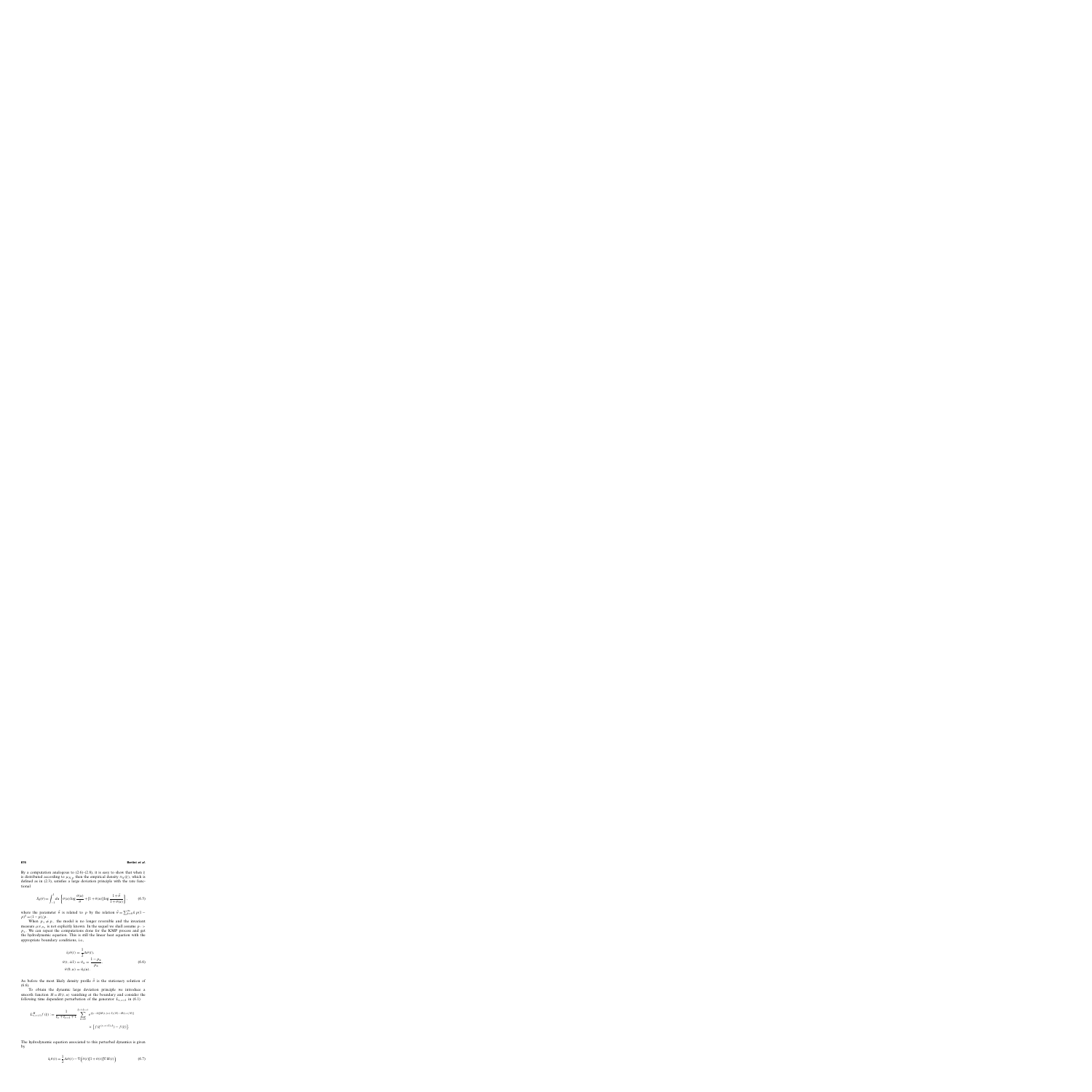with the same boundary conditions as (6.6). By the same computations as in Section 3, we get that the dynamical large deviation functional is

$$
J_{[0,T]}(\pi) = \frac{1}{2} \int_0^T dt \, \langle \nabla H(t), \pi(t) [1 + \pi(t)] \nabla H(t) \rangle, \tag{6.8}
$$

where H has to be obtained from the path  $\pi$  by using Eq. (6.7) with  $\theta(t)$ replaced by  $\pi(t)$ .

This leads to the following Hamilton–Jacobi equation for the quasipotential

$$
\left\langle \nabla \frac{\delta V}{\delta \theta}, \theta (1 + \theta) \nabla \frac{\delta V}{\delta \theta} \right\rangle + \left\langle \frac{\delta V}{\delta \theta}, \Delta \theta \right\rangle = 0, \tag{6.9}
$$

where  $\delta V/\delta \theta$  vanishes at the boundary and  $\theta(\pm 1)=\theta_{\pm}$ .

We look for a solution of the form:

$$
\frac{\delta V}{\delta \theta} = \log \frac{\theta}{1 + \theta} - \log \frac{F}{1 + F}.
$$
\n(6.10)

By the same computations as in Section 4, we reduce the Hamilton–Jacobi equation (6.9) to

$$
\left\langle \frac{\theta - F}{F^2 (1 + F)^2}, F(1 + F) \Delta F + (\theta - F) (\nabla F)^2 \right\rangle = 0.
$$
 (6.11)

We thus obtain a solution of  $(6.9)$  considering the functional

$$
V(\theta) = \int_{-1}^{1} du \left\{ \theta(u) \log \frac{\theta(u)}{F(u)} + [1 + \theta(u)] \log \frac{1 + F(u)}{1 + \theta(u)} - \log \frac{F'(u)}{[\theta_{+} - \theta_{-}]/2} \right\}, (6.12)
$$

where  $F(u)$  has to be computed from  $\theta(u)$  as the unique strictly increasing solution of the boundary value problem

$$
F(1+F)\frac{F''}{(F')}^{2} + \theta - F = 0,
$$
  
(6.13)  

$$
F(\pm 1) = \theta_{\pm}.
$$

As for the KMP process it is possible to check that this is the right solution of the Hamilton–Jacobi equation (6.9).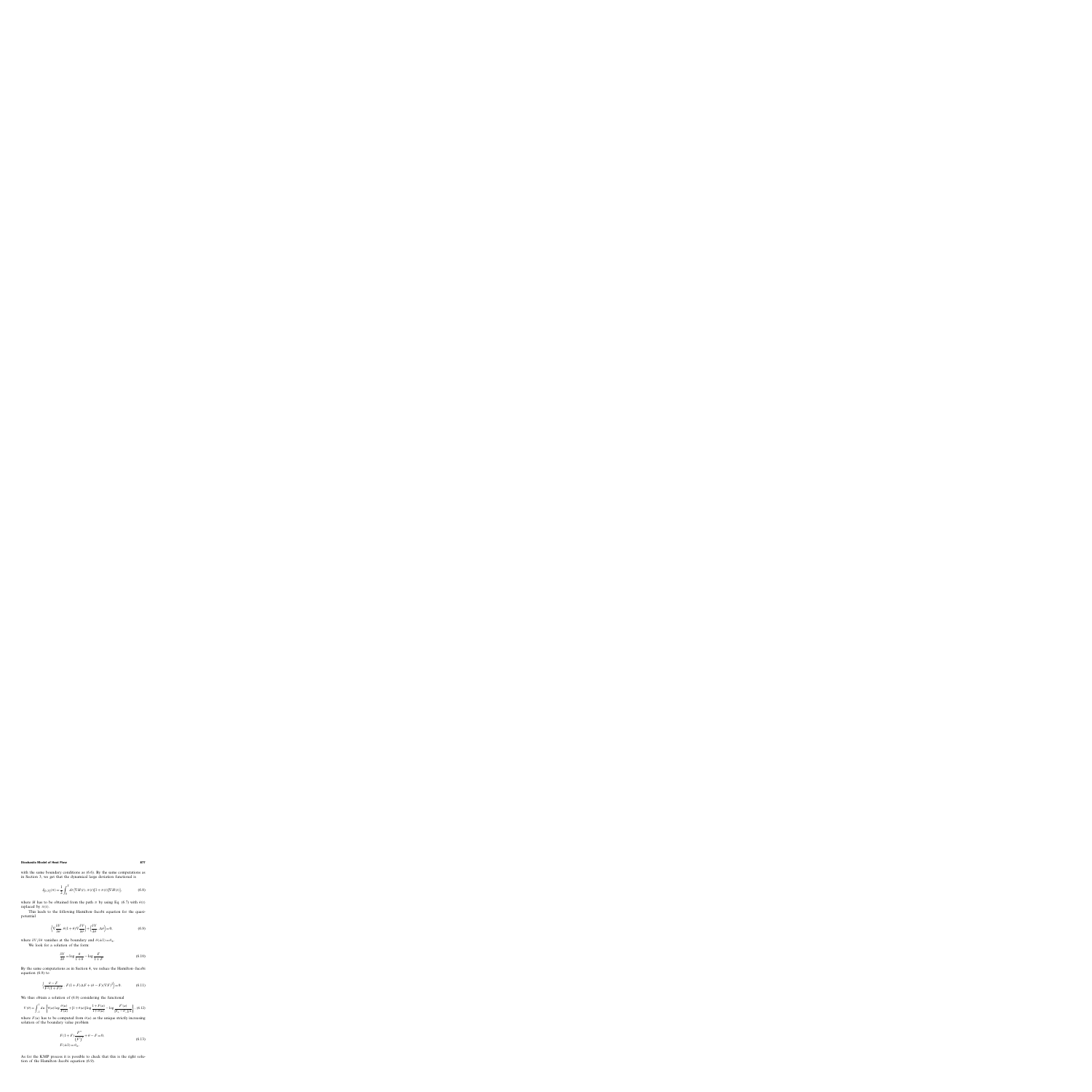By the change of variable  $F = e^{\varphi}$ , it is easy to verify that the right-hand side of (6.12) is strictly convex in  $\varphi$ . We therefore have, analogously to the KMP process,

$$
V(\theta) = \inf_{F} \int_{-1}^{1} du \left\{ \theta(u) \log \frac{\theta(u)}{F(u)} + [1 + \theta(u)] \log \frac{1 + F(u)}{1 + \theta(u)} - \log \frac{F'(u)}{[\theta_{+} - \theta_{-}]/2} \right\},\,
$$

where the infimum is carried out over all strictly increasing functions  $F$ satisfying the boundary condition  $F(\pm 1)=\theta_+$ .

We mention that, by the methods in refs. 9 and 19, it is possible to represent the invariant measure of the KMP process in terms of the dual process here introduced. An interesting question is to derive the large deviation principle (2.13) from this representation.

# **7. CONCLUSIONS: FEW COMMENTS ON GENERIC MODELS**

For the SEP, the derivation of the rate function for the stationary nonequilibrium state obtained in refs. 10 and 11 depends heavily on the details of the microscopic process. On the other hand, the variational approach in ref. 5 depends only on the macroscopic transport coefficients, bulk diffusion D and mobility  $\sigma$  of the system. These are not independent functions, they are related by the Einstein relation  $D(\rho) = \sigma(\rho)\chi(\rho)^{-1}$ , where  $\chi(\rho)$  is the *compressibility* (see e.g., ref. 27, II.2.5). The compressibility is defined as  $\chi(\rho)^{-1} = \lambda'(\rho) = f_0''(\rho)$ , where  $f_0$  is the (equilibrium) Helmholtz free energy of the system and  $\lambda$  is the chemical potential. This means in particular that while the derivation in refs. 10 and 11 is only valid for nearest neighbor jumps, the result holds for the general SEP. In this paper we have discussed a model, the KMP process (in fact two models if we consider also its dual process), in which the rate functional has an expression very similar to the one for the SEP. Here we discuss what are the essential features of the functional form of these coefficients in the derivation of the rate functional S. In this section we shall consider D and  $\sigma$ as given and discuss the large deviations properties of the stationary nonequilibrium state.

We discuss only one-dimensional (symmetric) diffusive system with a single conservation law and particle reservoirs at the boundary. Here it will be convenient to think of the conserved quantity as the density of particles. For general models, the hydrodynamic equation is expected to be given by a nonlinear diffusion equation with Dirichlet data at boundary. This has been proven, e.g., in ref. 28 for some reversible models and in refs. 14, 15 and 21 for some nonequilibrium models. The hydrodynamic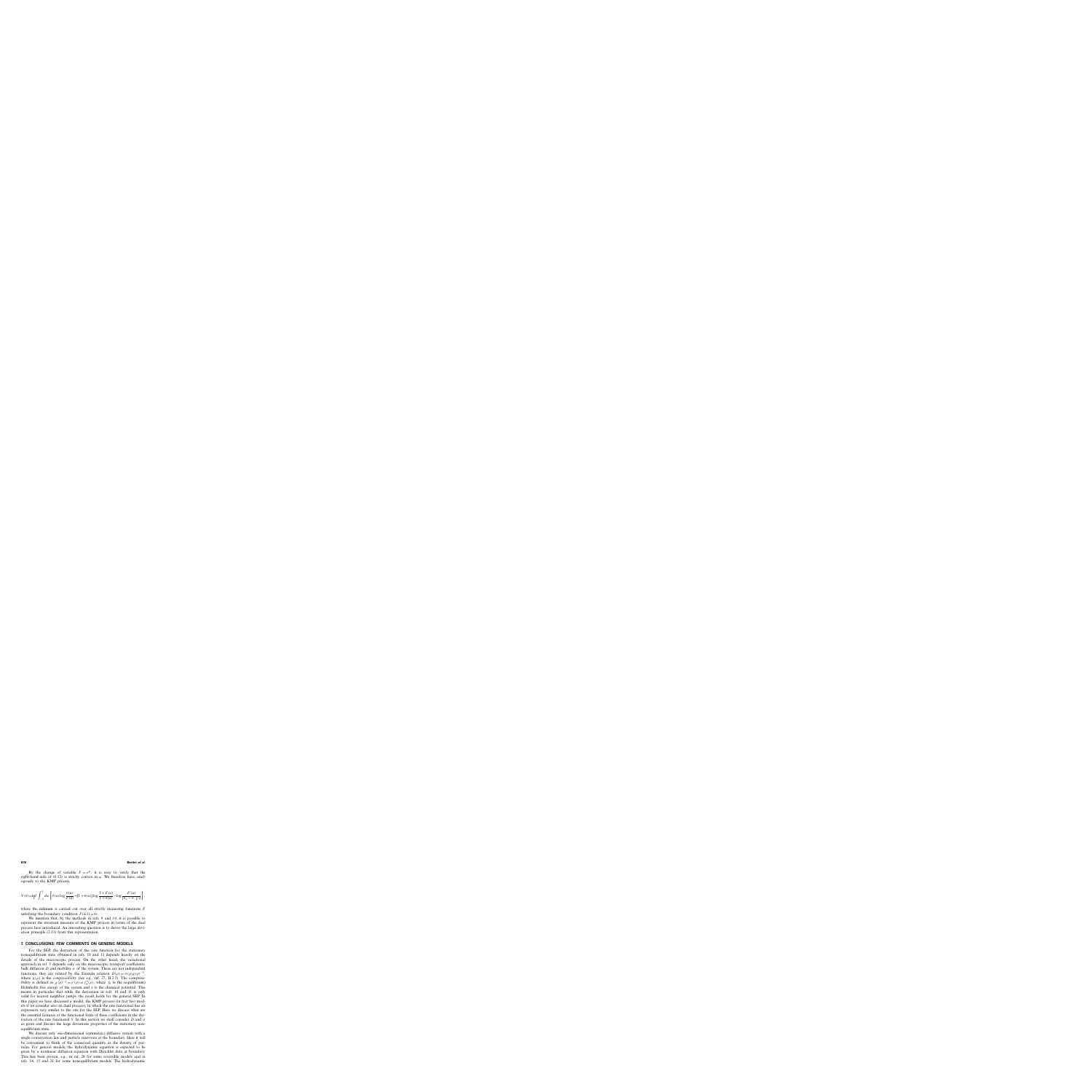equation has the form

$$
\partial_t \rho(t, u) = \frac{1}{2} \nabla \Big( D(\rho(t, u)) \nabla \rho(t, u) \Big),
$$
  
\n
$$
\rho(t, \pm 1) = \rho_{\pm},
$$
  
\n
$$
\rho(0, u) = \rho_0(u),
$$
\n(7.1)

where the bulk diffusion  $D(\rho) = \sigma(\rho)\chi(\rho)^{-1}$  is given by a Green–Kubo formula (see, e.g., ref. 27, II.2.2). For the KMP process, as well as for the SEP, we simply have  $D = 1$ , i.e.,  $\sigma = \chi$ .

The probability of a large deviations from the hydrodynamic behavior are expected (to our knowledge for open systems this has been proven only for the  $SEP^{(6)}$ , see however ref. 27, II.3.7 for an heuristic derivation for equilibrium lattice gas models) to have the form (3.16) and (3.17), where the dynamical cost  $J_{[0, T]}$  should be of the form

$$
J_{[0,T]}(\pi) = \frac{1}{2} \int_0^T dt \langle \nabla H(t), \sigma(\pi(t)) \nabla H(t) \rangle \tag{7.2}
$$

in which the perturbation H has to be chosen so that the fluctuation  $\pi$ solves the perturbed hydrodynamic

$$
\partial_t \pi(t) = \frac{1}{2} \nabla \Big( D(\pi(t)) \nabla \pi(t) \Big) - \nabla \Big( \sigma \big( \pi(t) \big) \nabla H(t) \Big),
$$
  

$$
\pi(t, \pm 1) = \rho_{\pm},
$$
  

$$
\pi(0, u) = \rho_0(u)
$$
 (7.3)

and  $\sigma(\pi)$  is the *mobility* of the system. For the SEP process we have  $\sigma(\pi) = \pi(1 - \pi)$  (note that in this case we have  $0 \le \pi \le 1$ ) while for the KMP process, respectively, its dual, we have  $\sigma(\pi) = \pi^2$ , respectively,  $\sigma(\pi) = \pi(1+\pi)$ .

We first mention the few examples in which it is possible to obtain the rate function S in a closed form. The following models are however even simpler than the SEP or the KMP process since they do not exhibit the nonlocality of S, which reflects, at the large deviation level, the long range correlations of the system which are expected<sup> $(1, 26)$ </sup> to be a generic feature of nonequilibrium models.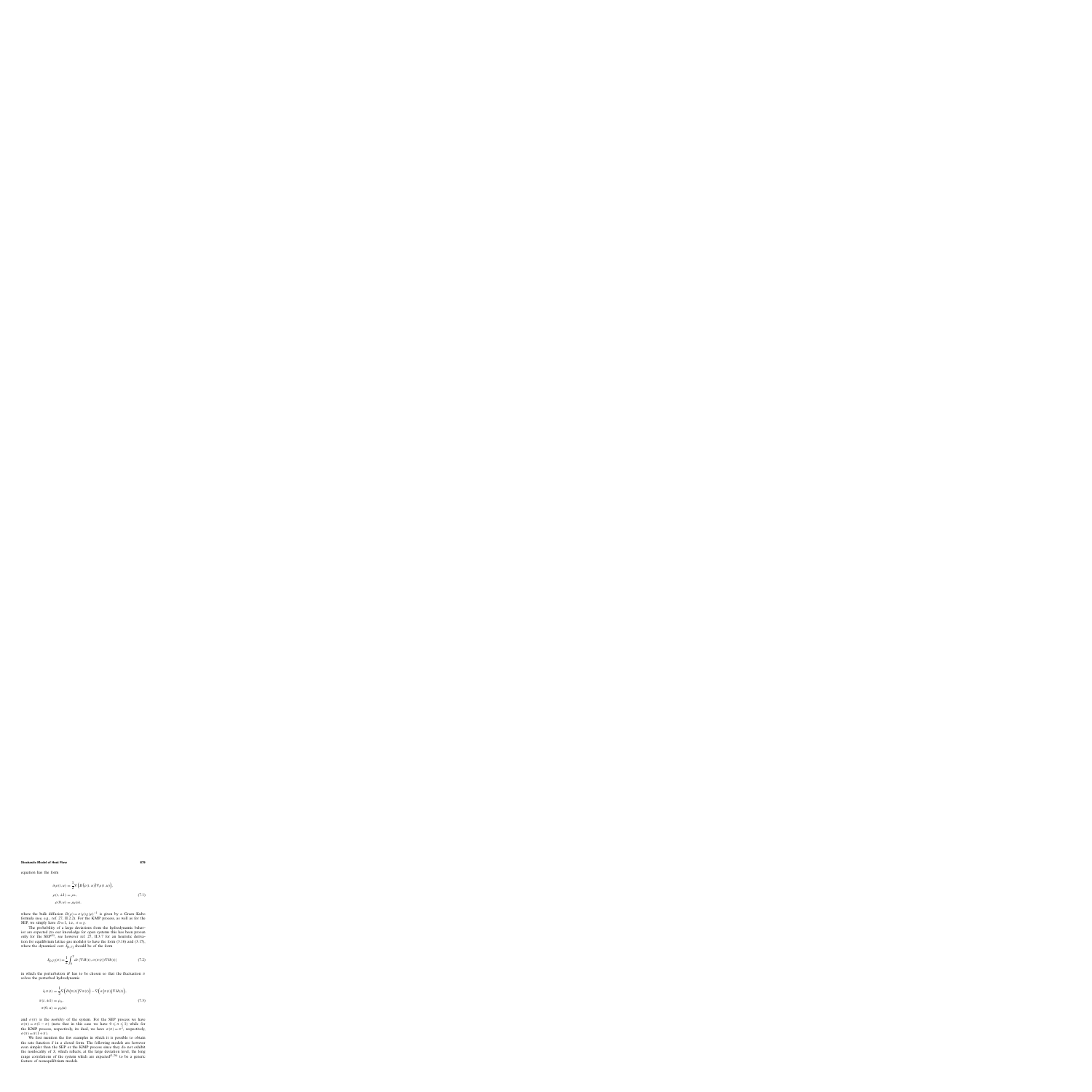The easiest example is provided by independent particles. In this case we have D constant and  $\sigma$  linear. The nonequilibrium state is a product measure and it is easy to verify that  $S(\rho) = \int_{-1}^{1} du f(\rho(u), \bar{\rho}(u))$ , where

$$
f(\rho, \tau) = f_0(\rho) - f_0(\tau) + (\rho - \tau) f_0'(\tau) = \rho \log(\rho/\tau) - (\rho - \tau)
$$
 (7.4)

and  $\bar{\rho}$  is the stationary solution of (7.1). Another example is the so called zero range process (see e.g. ref. 27, II.7.1). In this case  $D(\rho) = \Phi'(\rho)$  and  $\sigma(\rho) = \Phi(\rho)$ , where the (increasing) function  $\Phi$  depends on the microscopic rates. As shown in ref. 8 the nonequilibrium state is again a product measure and, as discussed in refs. 4 and 5, its rate function is  $S(\rho)$  =  $\int_{-1}^{1} du f(\rho(u), \bar{\rho}(u))$  for f again given by (7.4) with the appropriate f<sub>0</sub>. These examples (the first being a special case of the second) are characterized by the fact that  $\sigma(\rho) = C \exp{\lambda(\rho)}$ , where  $C > 0$  is a constant and λ is the chemical potential. The Einstein formula then gives  $D(\rho) = \sigma'(\rho)$ . The last example is the Ginzburg–Landau model (see e.g., ref. 27, II.7.3), where  $\sigma$  is a constant while D is determined by the Einstein relation. In this case the nonequilibrium state is still a product measure and its rate function has the same expression as in the zero range process.

We note that for the SEP, as well as for the KMP process and its dual, we have  $D(\rho)$  constant and  $\sigma(\rho)$  a second order polynomial in  $\rho$ . We next show that an expression of the rate function  $S$  of the nonequilibrium state can be derived under a general hypothesis. More precisely, we shall assume that the diffusion coefficient  $D(\rho)$  and the mobility  $\sigma(\rho)$ satisfy the following condition. There exists a constant  $a \in \mathbb{R}$  such that for any  $\rho \neq \tau$ 

$$
\frac{\sigma(\rho) - \sigma(\tau)}{\int_{\tau}^{\rho} dr \, D(r)} = \frac{\sigma'(\tau)}{D(\tau)} + a \, (\rho - \tau). \tag{7.5}
$$

This condition, of course, identifies a rather tiny class of models that in fact coincides with the class of all the examples discussed. We should not expect to be able to obtain S in almost a closed form for *any* model. As we shall see, the locality of the functional S corresponds to the special case (in this class)  $a = 0$ .

Let us first discuss which functions D and  $\sigma$  satisfy condition (7.5). We rewrite it with  $\rho$  and  $\tau$  exchanged

$$
\frac{\sigma(\tau) - \sigma(\rho)}{\int_{\rho}^{\tau} dr \ D(r)} = \frac{\sigma'(\rho)}{D(\rho)} + a(\tau - \rho).
$$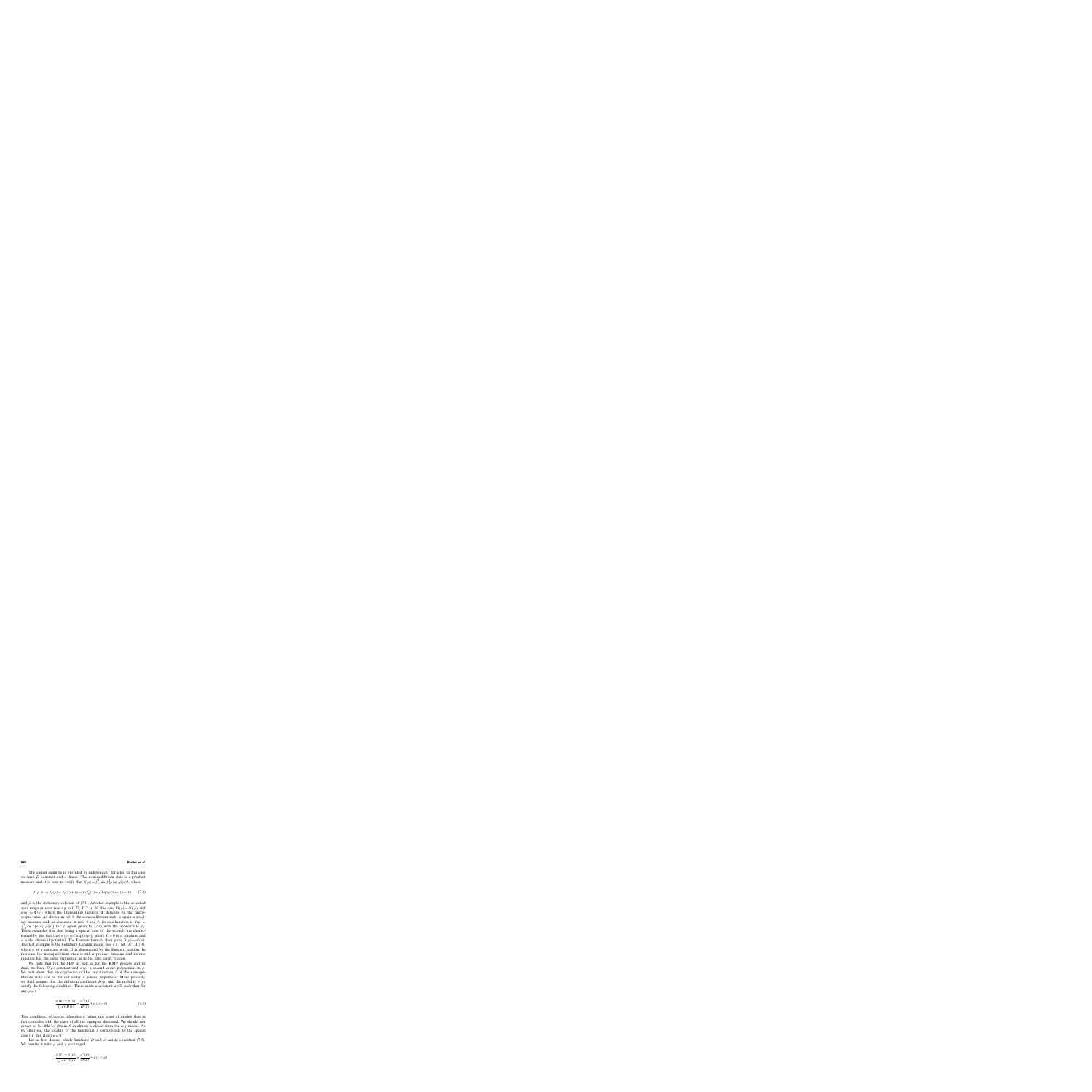This equation together with (7.5) imply

$$
\frac{\sigma'(\tau)}{D(\tau)} - \frac{\sigma'(\rho)}{D(\rho)} = 2a(\tau - \rho).
$$

It is easy to see that this is equivalent to

$$
\frac{\sigma'(r)}{D(r)} = 2ar + c \tag{7.6}
$$

with  $c$  an arbitrary constant. Condition  $(7.6)$  is a necessary condition for the validity of (7.5). We rewrite (7.6) in the integrated form

$$
\sigma(\rho) - \sigma(\tau) = 2a \int_{\tau}^{\rho} dr \, r D(r) + c \int_{\tau}^{\rho} dr \, D(r)
$$

and substitute it inside (7.5). We thus obtain

$$
\frac{2a\int_{\tau}^{\rho} dr \, r D(r)}{\int_{\tau}^{\rho} dr \, D(r)} = a(\rho + \tau). \tag{7.7}
$$

A pair  $(\sigma, D)$  is a solution of (7.5) if and only if is a solution of (7.6) and (7.7).

When  $a = 0$ , Eq. (7.7) is always satisfied and (7.6) becomes  $\sigma'(r) =$  $cD(r)$ . If  $c\neq 0$  we have the solutions corresponding to zero range dynamics (with an extra multiplicative factor c); if  $c = 0$  we have the solutions corresponding to Ginzburg–Landau models.

When  $a \neq 0$ , Eq. (7.7) becomes

$$
2\int_{\tau}^{\rho} dr \, r D(r) = (\rho + \tau) \int_{\tau}^{\rho} dr \, D(r). \tag{7.8}
$$

We differentiate with respect to  $\rho$  and obtain

$$
(\rho - \tau)D(\rho) = \int_{\tau}^{\rho} dr D(r)
$$

that is satisfied if and only if  $D$  is constant. Now condition  $(7.6)$  imposes that  $\sigma(\rho)$  is a second order polynomial in  $\rho$ . Hence  $a > 0$  if  $\sigma$  is concave and  $a < 0$  if  $\sigma$  is convex. In this class of solutions fall the simple exclusion model, the KMP model and its dual.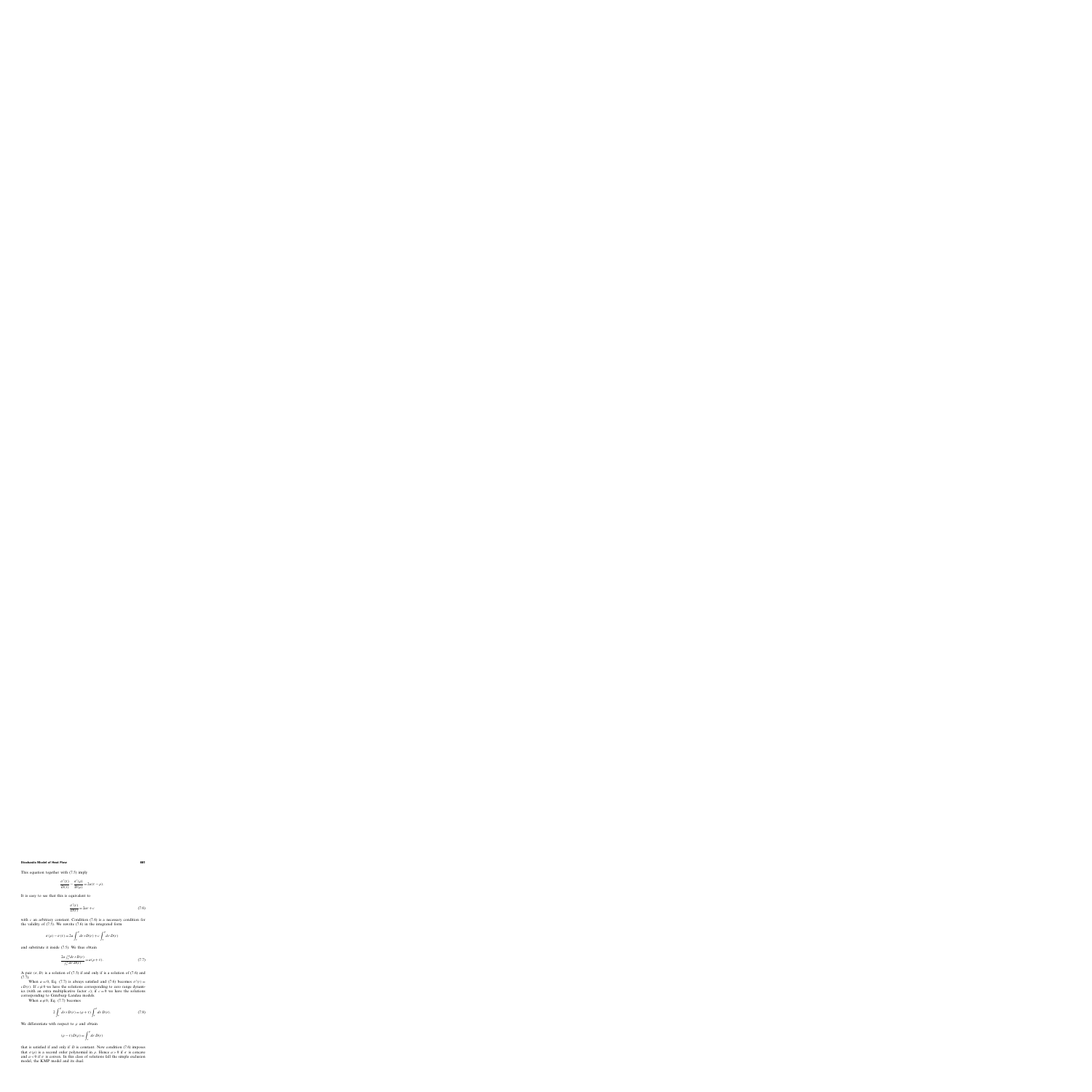To write the rate functional S we need to introduce a little more notation. We let  $d(\rho) = \int_0^{\rho} dr D(r)$ , since  $D > 0$  the function d is strictly increasing; we denote its inverse by  $b$ . Note that the KMP process and the SEP the function  $d$  is linear, however the current setup includes more general cases. We finally set  $A(\varphi) := \sigma(b(\varphi))$ . We next denote partial derivatives by a subscript. Let us introduce a function of two variables  $f = f(\rho, \tau)$  such that  $f_{\rho\rho}(\rho, \tau) = D(\rho)\sigma(\rho)^{-1} = \chi^{-1}(\rho)$  and normalize f so that  $f(\cdot, \tau)$  has a minimum at  $\tau$  and  $f(\tau, \tau) = 0$ . Therefore,

$$
f(\rho,\tau) = \int_{\tau}^{\rho} dr \int_{\tau}^{r} dr' \frac{1}{\chi(r')}.
$$

It is easy to verify that in the equilibrium case,  $\rho_{+} = \rho_{-} = \bar{\rho}_0$ , the rate function  $S_0$  is simply given by  $S_0(\rho) = \int_{-1}^{1} du f(\rho(u), \bar{\rho}_0)$ . To obtain the rate function S in the nonequilibrium case  $\rho_+ \neq \rho_-$  we introduce the functional of two variables

$$
\mathcal{G}(\rho,\varphi) := \int_{-1}^{1} du \left\{ f\big(\rho(u), b(\varphi(u))\big) - \frac{1}{a} \log \frac{\nabla \varphi(u)}{\nabla d(\bar{\rho}(u))} \right\},\tag{7.9}
$$

where  $\bar{\rho}$  is the equilibrium profile. Note that  $\nabla d(\bar{\rho}(u)) = D(\bar{\rho}(u)) \nabla u$  is a constant since its divergence must vanish in the stationary state.

We claim that, under condition  $(7.5)$ , the rate function S can be expressed as  $S(\rho) = \mathcal{G}(\rho, \varphi[\rho])$ , where, given  $\rho$ , the auxiliary function  $\varphi =$  $\varphi[\rho]$  is the solution of the Euler–Lagrange equation  $\delta \mathcal{G}(\rho, \varphi)/\delta \varphi = 0$ , that is

$$
\frac{1}{a} \frac{\Delta \varphi}{(\nabla \varphi)^2} + \frac{\rho - b(\varphi)}{A(\varphi)} = 0,
$$
\n
$$
\varphi(\pm 1) = d(\rho_{\pm}),
$$
\n(7.10)

where we used  $f_{\tau}(\rho, \tau) = -D(\tau)(\rho - \tau)/\sigma(\tau)$ ,  $b'(\varphi) = D(b(\varphi))^{-1}$  and the definition of A.

The definition of the functional  $G$  and the above equation are not really meaningful if  $a = 0$ , as it is the case for the simple models in which S is local discussed above. However, in such a case we understand (7.10) as  $\Delta \varphi = 0$  whose solution is  $\varphi(u) = d(\bar{\rho}(u))$ . Plugging it into the functional G we get, by understanding  $(\log 1)/0 = 0$ , the correct local functional  $S(\rho)$ . On the other hand, as soon as  $a \neq 0$ , the functional S is nonlocal.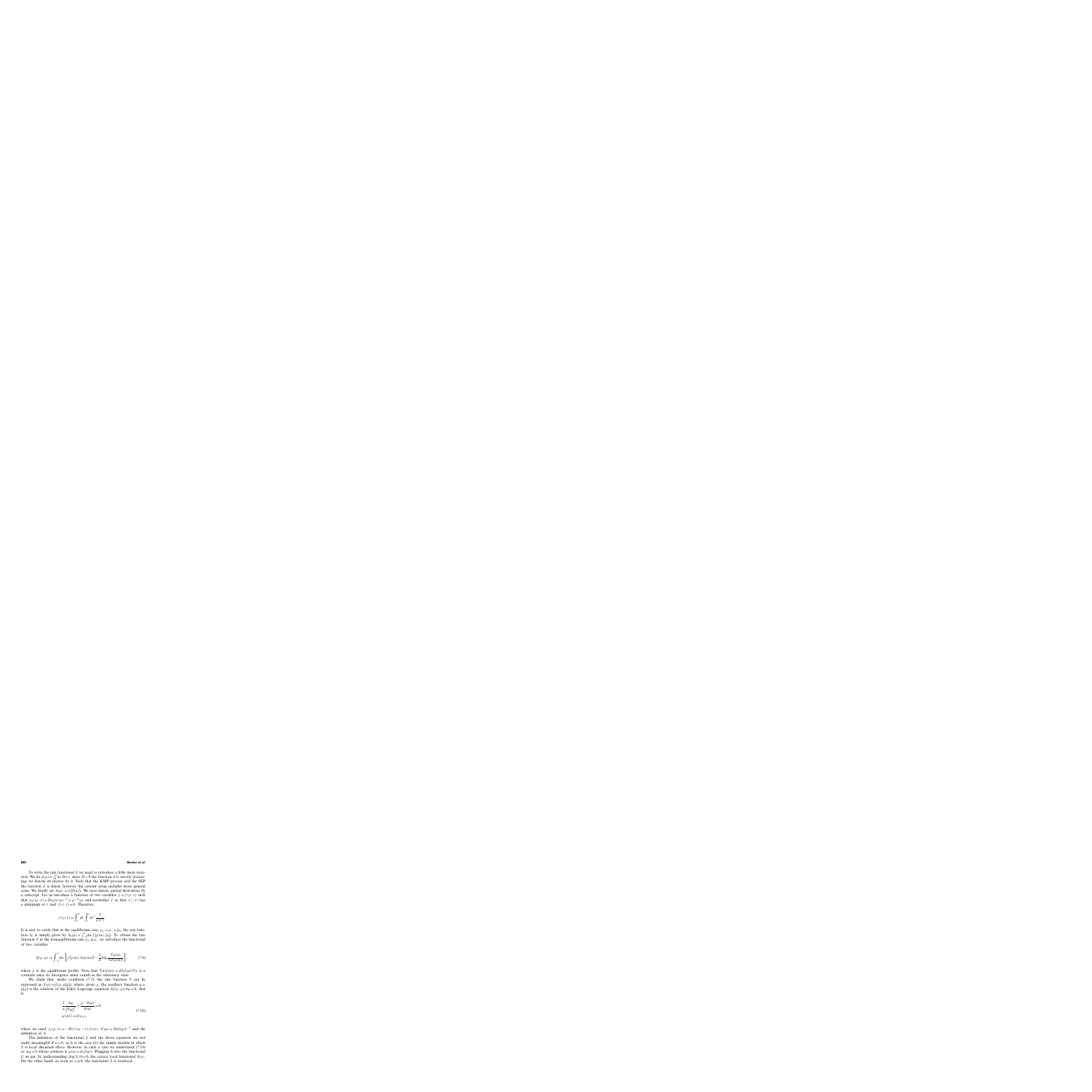To establish the claim, we next show that the functional S solves the Hamilton–Jacobi equation

$$
\left\langle \nabla \frac{\delta S}{\delta \rho}, \sigma(\rho) \nabla \frac{\delta S}{\delta \rho} \right\rangle + \left\langle \frac{\delta S}{\delta \rho}, \nabla \left( D(\rho) \nabla \rho \right) \right\rangle = 0. \tag{7.11}
$$

The argument to conclude the identification of S with the quasi potential, as defined in (4.2), is indeed essentially the one carried out in Section 4.2 and it is therefore omitted.

By the definition of S, we get  $\delta S(\rho)/\delta \rho = \delta \mathcal{G}(\rho, \varphi)/\delta \rho = f_{\rho}(\rho, b(\varphi))$  so that the left-hand side of (7.11), after an integration by parts, reduces to

$$
\left\langle f_{\rho\rho}(\rho, b(\varphi))\nabla\rho + \frac{f_{\rho\tau}(\rho, b(\varphi))}{D(b(\varphi))}\nabla\varphi, \n\sigma(\rho)f_{\rho\rho}(\rho, b(\varphi))\nabla\rho + \sigma(\rho)\frac{f_{\rho\tau}(\rho, b(\varphi))}{D(b(\varphi))}\nabla\varphi - D(\rho)\nabla\rho \right\rangle \n= \left\langle f_{\rho\rho}(\rho, b(\varphi))\nabla\rho + \frac{f_{\rho\tau}(\rho, b(\varphi))}{D(b(\varphi))}\nabla\varphi, \sigma(\rho)\frac{f_{\rho\tau}(\rho, b(\varphi))}{D(b(\varphi))}\nabla\varphi \right\rangle \n= \left\langle \nabla d(\rho), \frac{-\nabla\varphi}{A(\varphi)} \right\rangle + \left\langle \nabla\varphi, \frac{\sigma(\rho)}{A(\varphi)^2}\nabla\varphi \right\rangle,
$$

where we used the Einstein relation  $\sigma(\rho) f_{\rho\rho}(\rho, b(\varphi)) = D(\rho)$  in the first step and  $f_{\rho\tau}(\rho, b(\varphi)) = -D(b(\varphi))/A(\varphi)$  in the second one.

We next write  $\nabla d(\rho) = \nabla [d(\rho) - \varphi] + \nabla \varphi$  and integrate by parts the first term in the last expression above (recall that  $d(\rho)$  and  $\varphi$  satisfy the same boundary conditions). We finally get that the left-hand side of (7.11) equals

$$
\left\langle d(\rho) - \varphi, \nabla \left( \frac{\nabla \varphi}{A(\varphi)} \right) + \frac{\sigma(\rho) - A(\varphi)}{d(\rho) - \varphi} \frac{1}{A(\varphi)^2} (\nabla \varphi)^2 \right\rangle.
$$

We therefore find that the functional S solves the Hamilton–Jacobi equation (7.11) provided  $\varphi$  satisfies the equation

$$
A(\varphi)\Delta\varphi + \left[ -A'(\varphi) + \frac{\sigma(\rho) - A(\varphi)}{d(\rho) - \varphi} \right] (\nabla\varphi)^2 = 0.
$$
 (7.12)

In general, we have no reason to expect to be able to express the solution of the functional derivative equation (7.11) by a boundary value problem analogous to (7.12), it simply works under our special assumption.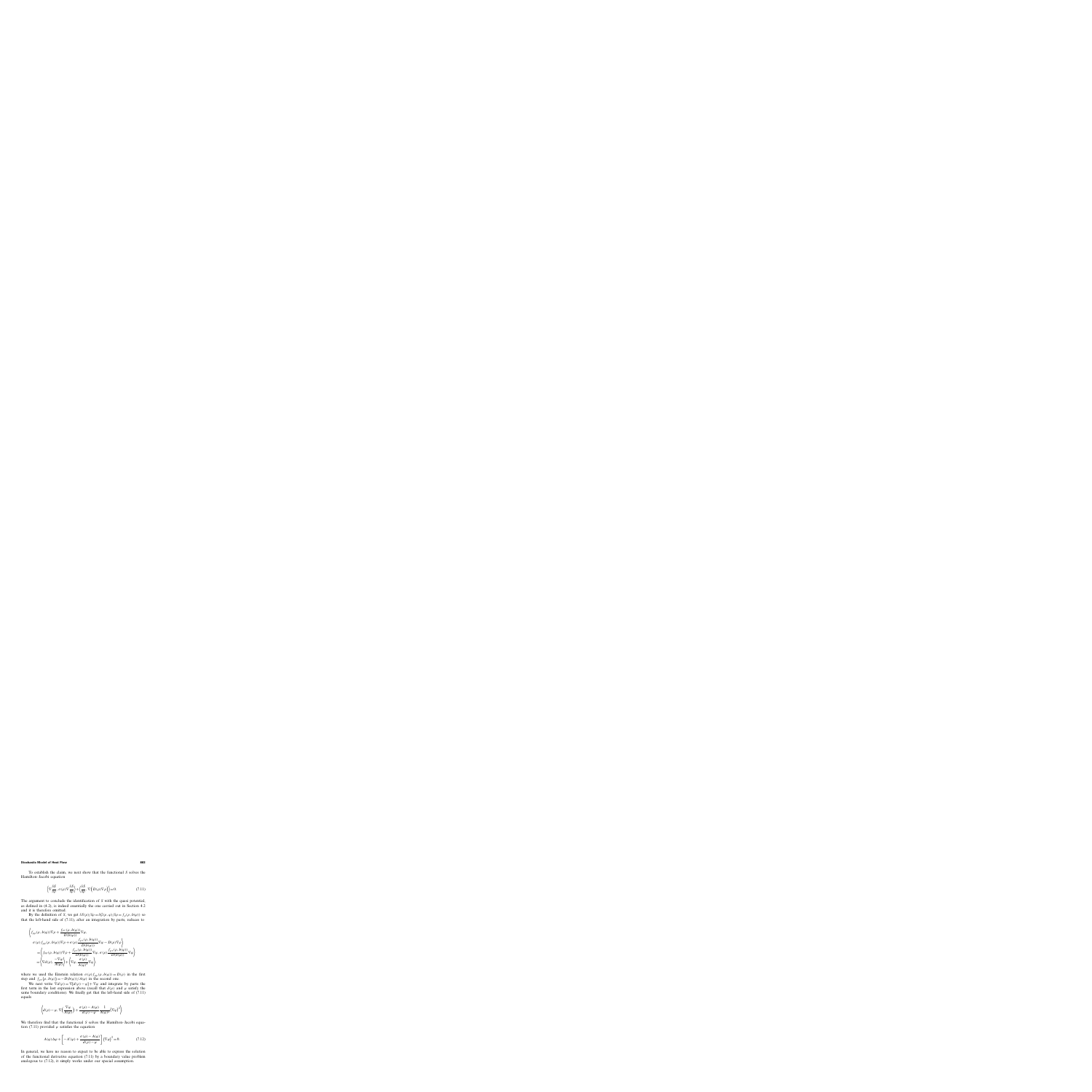Up to this point we did not yet really use condition (7.5) but, to complete the argument, we need to show that  $(7.12)$  is equivalent to the Euler–Lagrange equation (7.10). By writing (7.5) with  $\tau = b(\varphi)$  we get

$$
\frac{\sigma(\rho) - A(\varphi)}{d(\rho) - \varphi} = A'(\varphi) + a[\rho - b(\varphi)]
$$

and, by comparing (7.10) with (7.12), we see that they are indeed equivalent under the above condition.

As we emphasized, the rate function for SEP is obtained by taking the supremum over  $\varphi$  of  $\mathcal{G}(\rho, \varphi)$ , while for the the KMP process we need to take the infimum. We can now realize that this depends on the sign of a. Indeed for  $a > 0$  (as in the KMP process) the functional  $\mathcal{G}(\rho, \varphi)$  is concave in  $\nabla \varphi$  while it is convex for  $a < 0$  (as in the SEP).

It is quite tempting to extend the previous derivation to a broader class of models, possibly by a different definition of the trial functional  $\mathcal{G}$ , however our attempts in this direction were not successful.

## **ACKNOWLEDGMENTS**

It is a pleasure to thank C. Bernardin, A. De Sole, G. Jona–Lasinio, C. Landim, and E. Presutti for useful discussions. We also thank an anonymous referee for clarifying the mathematical details left open. L.B. and D.G. acknowledge the support COFIN MIUR 2002027798 and 2003018342. The work of J.L.L. was supported by NSF Grant DMR 01- 279-26 and AFOSR Grant AF 49620-01-1-0154.

## **REFERENCES**

- 1. G. Basile and G. Jona-Lasinio, Equilibrium states with macroscopic correlations, *Inter. J. Mod. Phys. B* **18**:479–485 (2004).
- 2. C. Bernardin, *Hydrodynamic limit for a heat conduction model*, Preprint 2004.
- 3. C. Bernardin, and S. Olla, In preparation.
- 4. L. Bertini, A. De Sole, D. Gabrielli, G. Jona-Lasinio, and C. Landim, Fluctuations in stationary nonequilibrium states of irreversible processes, *Phys. Rev. Lett.* **87**:040601 (2001).
- 5. L. Bertini, A. De Sole, D. Gabrielli, G. Jona-Lasinio, and C. Landim, Macroscopic fluctuation theory for stationary non equilibrium state, *J. Statist. Phys.* **107**:635–675 (2002).
- 6. L. Bertini, A. De Sole, D. Gabrielli, G. Jona-Lasinio, and C. Landim, Large deviations for the boundary driven simple exclusion process, *Math. Phys. Anal. Geom.* **6**:231–267 (2003).
- 7. T. Bodineau and G. Giacomin, From dynamic to static large deviations in boundary driven exclusion particles systems, *Stochastic Process. Appl.* **110**:67–81 (2004).
- 8. A. De Masi and P. Ferrari, A remark on the hydrodynamics of the zero–range processes, *J. Statist. Phys.* **36**:81–87 (1984).